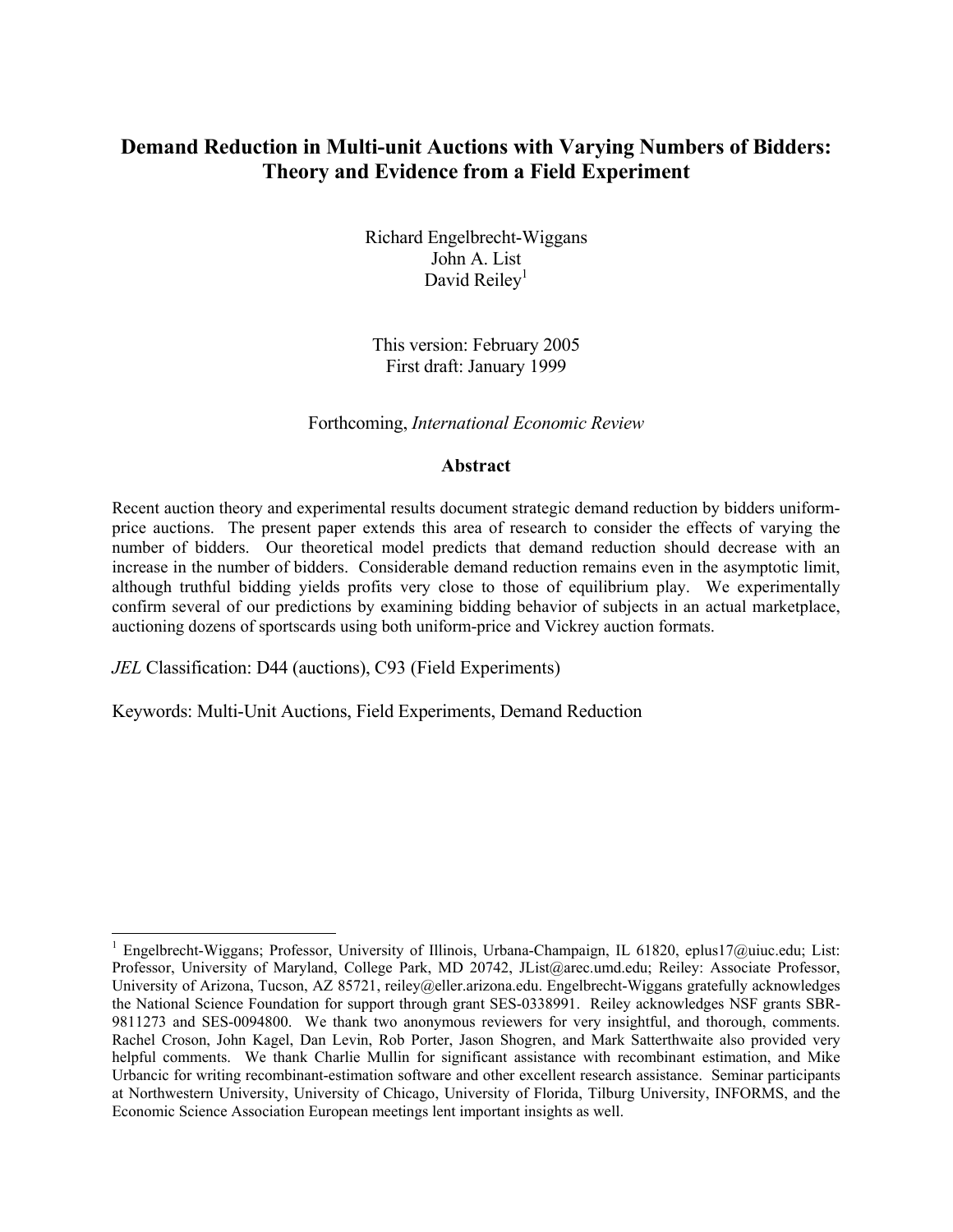# **1. Introduction**

i

Uniform-price sealed-bid auctions have been used in several important applications, from Treasury bonds to transferable pollution permits to initial public offerings of stock shares. Yet, recent theoretical work<sup>2</sup> on multi-unit auctions has established a potential problem with this auction format: in a uniform-price auction, bidders have an incentive to bid lower than their true values, an effect usually referred to as "demand reduction." This theoretical effect is cause for concern because it may lead to inefficient allocations and considerable revenue losses. Recent experimental evidence demonstrates that significant demand reduction does indeed occur with actual bidders, and that the effect is large enough to influence equilibrium allocations.

In a uniform-price sealed-bid auction, each bidder submits bids on one or more identical units of the same good. If there are *m* units of the good for sale, then the *m* highest bids each win, and the (*m+*1)st bid becomes the price paid for each unit won. Vickrey (1961, 1962) examined this auction for the case where each bidder demands no more than one unit of the good. In that case, bidders have a dominant strategy of bidding their values, and the auction is allocatively efficient. The analysis becomes much more complicated when an individual bidder may win more than one unit. As before, each bidder finds it optimal to bid her true value on the first unit that she may win, but this is no longer the case for bids on additional units.<sup>3</sup> In particular, an individual's bid on any unit after the first may prove to be the marginal bid that sets the price she must pay on all units won. This gives the auction a "pay-your-bid" flavor, so bidders have an incentive to bid less than their values on all units except the first—this

<sup>&</sup>lt;sup>2</sup> Vickrey (1961) pointed out that the uniform-price auction would not be demand-revealing if bidders had multi-unit demand, but only recently have there been characterizations of the equilibria in these auctions.<br><sup>3</sup> We restrict our attention to perfect equilibria; Levin (2003) provides an equilbrium in the case of two bidders in

which their first bids may exceed their values, but it is not a perfect equilibrium.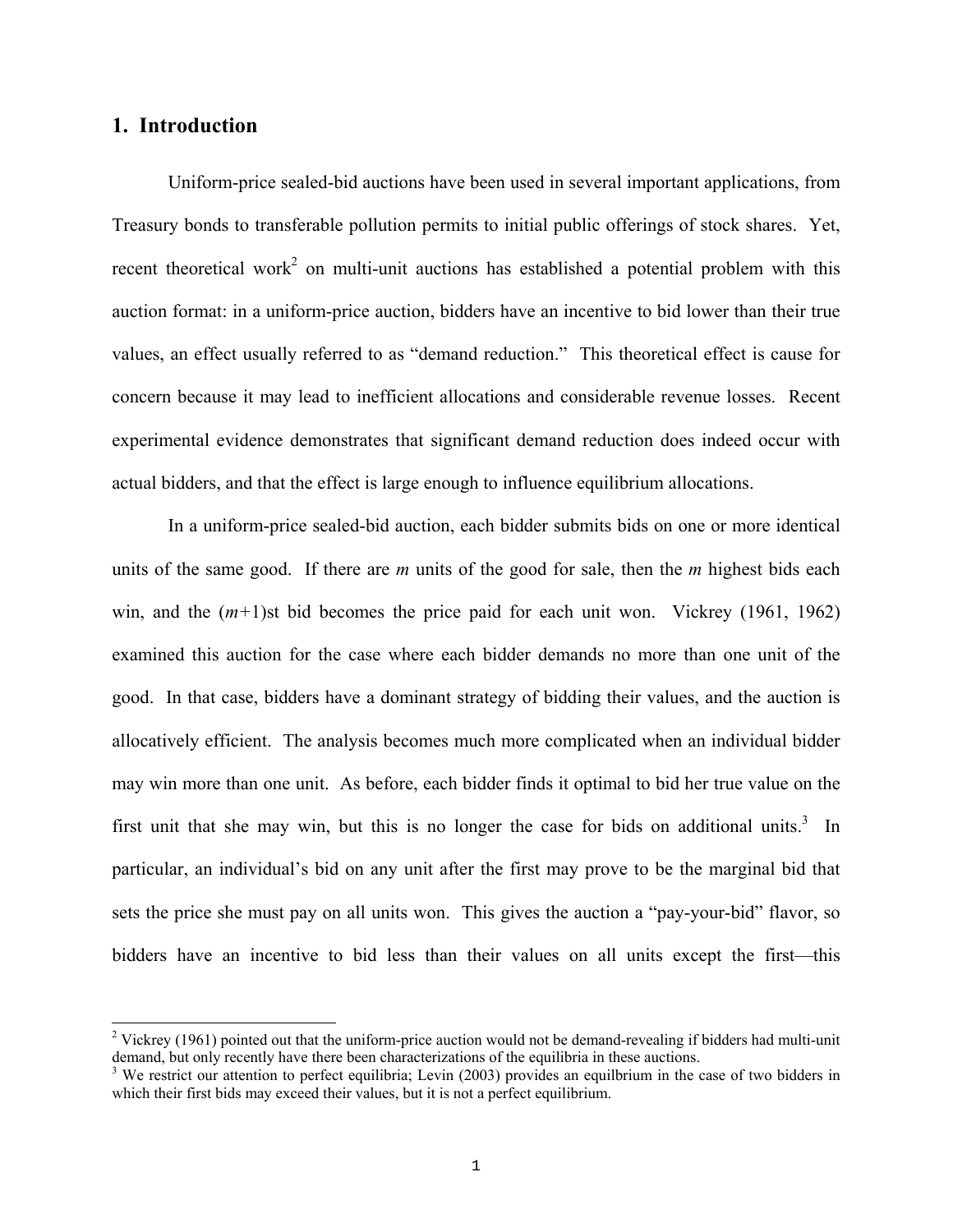phenomenon has been termed "demand reduction."<sup>4</sup> Because bidders may no longer truthfully reveal demand, the uniform-price auction may fail to allocate the goods efficiently.

An alternative auction mechanism that overcomes this nuance is the (generalized) Vickrey auction. The pricing rule for this auction ensures that each winning bidder pays an amount equal to the sum of the losing bids that would have won had she not bid.<sup>5</sup> The dominant strategy is for individuals to bid their true values on all units; hence, there is no demand reduction. In theory, this multi-unit Vickrey auction results in an efficient allocation of goods. The Vickrey auction, however, does have potential drawbacks. In addition to the fact that its rules are relatively difficult to understand, it also entails the possibility of an "unfair" outcome where a low-demand bidder pays more than her high-demand rival, despite the fact that her bids were lower than his.<sup>6</sup> This may occur even to the point where the low-demand bidder pays more for a single unit than her rival does for multiple units.

Given these potential drawbacks of the Vickrey auction relative to the uniform-price auction, a designer of auction mechanisms might wish to know whether demand reduction in uniform-price auctions is a nontrivial problem in practice. Available empirical evidence suggests that bids in uniform-price auctions do exhibit significant demand reduction. For example, Kagel and Levin (2001) have examined the case in which one bidder may win more than one unit. They designed a laboratory experiment where a single human bidder competed for two units of a good against robot bidders with unit demand, and found significant demand reduction. They also provided the first theoretical work on the comparative statics of demand reduction, examining the special case of a single multi-unit bidder competing against *m* single-unit

<sup>&</sup>lt;sup>4</sup> See Ausubel and Cramton (2002) and Engelbrecht-Wiggans and Kahn (1998) for more formal arguments.

 $<sup>5</sup>$  Note that this is a special case of a Groves-Clarke mechanism (Groves 1973, Clarke 1971).</sup>

 $6$  A solution to this problem is found in Ausubel (1997), who proposes an ascending-bid auction that is strategically equivalent to the sealed-bid Vickrey auction for the case of private values, but the rules are much simpler to explain to bidders. His auction does not address the potential problem of perceived "unfairness" of the pricing rule, however.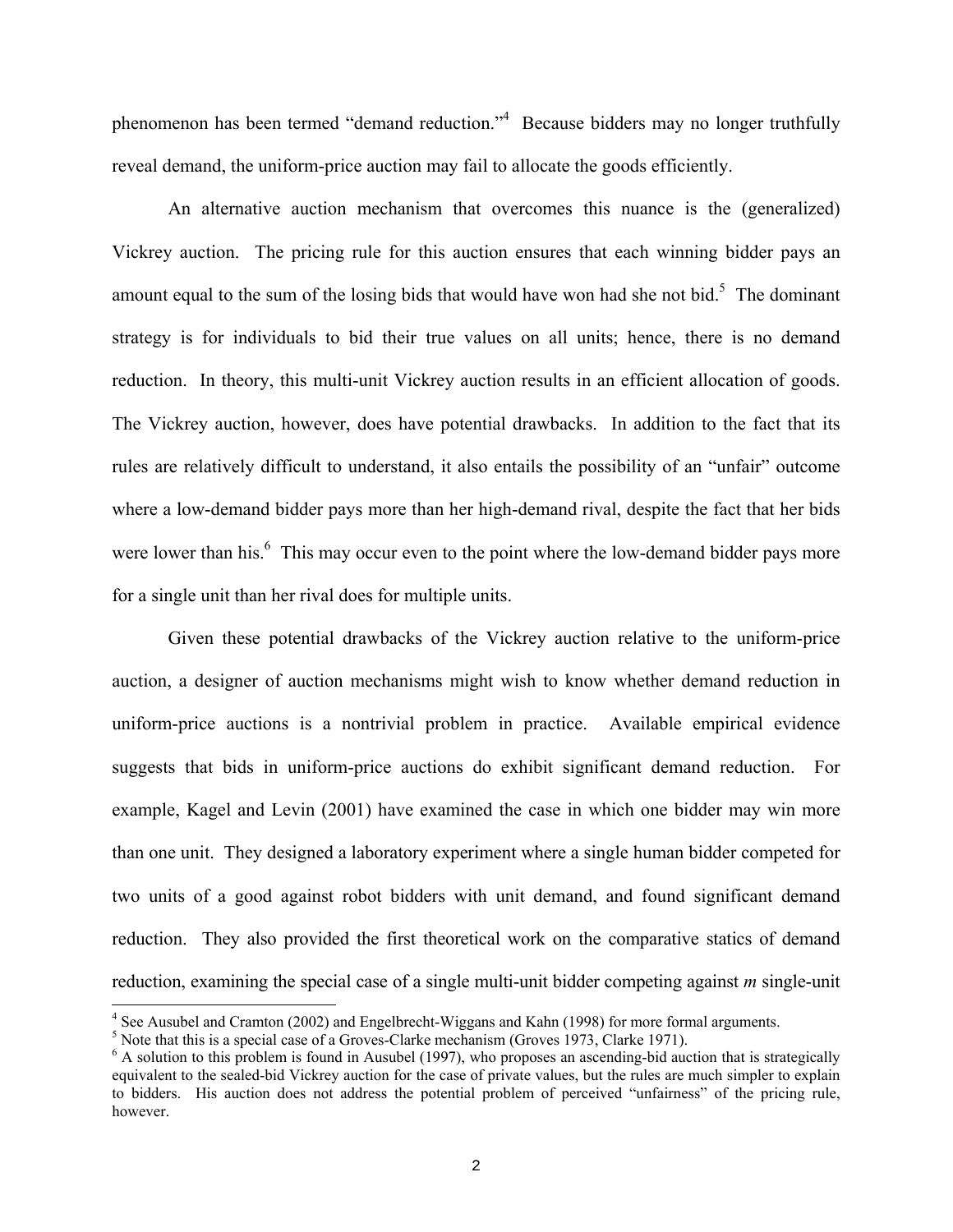bidders with uniformly distributed private valuations. They derived a unique Nash equilibrium prediction that as the number of bidders increases, the multi-unit bidder should engage in less demand reduction. Their laboratory experiments show an asymmetric confirmation of this prediction: subjects moving from 3 to 5 rivals do not learn to decrease their demand reduction, but subjects moving from 5 to 3 rivals do exhibit additional demand reduction.

Evidence of demand reduction also exists in cases with two multi-unit bidders. List and Lucking-Reiley (2000) found evidence of demand reduction in a field experiment, auctioning nearly \$10,000 worth of sportscards in two-unit, two-person sealed-bid auctions. They found that individuals tend to reduce bids on second units by as much as 73 percent in a uniform-price auction relative to a theoretically demand-revealing Vickrey auction. Wolfram (1998) provides evidence of the same strategic effect in uniform-price electricity supply auctions in England and Wales, with two major firms competing against each other.<sup>7</sup>

While these studies provide important insights, whether their results readily transfer to auctions with more than two bidders who can win more than one unit is largely unknown. Many important practical auctions—for example, those for pollution permits, FCC spectrum licenses, and Treasury bills—have more than two bidders who may win multiple units. Does demand reduction vanish as the number of bidders increases, and if so, how quickly? Katzman (2004) provides theoretical arguments that some demand reduction remains even in the limit of infinitely many bidders. His asymptotic arguments, however, do not inform us how much demand reduction, or how quickly the limit is approached. Furthermore, empirical evidence remains scant.

<sup>&</sup>lt;sup>7</sup> Technically there are more than two competitors in the Welsh electricity auctions, but Wolfram explains that the market consists of two major players plus a competitive fringe of smaller players.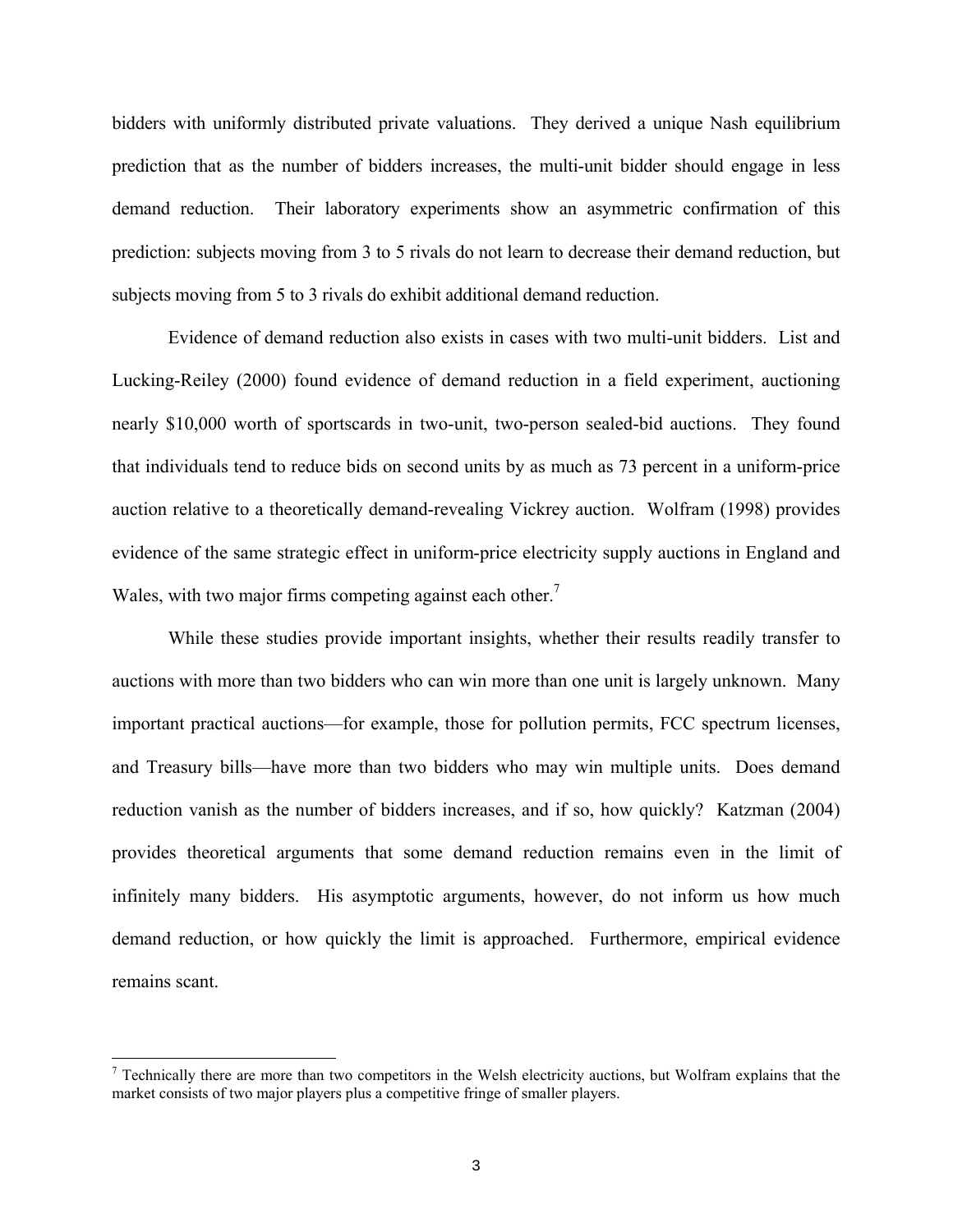In this study, we provide insights into these issues by focusing on the uniform price auction in which the price equals the highest losing bid.<sup>8</sup> For simplicity and tractability, we restrict attention to the case where exactly two units are for sale; we consider variation in the number of bidders but not the number of units. We begin by deriving new theoretical predictions for the uniform-price auction, examining demand reduction's dependence on the number of bidders. Specifically, we propose a model with privately known, decreasing marginal values, independent across bidders.

For our model, it follows easily from the results of Engelbrecht-Wiggans and Kahn (1998) that as the number of bidders changes, equilibrium bids change in a particular fashion. Specifically, the equilibrium second-unit bid for any value *v* must be either zero or some amount,  $c(v)$ , where  $0 \leq c(v) \leq v$  with probability one and  $c(v)$  is independent of the number of bidders. Accordingly, a change in the number of bidders only influences the set *S* of values for which the equilibrium bid is zero (versus nonzero). Furthermore, since  $c(v)$  is independent of the number of bidders and is less than *v* with probability one, the second-unit bid cannot converge to truthful bidding as the number of bidders goes to infinity. In other words, demand reduction does not go to zero as the number of bidders goes to infinity.<sup>9</sup> Unfortunately, the theory does not convey whether the amount of demand reduction (or, equivalently, the probability measure of the second-unit values for which the second-unit bid is zero) increases or decreases with the number of bidders. Neither does it quantify the amount of demand reduction.

To answer these questions, we numerically solve approximately 500 examples to illustrate how the set *S* of zero-bid values changes as the number of bidders increases. In each of our examples, the set *S* of zero-bid-values decreases (weakly) as the number of bidders

 $8$  In practice, the lowest accepted bid has often been used to determine the price instead of the highest rejected bid. Similar arguments are true for that alternative uniform-price auction.

 $9$  However, as Swinkels (1996) has shown, demand reduction is zero in the limit of infinitely many bidders.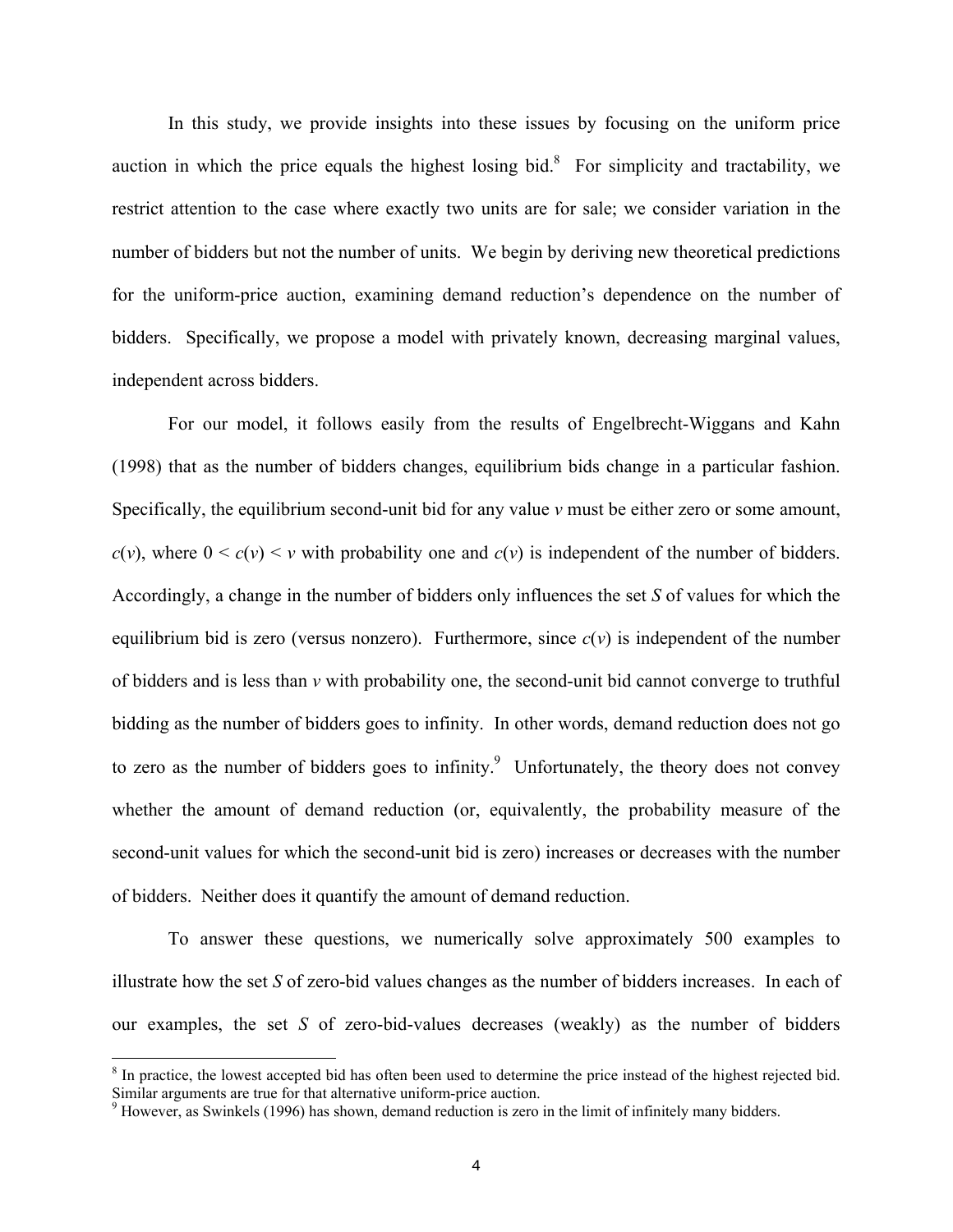increases.10 As a result, the equilibrium second-unit bid strategy increases (weakly) with the number of bidders. Therefore, at least in all of our examples, demand reduction (weakly) decreases with the number of bidders. Furthermore, in each of our examples either the secondunit bid is zero with a probability of at least 95%, or the second-unit bid is less than 1/30 of the second-unit value on average. In short, equilibrium theory predicts dramatic demand reduction in every example that we consider.

Our examples suggest that at equilibrium, in each case the difference in the number of zero bids (and therefore the absolute difference between the two types of auctions) shrinks as the number of bidders increases, but stays bounded away from zero. And, because of the dominant strategy of truthtelling in the Vickrey auction, changes in the number of bidders should not affect bidding behavior in this auction institution. Hence, in our empirical exploration we consider differences between the Vickrey and uniform-price auctions in terms of: (1) mean second-unit bidding behavior, (2) proportion of second-unit bids equaling zero, and (3) proportion of auctions where both goods are allocated to the same bidder.

Our experimental investigation explores these issues associated with demand reduction in auctions with three or five multi-unit bidders bidding for two units. The methodology follows that of the two-bidder auctions of List and Lucking-Reiley (2000), with participants in a competitive marketplace participating in sealed-bid auctions for collectible sportscards.<sup>11</sup>

 $10$  This monotonicity of the set of zero bids does not follow obviously from the results of Engelbrecht-Wiggans and Kahn (1998), and indeed we have been unable to establish such a result more generally than by numerically solving examples.

 $11$  Our field experiment differs from laboratory experiments in that it involves subjects bidding for real objects in a pre-existing market. It therefore represents a joint test of both the underlying modeling assumptions (weakly decreasing individual demand for multiple units, common knowledge, and symmetry of the distribution of bidder values) and the behavioral assumptions (Nash equilibrium bidding). By contrast, laboratory experiments typically impose the modeling assumptions, and concentrate on clean tests of the behavioral assumptions. In order to gain the ability to perform field tests of both types of assumptions, the experimenter must give up some of the controls of the laboratory. In particular, we give up being able to control (or even observe) bidders' valuations for the good, which makes it impossible to compare observed bids to bidders' true values directly. Therefore, we focus on testing theoretical predictions that compare behavior across two different auction formats: uniform-price and Vickrey.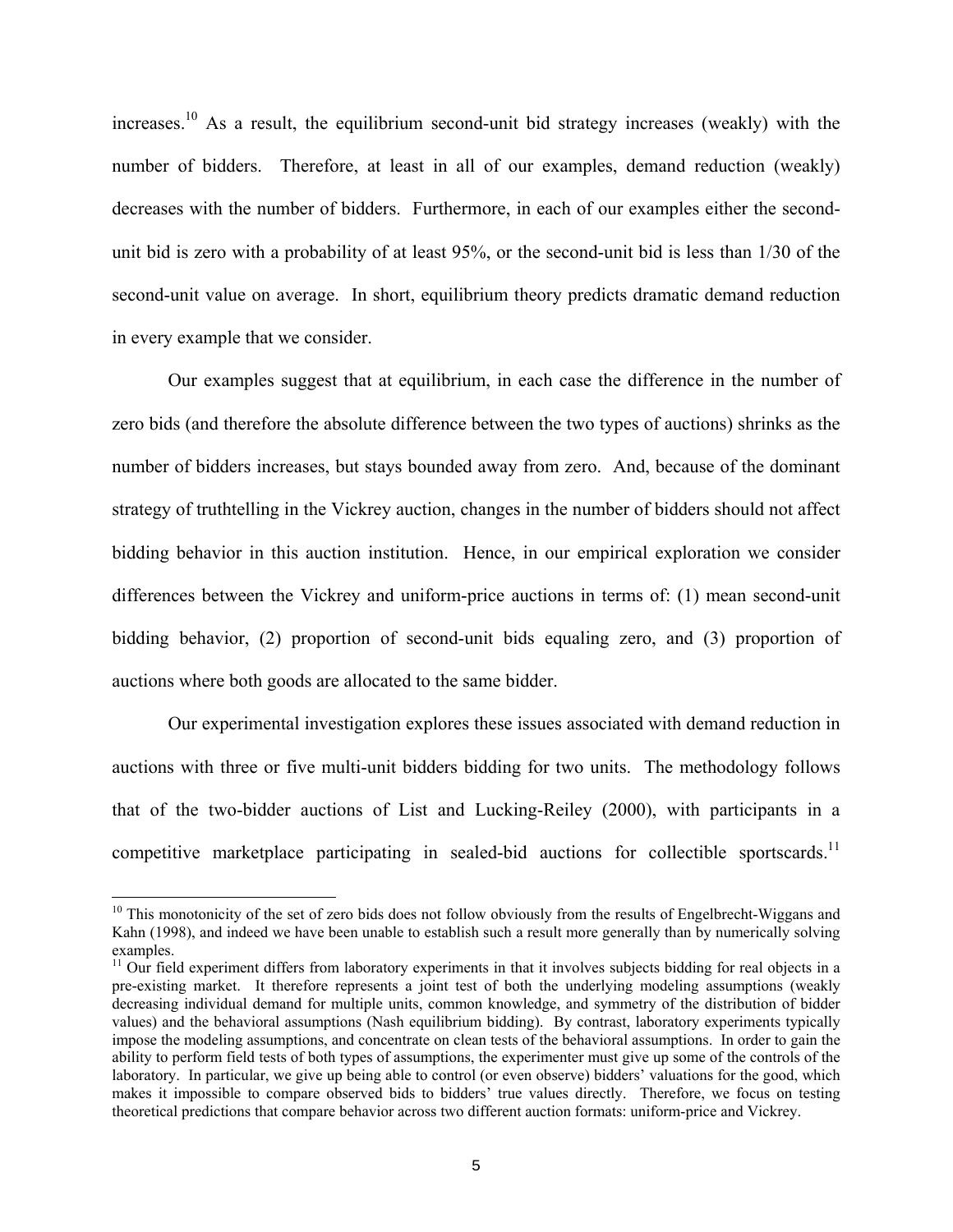Although the field data do not perfectly match every theoretical prediction, our experimental results are generally consonant with the theory's various conjectures. In particular, we find evidence of demand reduction, but the level of demand reduction is much smaller and more difficult to detect than it was in the case of  $n = 2$  bidders. Differences in mean bids between Vickrey and uniform-price auctions are typically not statistically significant, but proportions of zero bids are significantly different across auction formats. Allocations of goods also differ between auction formats in the predicted direction, but usually not in a statistically significant manner.

We organize the remainder of the paper as follows. In the next section, we develop a theory that links the amount of demand reduction with the number of bidders. In Section 3, we describe our field experiment designed to test these hypotheses in auctions involving three and five bidders. Section 4 discusses the plausibility of the model's assumptions in the sportscard market. Section 5 describes our experimental results, and Section 6 concludes.

# **2. Demand Reduction in Theory**

#### **2.1 The Model**

i

Two identical units will be auctioned (with a reserve price of zero) to *n* expected-profitmaximizing bidders with privately known, decreasing marginal values independent across bidders.<sup>12</sup> Specifically, bidder *i* has a value  $v_{i1}$  for winning one unit and a marginal value of  $v_{i2}$  ( $v_{i2}$  $\langle v_i \rangle$  with probability one) for winning a second unit. Bidder *i* knows the values  $v_i$  and  $v_i$ . The value vectors  $(v_{11}, v_{12})$ ,  $(v_{21}, v_{22})$  ...  $(v_{n1}, v_{n2})$  are the outcomes of *n* independent draws from some

 $12$  We only consider a relatively small number of bidders and hold the number of units fixed at two. This is not to suggest that demand reduction is merely an academic curiosity with little practical relevance because we usually have a large number of bidders. Indeed, if demand reduction decreases with the number of bidders but increases with the square of the number of units, then demand reduction may be a very serious problem. The interested reader should see Swinkels (2001), who argues that the effect of demand reduction on the auction outcome goes to zero at equilibrium in the limit of infinitely many bidders and infinitely many units.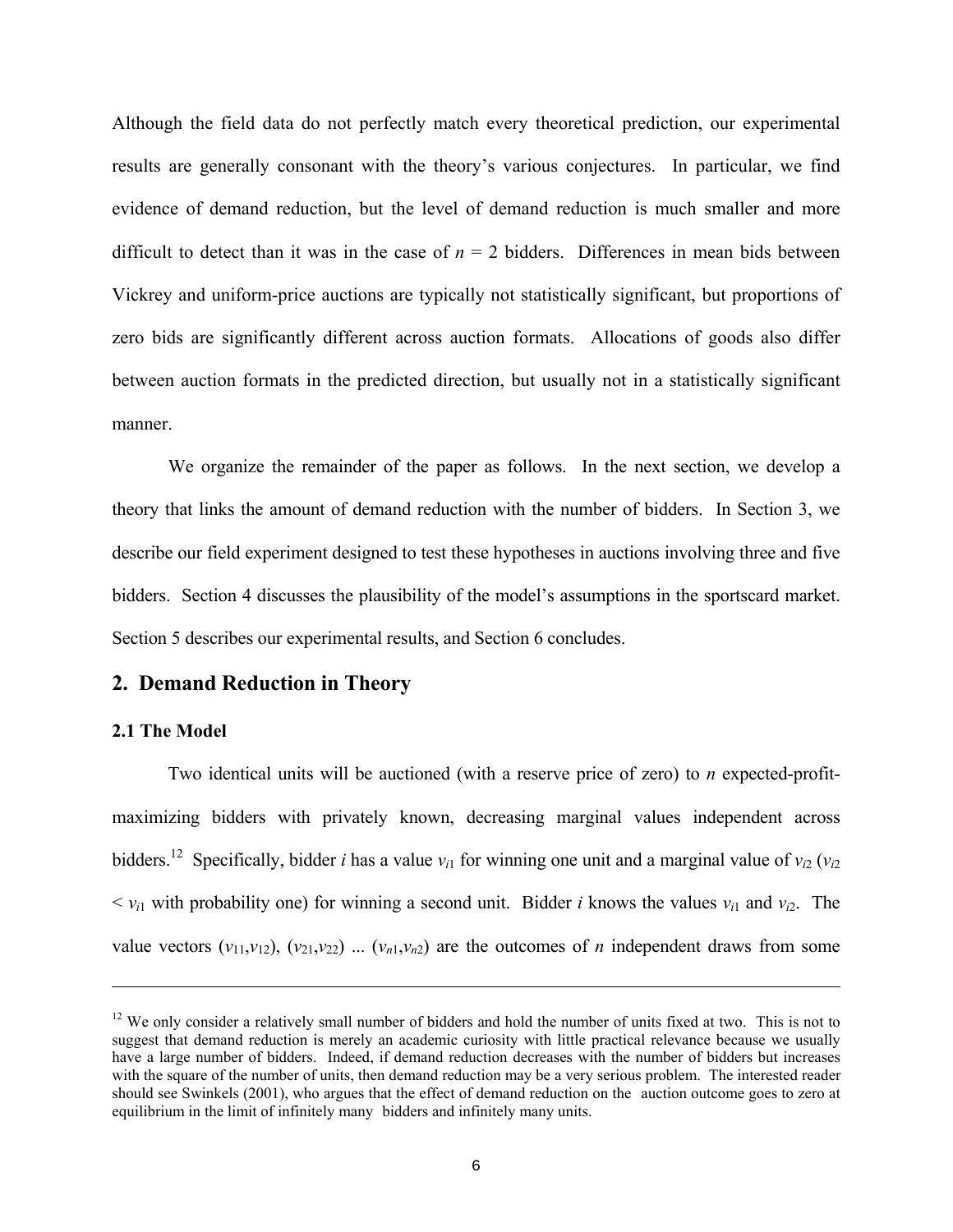commonly known, bivariate distribution. Let  $G_1$  and  $G_2$  denote the marginal distributions, and  $g_1$ and  $g_2$  the corresponding densities, where  $g_1$  has support [0, *V*].

In the auction, each bidder *i* submits two bids  $b_{i1}$  and  $b_{i2}$ , and the two highest bids win. As previously mentioned, bidders in the Vickrey auction have a dominant strategy of bidding equal to their values on each of the units. In the uniform-price auction, Engelbrecht-Wiggans and Kahn (1998) argue that any equilibrium in undominated strategies has bidders bidding equal to their true values on the first unit. This leaves only the question of how bidders should bid on the second unit in uniform-price auctions.

In Appendix 1, we examine existing theory for insights into the relationship between second-unit equilibrium bids and the number *n* of bidders. Herein, we observe that existing theory implies that equilibria depend on *n* in a very specific fashion. In particular, the first order condition is independent of *n*. Therefore, as *n* changes, the equilibrium bid on the second unit may change from being zero to being positive (or vice versa), but if the bid is positive then it is independent of *n*. The question then becomes "What does the set of second unit values such that the second bid is zero look like, and how does it vary with *n*?" One possibility is that the equilibrium bidding strategy  $b(v; n)$  for a second unit of value *v* in an auction with *n* bidders is zero if  $v \le v^*(n)$ , and is equal to  $c(v)$  otherwise, where  $c(v)$  is some function independent of *n* (namely, the solution to the first order condition), and  $v^*(n)$  is a critical value that may change with the number of bidders. We derive sufficient conditions for such "simple monotonic" equilibria. We also argue that the second bid is positive with probability one (and is therefore independent of *n*) if the marginal density of the first unit value is infinity when the value is zero, and such that the second bid is zero with probability one for all *n* (and therefore also independent of *n*) if the marginal density of the first unit value is monotonically increasing.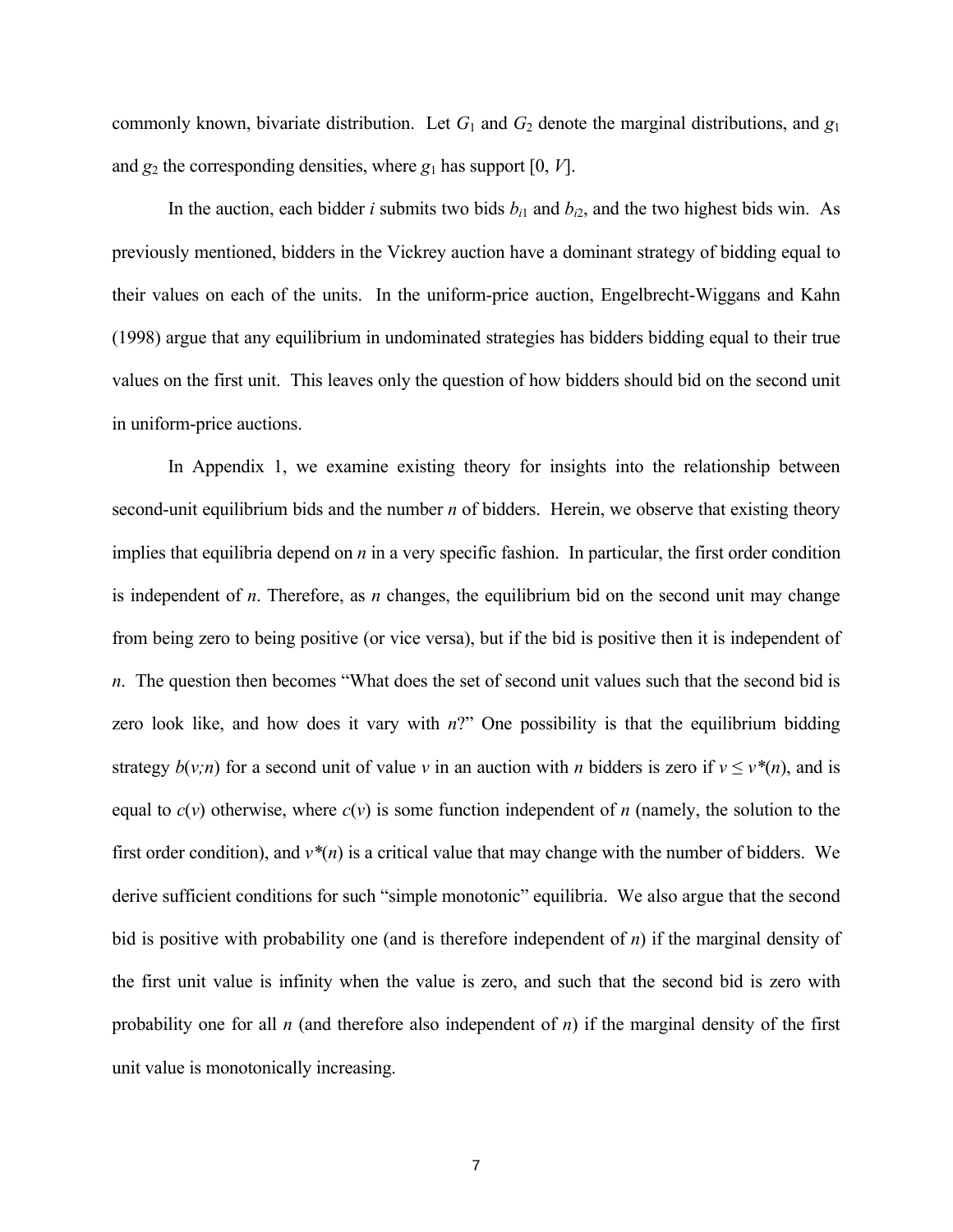Our theory facilitates the computation of equilibria for specific examples. In some cases, the theory assures that the second-unit bid will be zero with probability one, or will be positive with probability one and determined solely by the first order condition. More generally, our theory provides a systematic procedure for finding candidate equilibria and for verifying whether or not they are in fact equilibria. Then, once we have computed the equilibria, we can examine how they vary with *n*.

#### **2.2 Examples**

Let  $v_{i1}$  and  $v_{i2}$  be the larger and smaller of two independent draws from a distribution,  $H(x)$ ; then  $G_1(x) = H^2(x)$  and  $G_2(x) = 1-(1-H(x))^2$ . In this way,  $H(x)$  is a simple way to give rise to the specified marginal distributions. But, there are many other (infinitely many) joint distributions of  $v_{i1}$  and  $v_{i2}$  that give rise to the same marginal distributions and, therefore, also the same equilibria.<sup>13</sup> We considered two families of distributions for  $H(x)$ . These two families include a wide variety of different specific distributions. For the case of values from a distribution with bounded support, we consider the Beta( $\alpha_1$ ,  $\alpha_2$ ) distribution; for the case of values whose distribution is unbounded above, we consider the Gamma $(\alpha, \beta = 1)$  distribution.<sup>14</sup> The Beta distribution can be used to approximate a wide variety of density functions with bounded support, including unimodal (symmetric and asymmetric), hook shaped, and, of course, the uniform. Specifically, we consider the Beta distribution with  $\alpha_1$  and  $\alpha_2$  equal to (all combinations of) <sup>1</sup>/<sub>3</sub>, 1, 2, 3, 5, 7, and

i<br>L

<sup>&</sup>lt;sup>13</sup> For example, each bidders' values could be the larger and smaller of two independent draws from a uniform distribution. In this case, the joint distribution of  $v_{i1}$  and  $v_{i2}$  is uniform over the triangular region below the main diagonal of the unit square. Consider any rectangle (with sides parallel to the axes) within this triangular region and redistribute the probability mass from within the rectangle uniformly along either diagonal of the rectangle. The result is a distinctly non-uniform distribution over the triangle, but with the same marginal distributions as before.<br><sup>14</sup> The Beta distribution with parameters  $\alpha_1$  and  $\alpha_2$  has density function:  $f(x;\alpha_1,\alpha_2) = \{x^{(\alpha$ 

 $x < 1$  and  $f = 0$  otherwise, where  $\beta(\alpha_1, \alpha_2)$  is the Beta function defined by  $\beta(\alpha_1, \alpha_2) = \Gamma(\alpha_1) \Gamma(\alpha_2) / \Gamma(\alpha_1 + \alpha_2)$ ; and where  $\Gamma(z)$  is the usual gamma function, defined as  $(z-1)!$  if *z* is a positive integer and in general as the integral:

 $\int_0^\infty t^{(z-1)}e^{-}$  $\int_{0}^{\infty} t^{(z-1)} e^{-t} dt$ 

The Gamma distribution with parameters  $\alpha$  and  $\beta$  has density function  $f(x;\alpha,\beta) = {\beta^{(-\alpha)}x^{(\alpha-1)} e^{(-x/\beta)}}/\Gamma(\alpha)$  for  $x > 0$  and zero otherwise, where  $\Gamma(z)$  is the gamma function defined above.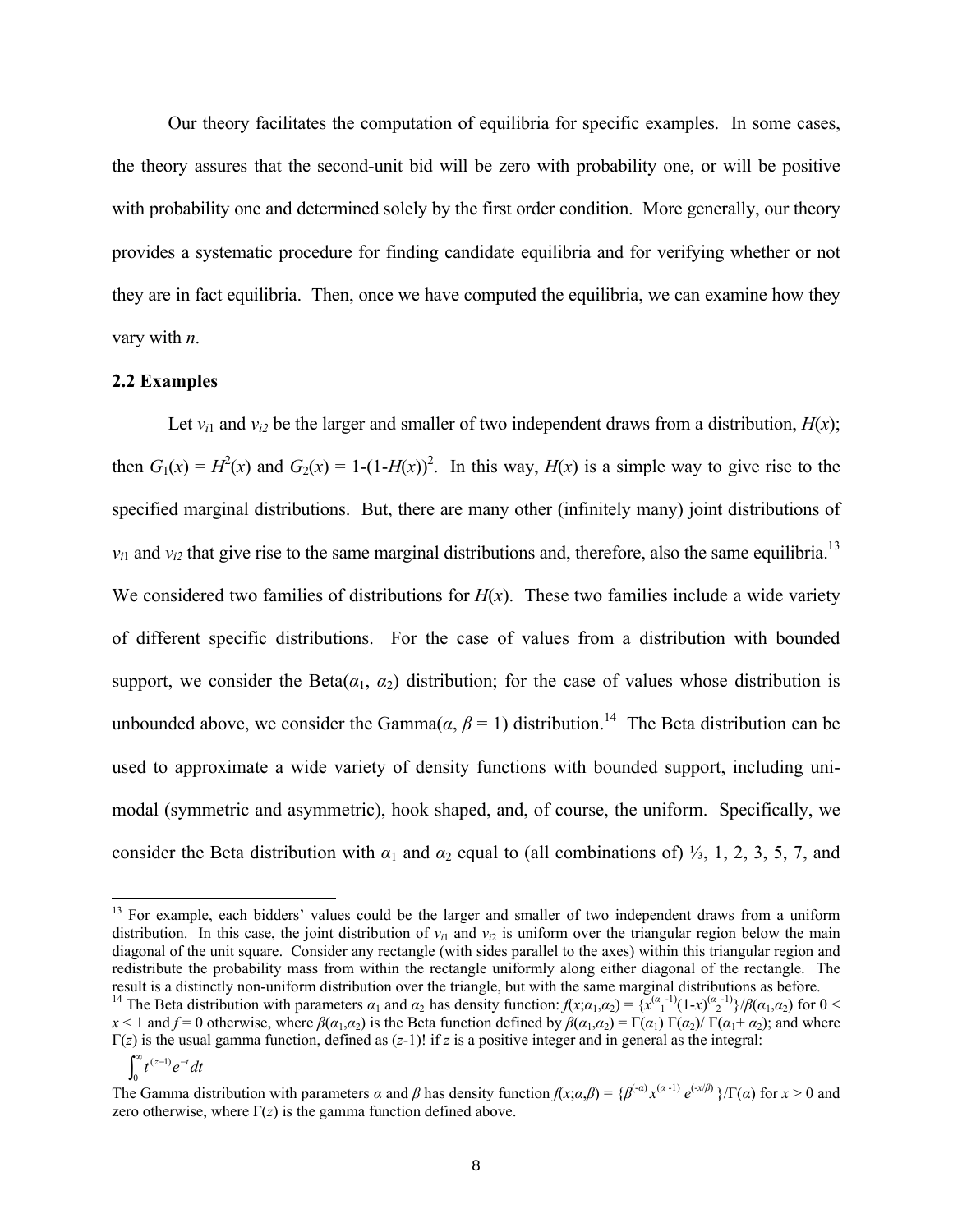10. The Gamma distribution can be used to approximate a wide variety of different uni-modal densities that have tails to the right, including the exponential. Specifically, we consider the Gamma distribution with *α* equal to 0.1, 0.2, 0.3, 0.4, 0.5, 0.6, 0.7, 0.8, 0.9, 1, 2, 3, 4, 5, 7, and 10; the *β* parameter simply rescales the distribution, so, without loss of generality, we always set it equal to 1.0. For each of the distributions, we consider the cases of  $n = 2, 3, 4, 5, 6, 7, 8$  and 9 bidders. In total, this provides approximately 500 different examples.

In each of our examples the first order condition has a unique solution that is weakly increasing in  $v<sup>15</sup>$  Furthermore, the necessary conditions in the Theorem (in Appendix 1) are always satisfied. As a result, for each of our examples, there is exactly one equilibrium that satisfies the sufficient conditions of our Theorem.<sup>16</sup> In all cases, the second-unit bid is positive if and only if the value is above some cutoff. Therefore, for any distribution, the equilibrium for all *n* will be characterized by the cutoff as a function of *n* together with the solution to the first order condition. And, in all cases, the cutoff is a weakly decreasing function of *n*.

Tables 1a and 1b present detailed results for the case when  $H(x)$  is a Beta distribution with  $a_1 = 1$ <sup>17</sup> When  $a_2 \le 1$ ,  $g_1(x)$  is a strictly increasing function of *x*, and therefore satisfies the condition of Corollary 2 (in the Appendix) for a single-unit bid equilibrium. Indeed, the tables show that the second-unit bid is zero with probability one.<sup>18</sup> Table 1a reveals how the cutoff is a weakly decreasing function of *n* for other values of *α*2. As the number of bidders increases, the

<sup>&</sup>lt;sup>15</sup> There do exist examples without uniqueness or monotonicity. Specifically, Engelbrecht-Wiggans (1999) provides an example in which  $C'(v) = [0, v]$  for all v. This example has a continuum of equilibria, and this set of equilibria is independent of *n*. Engelbrecht-Wiggans and Kahn (1998) provide an example in which the first order condition has a unique solution, but it is not monotonic; they also show how a continuum of equilibria may be constructed in such cases.

<sup>&</sup>lt;sup>16</sup> Uniqueness is a sticky issue. In particular, Engelbrecht-Wiggans and Kahn (1998) do not claim that their procedure finds all of the equilibria—there could be others. But, we are unaware of any perfect equilibria that

<sup>&</sup>lt;sup>17</sup> The case where  $\alpha_1 = 1$  and  $\alpha_2 = n = 2$  is example 3 in Engelbrecht-Wiggans and Kahn (1998).<br><sup>18</sup> A Beta distribution with both parameters equal to one gives the uniform distribution. In the case where each bidder's values are the larger and smaller of two independent draws from a uniform distribution, Chakraborty and Engelbrecht-Wiggans (2001) argue that the single-unit bid equilibrium is the only equilibrium in measurable strategies.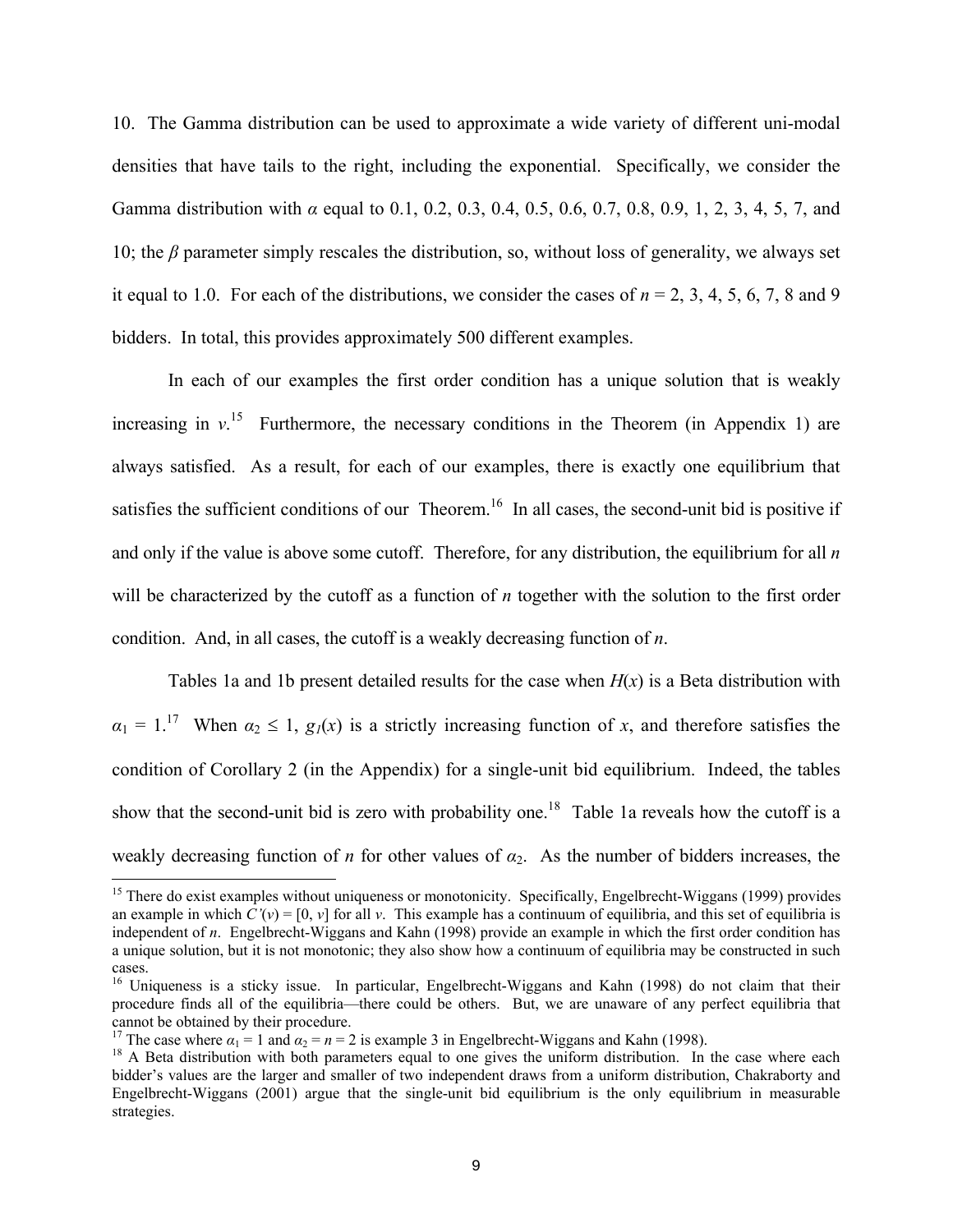equilibrium bid for bidder *i* may change from  $(v_{i1}, 0)$  to  $(v_{i1}, c(v_{i2}))$ . But that is the only possible change. Figure 1 graphically displays two possible bid functions for the distribution with  $a_2 = 3$ . For  $n = 2$  bidders, one finds that the bid function begins at  $b(v) = 0$  for all  $v \le v^*$ , then jumps to  $c(v^*)$  > 0 at *v*<sup>\*</sup>, and remains on the function  $c(v)$  for all  $v > v^*$ . For  $n = 5$  bidders, one can readily see that the appropriate *v\** moves leftward, so that fewer zero bids result when there are more bidders, but the  $n = 5$  bid function otherwise looks identical to the  $n = 2$  bid function.

The peculiar form of the bidding strategy's dependence on *n* also provides insights into the limiting case of infinitely many bidders. As *n* increases, the amount of demand reduction might strictly decrease, with  $v^*(n)$  approaching zero as *n* approaches infinity. However,  $c(v) \le v$  with probability one, so the limit of  $b(v;n)$  is also less than v with probability one. In other words, some demand reduction persists even in the limit of infinitely many bidders.<sup>19</sup>

Table 1a suggests that the cutoff does not converge to zero for our examples with  $\alpha_1 = 1$ . More dramatically, note that in Table 1b the probabilities of zero second-unit bids seem to converge to something much closer to one rather than zero. Indeed, the cutoff need not converge to zero as *n* goes to infinity. For the cutoff to equal zero, the first order condition must have a (at least one) solution for all possible second-unit values. And, in each of our examples, the first order condition fails to have a solution below some critical value. This critical value below which the first order condition no longer has a solution is a lower bound on the limit of the cutoff as *n* goes to infinity. The probability of the second-unit value being below this critical value is a lower bound on the probability of the second-unit bid being zero. We calculated these bounds for each of the distributions that we considered. They do indeed bound the results obtained for the various

<sup>19</sup> Katzman (2004) establishes the asymptotic persistence of demand reduction without first characterizing the equilibria.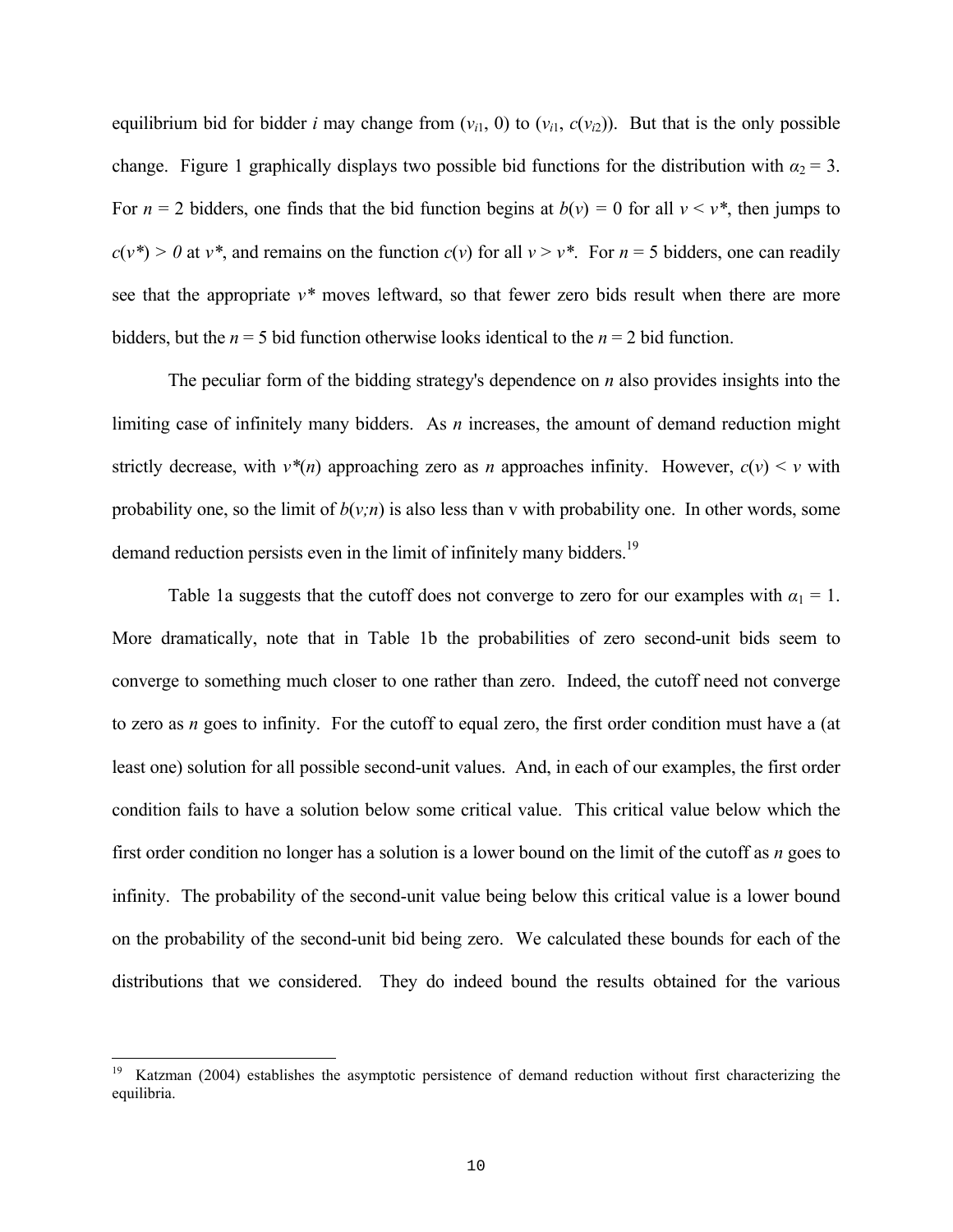different *n*. And, in the interest of saving space, we report only these bounds for the remaining examples.

Tables 2a and 2b summarize the results for all the cases of the Beta distribution by presenting the above-mentioned lower bounds in the cutoff and the probability of a zero secondunit bid. In particular, when  $\alpha_1 \geq 1$  and  $\alpha_2 \leq 1$ , Corollary 2 assures that the second-unit bid is zero with probability one, and the tables illustrate this point. For all other cases, when  $\alpha_1 \geq 1$ , there is a positive probability that the second-unit bids will be positive. But, as Table 2b shows, the probability of the second-unit bid being zero never drops below 0.99 in any of the examples with  $\alpha_1 \geq 1$ .

If  $\alpha_1 < \frac{1}{2}$ , then Corollary 1 assures that the second-unit bid is always positive. This is illustrated by the examples, reported as " $\alpha_1 < \frac{1}{2}$ " in the table, for which  $\alpha_1$  was set to <sup>1</sup>/<sub>3</sub>. Note that although there is zero probability that the second-unit bid will be zero, there is still significant demand reduction. Indeed, as Table 3 shows, on average, the second-unit bid is always less than 1/40 of the second-unit value.

Finally, Tables 4a and 4b summarize results for cases in which  $H(x)$  is a Gamma ( $\alpha$ ,  $\beta = 1$ ) distribution. Results are qualitatively similar to those for the Beta distributions. In particular, Corollary 1 assures that the second-unit bid will be positive with probability one when  $\alpha$  is less than one half. In these cases, Table 4b shows that the second-unit bid stays below 1/30 of the second-unit value. Otherwise, the second-unit bid is zero with positive probability; Table 4a shows that the probability of the second-unit bid being zero is at least 0.95 whenever the probability is positive, and is at least 0.99 whenever  $\alpha \ge 1$ .

### **2.3 Deviations from Equilibrium**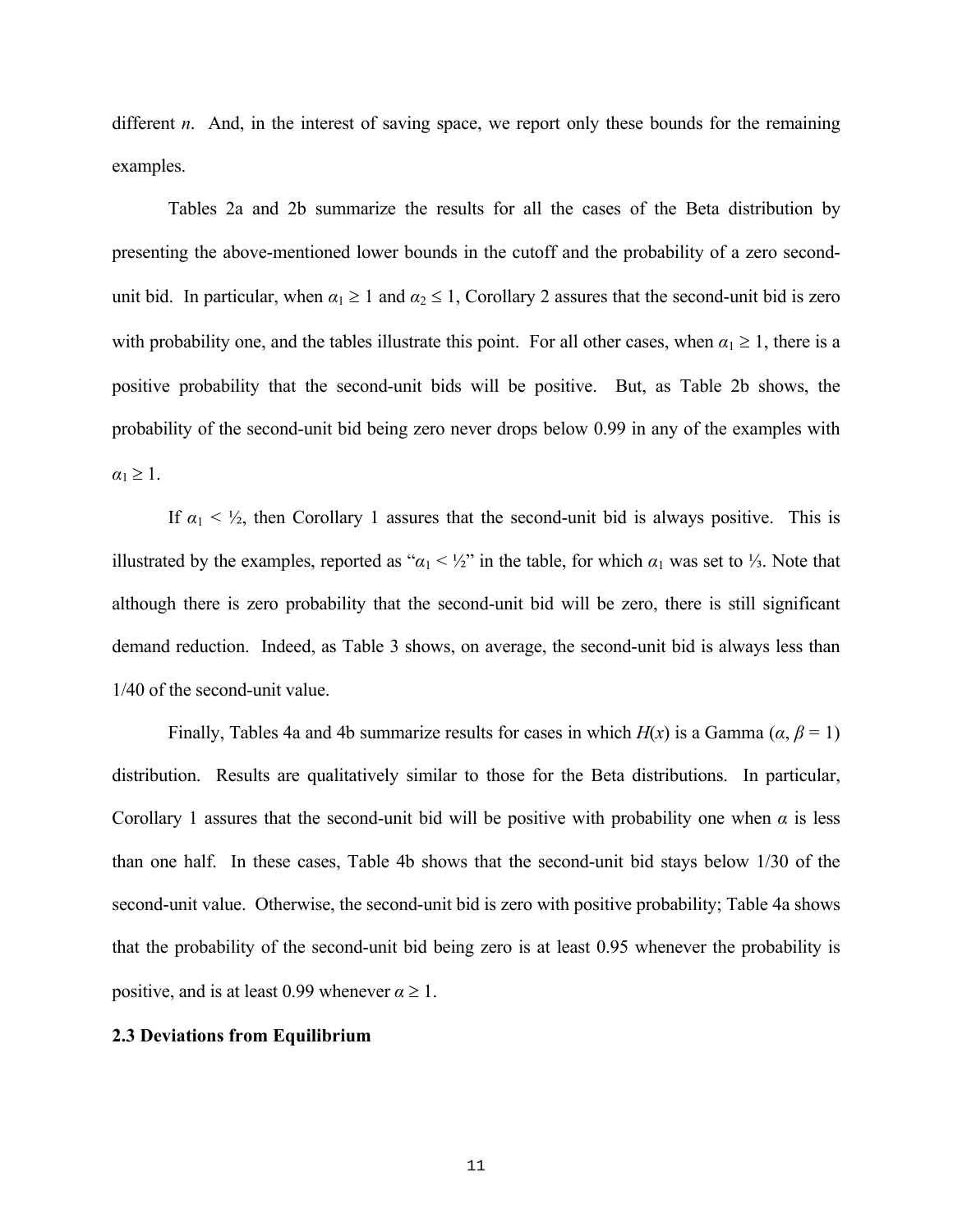Real bidders may deviate from equilibrium bidding for a variety of reasons. For example, what if some intuitively appealing, simple bidding strategy performs nearly as well as the equilibrium bidding strategy? Then a bidder may be satisfied with using the slightly suboptimal simple strategy.<sup>20</sup> In the case of uniform price auctions, a typical conjecture is that bidding truthfully on each unit is a dominant strategy. This is a particularly simple strategy; for example, there is no need to estimate important features, such as the number of other bidders, and adjust one's bid accordingly. We now investigate how much a bidder's expected revenue suffers from bidding, for example, truthfully on both units rather than the best response to others' strategies.

We focus on a specific example. Specifically, assume that each bidder's two values have the same marginal distributions as they would if the values were the larger and smaller of two independent draws from the standard uniform distribution (ie,  $Beta(1, 1)$  distribution). Recall that in this case, Chakraborty and Engelbrecht-Wiggans (2001) show that the only Nash equilibrium in measurable strategies has each bidder bidding truthfully on the first unit and zero on the second unit. And, indeed, this is a bidder's best response regardless of how other bidders bid on their second units.

How much does a bidder suffer from bidding truthfully on both units rather than following the Nash equilibrium? Consider two cases: 1) All other bidders bid truthfully on both units, and 2) All other bidders follow the equilibrium strategy. Let  $\Pi_{AB}$  denote the expected profit to a bidder who follows strategy A when all others follow strategy B, where A and B are each either T(truthful on both units) or E(equilibrium). Coupling theorem 2.4 of Engelbrecht-

<sup>&</sup>lt;sup>20</sup> Indeed, if one adds a cost of learning or using more complex strategies to the model, then the simpler strategy may in fact become the equilibrium. For example, Chakraborty and Engelbrecht-Wiggans (2001) have recently suggested a model in which there is a (small) cost to bidding optimally rather than truthfully. At equilibrium, bidders bid truthfully if it is not worth their while to incur the extra cost of bidding optimally. As the number of bidders goes to infinity, the equilibrium probability of truthful bidding goes to one.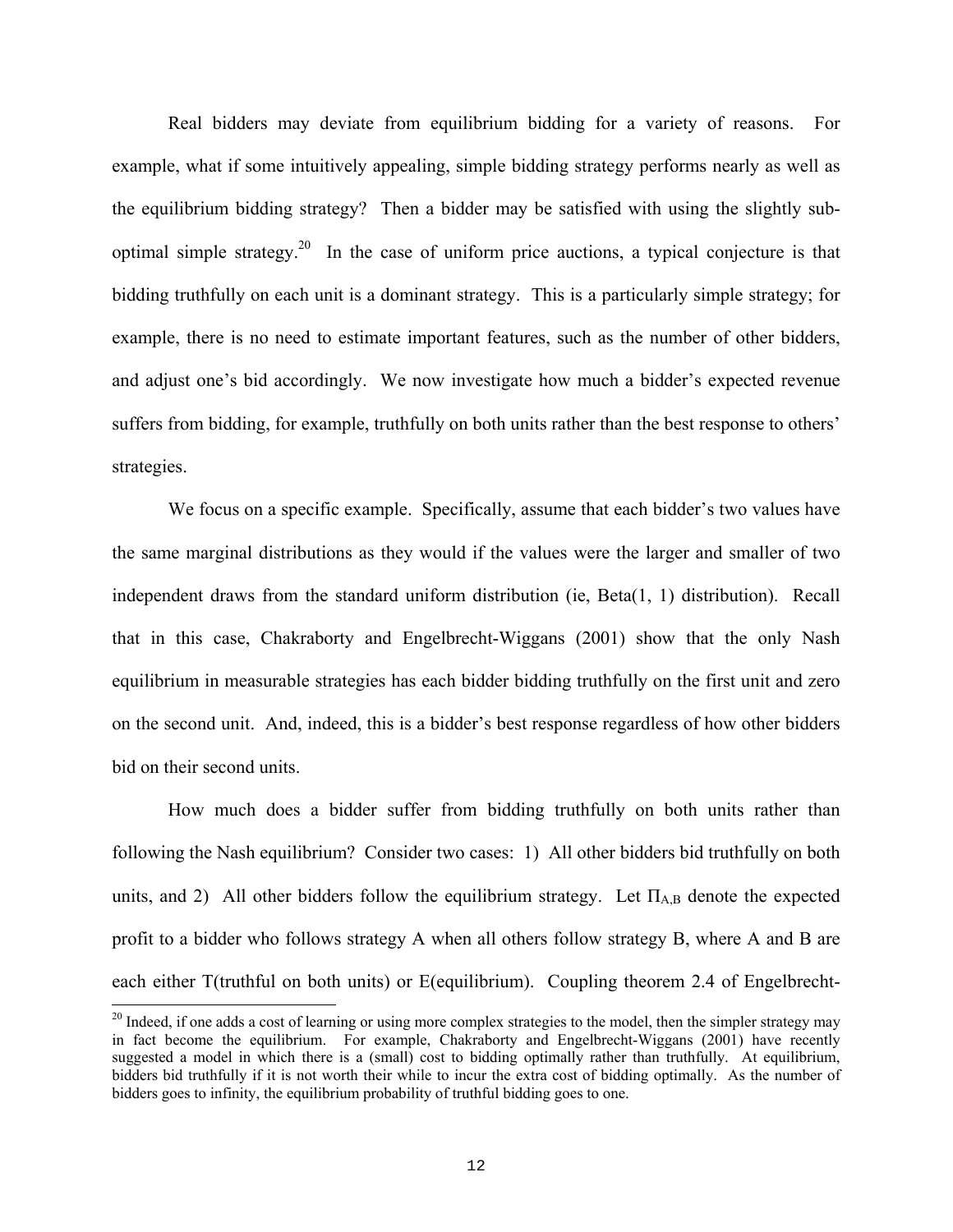Wiggans and Kahn (1998) with some straightforward though lengthy calculations provides the following results:

$$
\Pi_{T,T} = 3/((2n+1)n),
$$
  
\n
$$
\Pi_{E,T} = (6n-1)/((2n+1)n(2n-1)),
$$
  
\n
$$
\Pi_{T,E} = 4(3n-4)/((2n+1)(2n-1)(2n-3)),
$$
  
\n
$$
\Pi_{E,E} = 2(6n-7)/((2n+1)(2n-1)(2n-3)).
$$

Thus, if everyone else bids truthfully on both units, a bidder loses  $\Pi_{E,T} - \Pi_{T,T} = 2/((2n+1)n(2n+1))$ 1)) from bidding truthfully rather then optimally (i.e., zero) on the second unit. If everyone else bids according to the equilibrium predictions, then a bidder loses  $\Pi_{E,E} - \Pi_{T,E} = 2/((2n+1)(2n+1))$ 1)(2*n*-3)) from bidding truthfully rather than optimally (ie, zero) on the second unit.

As might be expected, the expected profits approach zero with the square of the number of bidders. But, note that the expected loss from truthful, rather than optimal, bidding goes to zero with the cube of the number of bidders. In particular, the loss as a proportion of total profits goes to zero as the number of bidders goes to infinity. For example, if everyone else bids truthfully, then the proportional loss is  $(\Pi_{E,T} - \Pi_{T,T}) / \Pi_{E,T} = 2/(6n-1) = 0.1818, 0.1176, 0.08696$ and 0.06897 respectively when  $n = 2, 3, 4$  and 5. Similarly, if everyone else bids zero on the second unit, then the proportional loss is  $(\Pi_{\text{E,E}} - \Pi_{\text{TE}})/ \Pi_{\text{E,E}} = 1/(6(n-1)-1) = 0.2, 0.0909, 0.0588$ and 0.04343 respectively when  $n = 2$ , 3, 4 and 5.<sup>21</sup>

#### **2.4 Summary**

In each of our examples, the conditions for simple monotonic equilibria turn out to be satisfied. In some cases, the cutoff is zero for all *n*, the bid function is independent of *n*, and therefore the amount of demand reduction is also independent of *n*. In other cases, the cutoff is at

 $21\,$ <sup>21</sup> Chakraborty and Engelbrecht-Wiggans (2001) have subsequently argued more generally that the loss from bidding truthfully rather than optimally on the second unit shrinks rapidly as the number of bidders increases.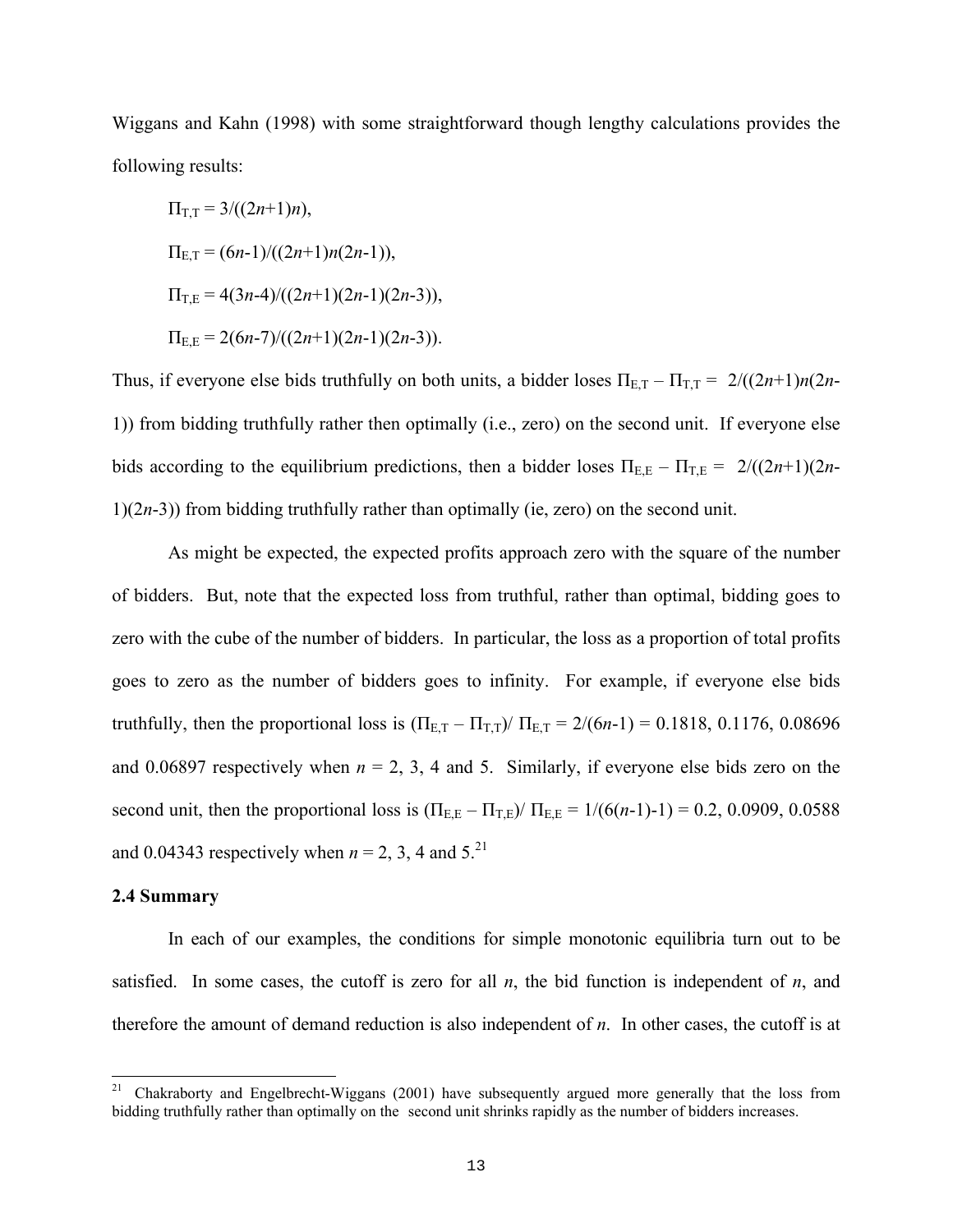the top of the support for all *n*, the second-unit bids are zero with probability one, but the equilibrium bids are again independent of *n*. In these two cases, the amount of demand reduction is independent of *n*. In all cases, if the cutoff varies with *n*, it decreases as *n* increases and, therefore, the amount of demand reduction decreases as *n* increases. In short, in all our examples, the amount of demand reduction turns out to be a non-increasing function of *n*.

All of the examples exhibit extreme demand reduction. Specifically, whenever the second-unit bid has positive probability of being zero, that probability is at least 0.95, and is at least 0.99 except for the examples using a Gamma distribution with shape parameter  $\alpha$  < 1. In some cases, the second-unit bid is positive with probability one, but in each of these cases, on average, the second-unit bid is less than 1/30 of the second-unit value. In sum, our theory predicts extreme demand reduction. This may, however, be a very weak prediction. In particular, the effect of sub-optimal bidding on the second unit may be small enough so that it does not concern a practical bidder. Real bidders may have a pre-disposition to bid positively on both units—for example, to bid truthfully on both units—and we suggest that they suffer relatively little from doing so, especially as the number of competitors increases. Therefore, we do not necessarily expect—and indeed do not find—that actual bids exhibit demand reduction to the extent predicted by the equilibria to our examples.

## **3. Experimental Design and Procedures**

i

We design a field experiment to explore demand reduction in multi-unit auctions with more than two bidders, and examine how the amount of demand reduction varies with the number of bidders. We begin with data on the two-bidder auctions of List and Lucking-Reiley  $(2000)<sup>22</sup>$  and extend the data by conducting auctions with three and five bidders using a similar

 $22$  We choose to reproduce data from only the two high-value (\$70) cards from the early treatments: a Cal Ripken, Jr. 1982 *Topps* card and a Barry Sanders 1989 *Score* card. The two low-value (\$3) cards produced similar effects,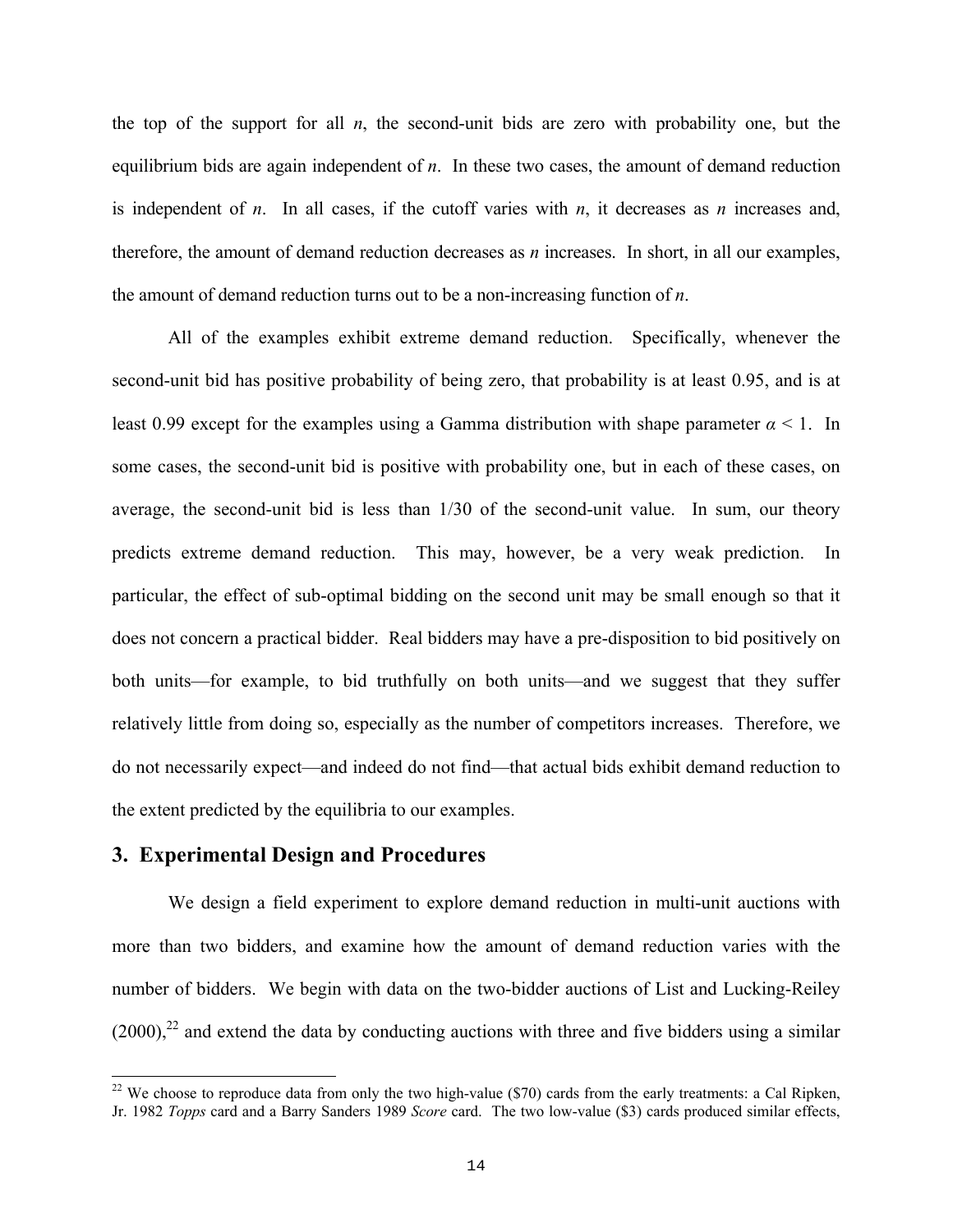experimental design. In the new experimental treatments, we auction three different types of Cal Ripken, Jr. rookie baseball cards: 1982 *Topps* (book value \$70), 1982 *Donruss* (\$40), and 1982 *Fleer* (\$40) cards as well as a sheet of University of Wyoming basketball trading cards distributed to fans in attendance of "Midnight Madness" at the Arena-Auditorium on the campus of the University of Wyoming in October, 1994. We consider the *Topps* card to be an imperfect substitute for the *Fleer* and *Donruss* cards, and therefore cannot expect to compare bids cleanly between the *Topps* and the other two card types. On the other hand, based on several market factors we consider the *Fleer* and *Donruss* cards to be perfect substitutes: the two cards appear to have had very similar quantities printed, their book values at the grade level we use show a onefor-one relationship over the past nineteen years, and each card was independently graded as "PSA 8 near-mint" by a well-known agency, Professional Sports Authenticators (PSA).<sup>23</sup> Within each auction treatment we displayed the same good to bidders, and identical copies were sold to winning bidders.

Table 5 presents the experimental treatments based on (i) number of bidders—2, 3, or 5; (ii) bidder experience—professional card dealers or non-dealers; and (iii) auction type—uniformprice or Vickrey auction. The table also introduces the mnemonics we will use to refer to the different treatments: for sportscards, D2 for two dealers per auction, D3 for three dealers per auction, ND5 for five nondealers per auction, and so on. D3Sheet and D5Sheet denote the auctions for the University of Wyoming basketball trading card sheets. In our design, we were careful to facilitate clean comparisons across bidder types and numbers of bidders. For example, we ensured clean comparisons of Vickrey to uniform-price auctions within each row of the

but the data were noisier. In the new treatments, we chose to auction only high-value goods (book value at least

<sup>\$20). 23</sup> The 1982 *Topps* cards and the 1989 Barry Sanders *Score* card, from the earlier treatments of List and Lucking-Reiley (2000), were also graded 8 by PSA.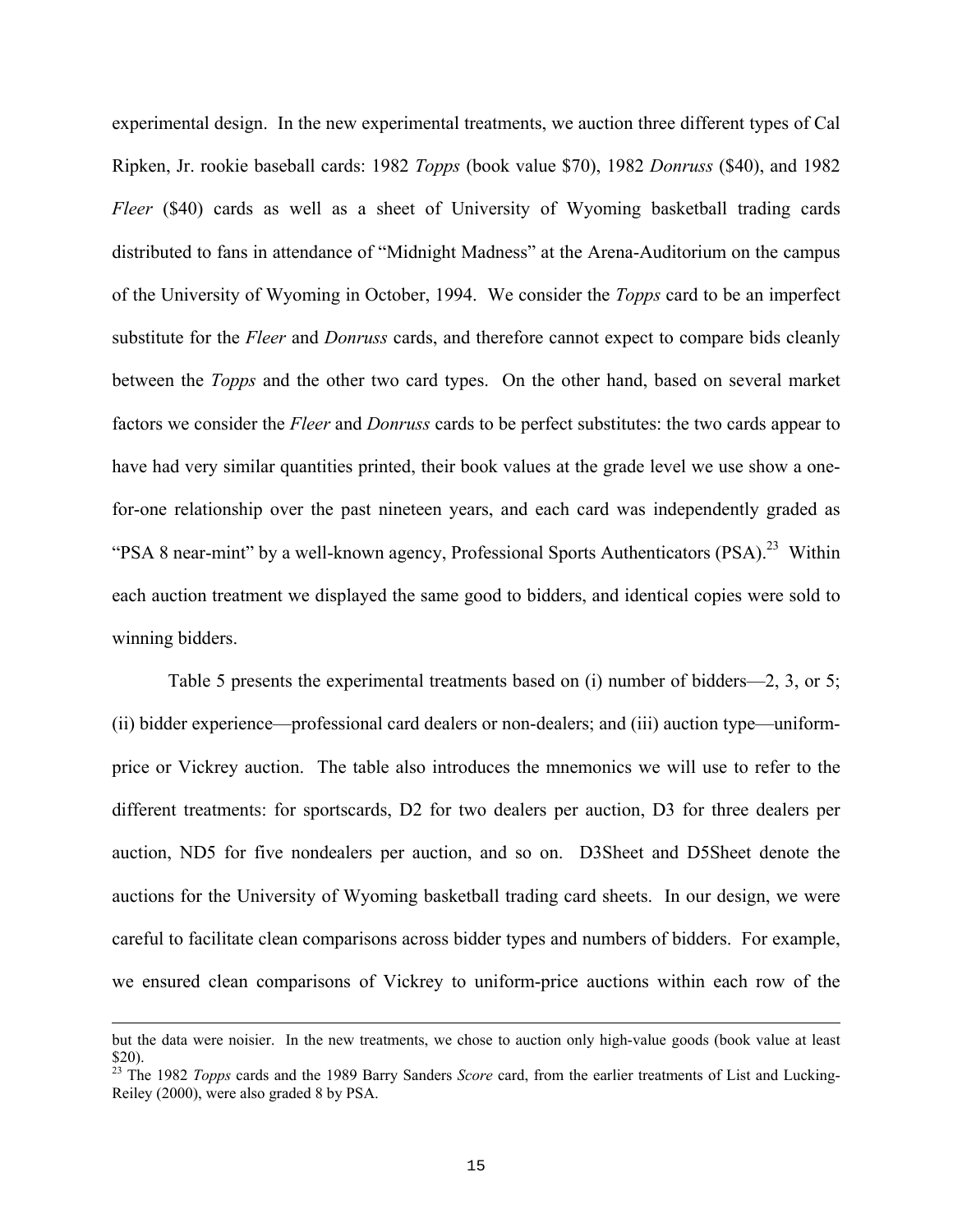table—e.g., the Vickrey and uniform-price auctions in D3 both use the same *Topps* card. And, across rows of the table, ND3, D5, and ND5, as well as D3sheet and D5sheet treatments, can safely be compared to each other, because they auctioned the same, or highly similar goods. The bid levels in the D2, ND2, and D3 treatments are neither directly comparable to the other treatments nor to each other.<sup>24</sup> Our goal in this particular experimental design was to measure the amount of demand reduction (between auction formats) in each different setting, and to compare how the amount of demand reduction changes with the number of bidders.

Each bidder in each auction went through a four-step procedure. In Step 1, the monitor invited potential subjects to participate in an auction for the two goods (participation rates were similar across auction types). The potential subject was told that the auction would take about five minutes. He (or she) could pick up and visually examine each good, which was sealed with the appropriate grade clearly marked (in the case of the cards). Nobody bid in more than one auction. In Step 2, the monitor gave the bidder two printed materials: (i) an auction rules sheet that included a practice worksheet, and (ii) a bidding sheet. The instructions were identical across treatments, except for auction type and number of bidders.<sup>25</sup> The instructions explained how the auction worked, provided examples to illustrate the auction, and asked the bidder to work through an example himself to make sure he understood the auction rules. Each bidder was told that he would be randomly grouped with two or four other bidders of the same type—dealers

<sup>&</sup>lt;sup>24</sup> Since we auctioned the identical *Topps* card in D2 as in D3, one might have hoped this would provide an opportunity for a clean comparison. Unfortunately, the environment appears to have changed significantly between the  $n = 2$  and  $n = \{3,5\}$  treatments. Specifically, whereas the two-person auctions took place in Orlando, FL in June, 1998 (in the early part of the baseball season), our new three- and five- person auctions took place after the baseball season, during November, 1998 (the middle of the football season) in Tampa, FL. Because of Ripken's and the Baltimore Orioles' subpar 1998 seasons, consumer demand for Ripken cards was much lower in November than in June, and this change is not reflected in the book values as reported by PSA (which tend to be sticky downwards). Indeed, Table 6 shows that mean bids of all types (first-unit or second-unit, Vickrey or uniform-price) were considerably lower in the November auctions (3 dealers) than in the June auctions (2 dealers) for the same card, but we believe these effects should be ascribed to changes in the environment rather than changes in the number of bidders.<br><sup>25</sup> Instructions for both the three-bidder and five-bidder auctions in the Vickrey and uniform-price institutions may

be found at <http://uaeller.eller.arizona.edu/~reiley/papers/VaryingBidders.html>.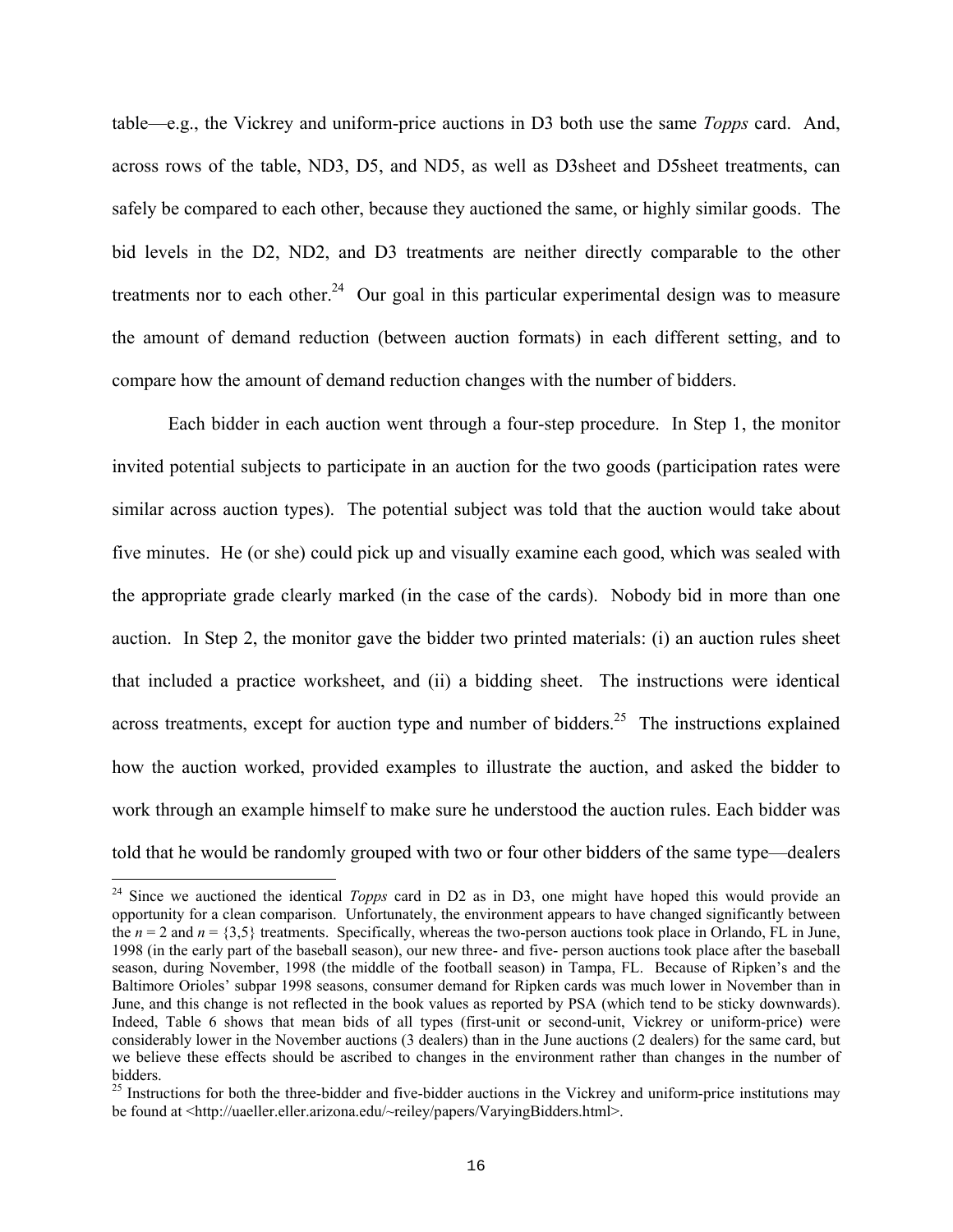matched with dealers; non-dealers matched with non-dealers. The auction treatment was changed at the top of each hour. In Step 3, the participant submitted two bids on a bidding sheet. In Step 4, the monitor explained the ending rules of the auction, how the winners would be determined, and how and when the exchange of money for goods would occur.

The dealer treatments were identical to the nondealer treatments, except that the monitor visited each dealer at his/her booth before the sportscard show opened. All new sportscard auctions were held at a regional sportscard show in Tampa, FL, in November 1998, and the sheet of basketball trading card treatments were held at a regional sportscard show in Tucson, AZ, in March 2001.<sup>26</sup> A total of 366 subjects participated in our new treatments.

# **4. Applicability of the Modeling Assumptions to the Sportscard Market**

Our theoretical model makes several important assumptions. Specifically, we assume marginal values are decreasing, independent across bidders, and privately known. We now examine the consequences of these assumptions and argue that they are reasonable assumptions for our field setting.

First, let us consider the assumption of decreasing marginal values. Actually, the mathematics appear to be valid for the case of "flat demands," or more precisely, the case in which  $v_{i1} = v_{i2}$  with probability one. In this case, however, there may be multiple equilibria.<sup>27</sup> In one of these equilibria, everyone bids truthfully; each bidder submits two truthful bids and there is no demand reduction. Hence, in this case the theory allows for zero demand reduction as a possible

 $26$  Results from the 2-person auctions are taken from List and Lucking-Reiley (2000). These data were gathered at a different sportscard show, in June 1998. The  $n = 2$  subject instructions are virtually identical to those for  $n = 3$  and *n*  $=$  5, except that the uniform-price treatment used only one example for the uniform-price auction, rather than three. <sup>27</sup> See, e.g., Ausubel and Cramton (2002) and Engelbrecht-Wiggans (1999).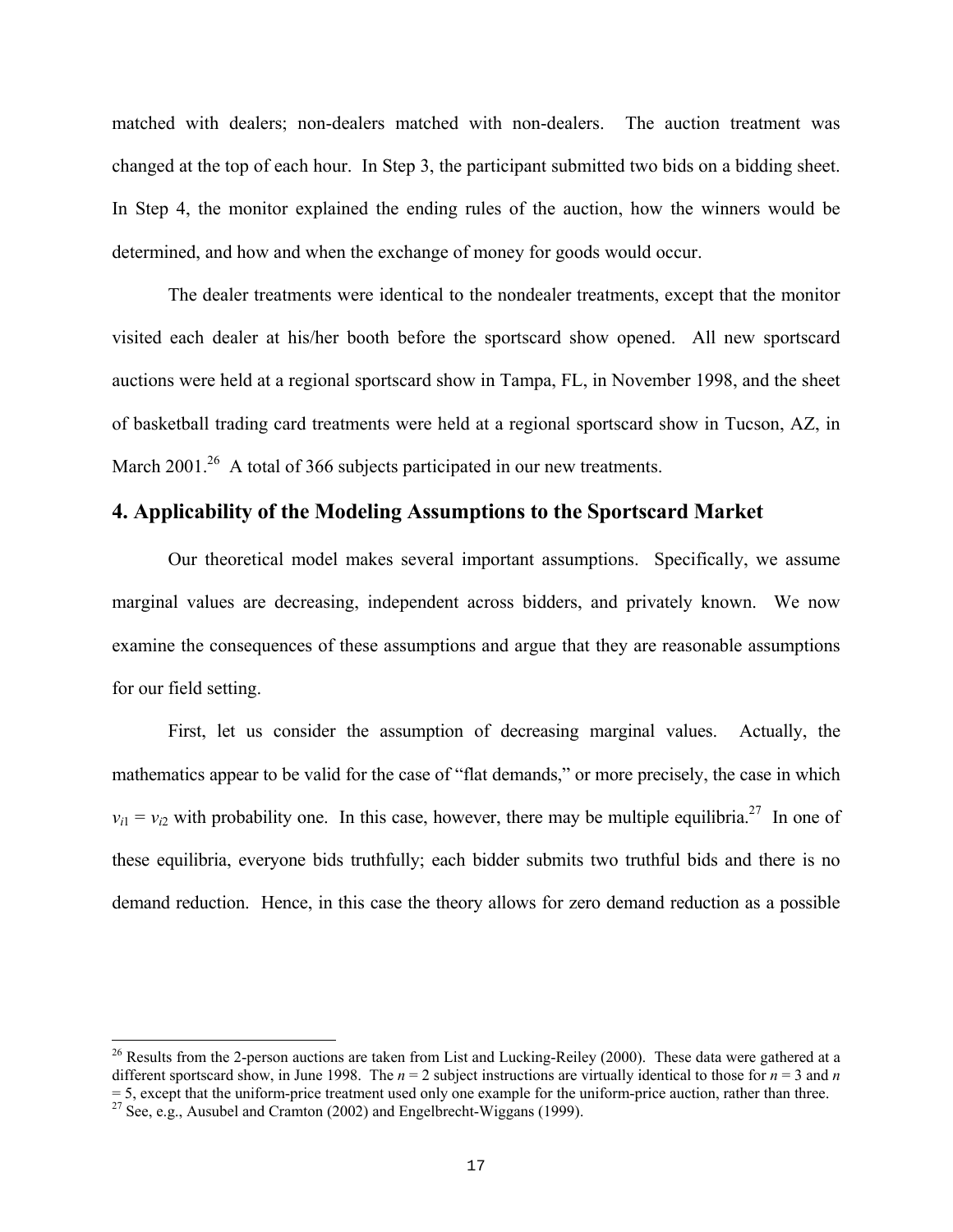outcome. We should note, however, that this is a knife-edge case—as soon as demands become even slightly marginally decreasing, the truth telling equilibrium disappears.<sup>28</sup>

Our observations of the sportscard market lead us to believe that decreasing marginal values is a reasonable assumption for most bidders' demands in the card auctions. A typical non-dealer might want one copy of the card for his collection, but a second copy might be desirable only for resale. Dealers typically buy cards from consumers at only half their retail price, so consumers might well find that they value the second card less than the first. Since dealers are involved in resale, one might well expect dealers to have flatter demands than nondealers, but we believe that even most dealers' demands are likely to be at least somewhat marginally decreasing. Recall from the discussion above that we obtain our data from regional card shows. Dealers at such shows tend to be relatively small operators, with slim margins, low overhead (making money only at weekend card shows rather than having a card shop), and relatively small card stocks. They fear being caught on the wrong side of the market, so they attempt to remain liquid and diversify their card stock. At these particular shows, as well as most other smaller regional shows, we observed that most of the dealers had only one copy of key cards, and that dealers who did have more than one copy offered quantity discounts to increase volume.<sup>29</sup> We therefore strongly believe that in our environment, most of our bidders valued winning two copies of a card less than twice the value of winning just one card. Note, however, that this assumption would be invalid if data were gathered at a national card show, where many large-scale dealers would essentially have flat demands. In the case of the basketball card sheets, we are even more inclined to believe that dealers have downward sloping

 $^{28}$  For the case of an infinitely-divisible good, Ausubel and Cramton (2002) provide general conditions under which demand reduction is guaranteed to exist.

 $\frac{29}{29}$  This characteristic of dealer demands also is prevalent in card shows in the Midwest (Wisconsin, Illinois, Iowa, and Michigan), where one of the authors was a card dealer from 1987-1993.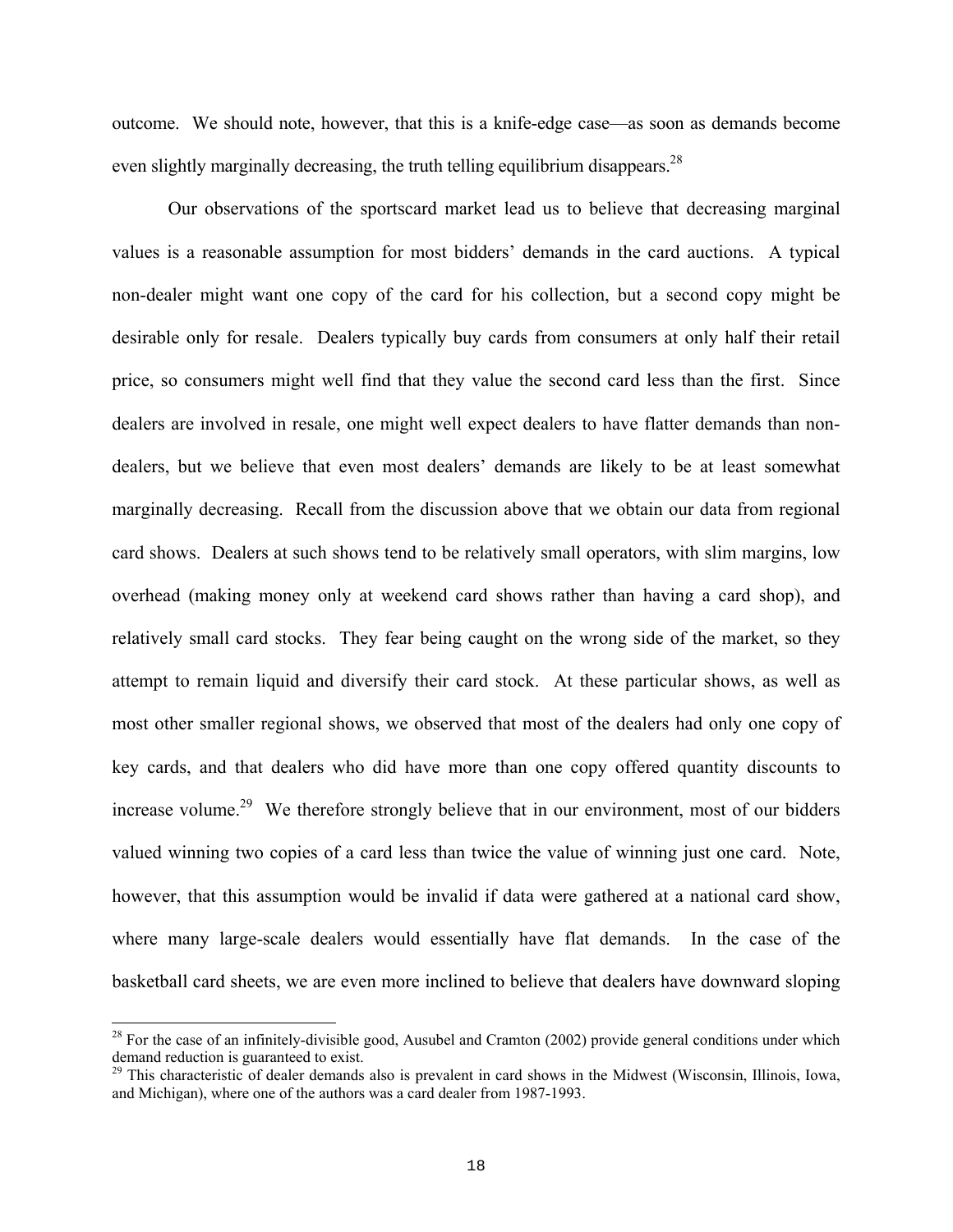demand—the sheets are illiquid and therefore winning dealers typically keep the sheets for their own collection. This was verified via results from a questionnaire given after the bids were placed, in which over 97% of dealers stated that they would personally consume the sheets if they were deemed a winner.

Yet, it remains possible that some bidders did not have decreasing demands. In this case, one might expect these bidders to bid the same amount on both units (see, for example, Chakraborty 1998). In practice, around a quarter of our experimental subjects bid the same on both sportscards, and only 7 of 120 subjects bid the same amount on both sheets (see Table 7 below). Provided a significant fraction of bidders have decreasing demands, any bidder should expect her rivals' bids on average to be marginally decreasing. Therefore, our theory should be robust to the inclusion of some flat-demand bidders in the population.

Second, consider the assumption of independent, privately known (IPV) values. Without this assumption, equilibrium bids might behave quite differently than we predict. For example, in the case of common values, the winner's curse may make bids in both types of auction decrease as the number of bidders increases.<sup>30</sup> While values certainly might be affiliated, our hope is that via our experimental design, which considerably varies the probability that the good will be individually consumed or immediately put up for sale, we may be dealing with independent values in some of our treatments. But, since we have not solved a model with affiliated values, we are in a position to only speculate about what might happen when we relax the IPV assumption. Nevertheless, the IPV assumption makes for a tractable model, allowing us to produce comparative-static predictions about varying numbers of bidders in a uniform-price auction. As

<sup>&</sup>lt;sup>30</sup> Pinske and Tan (2000) provide an example with affiliated privately known values in which equilibrium bids decrease as the number of bidders grows large enough, but this is again a single object pay-your-bid auction rather than a multi-unit uniform price auction.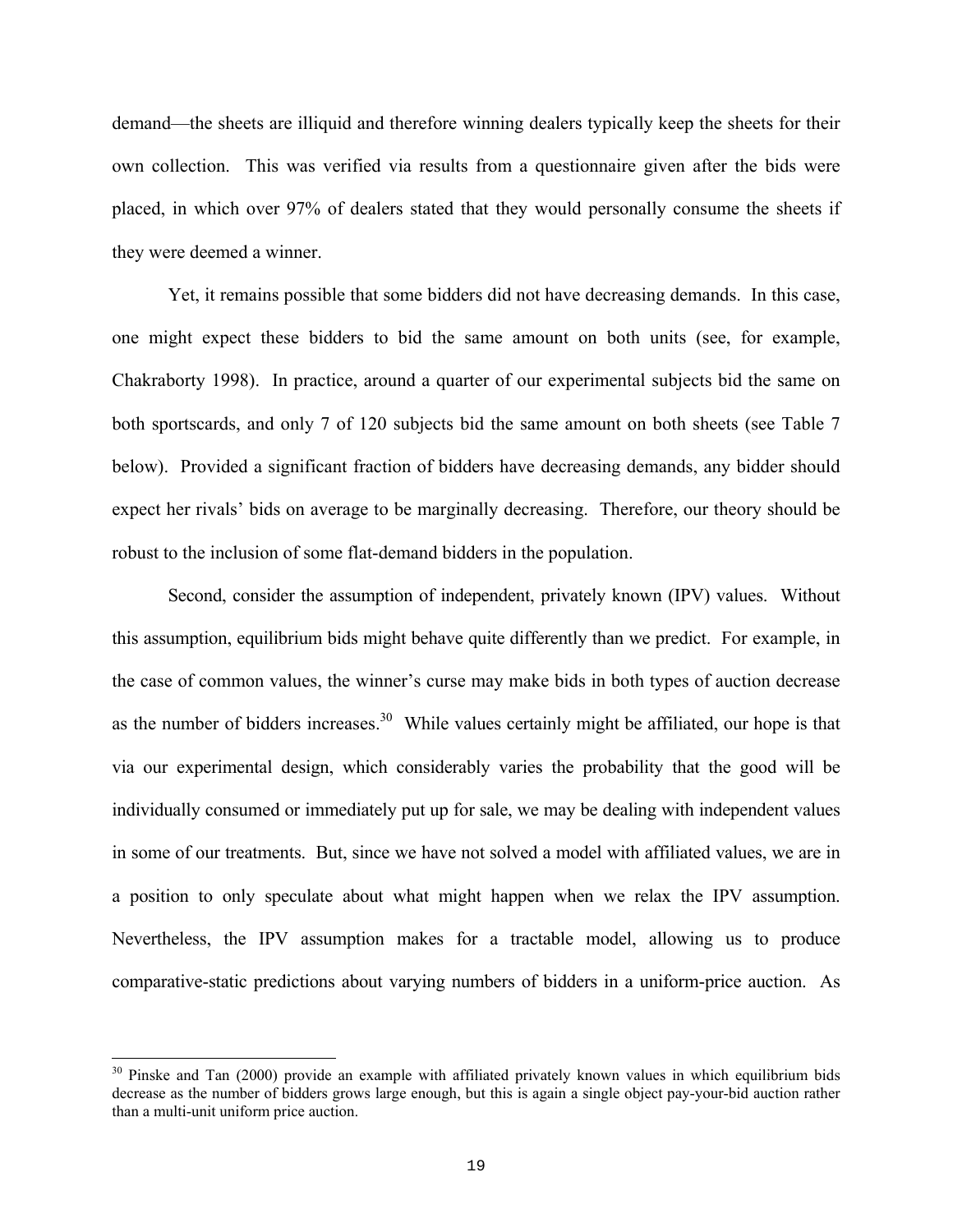such, we do not claim to prove that our assumptions hold in our setting.<sup>31</sup> Rather, we merely claim that they are a reasonable approximation to reality. Most importantly, we claim that it is of interest to see how well the resulting predictions stack up against what we observe in the field, by measuring observable outcomes rather than unobservable model primitives.

# **5. Results**

i

To put our findings into perspective, we first review the results of List and Lucking-Reiley (2000), for two-unit, two-person sealed-bid auctions. Having auctioned both low-valued cards (\$3 book value) and high-valued cards (\$70 book value), they found statistically significant evidence of demand reduction for the high-valued cards. Second-unit bids were considerably lower in the uniform-price auctions than in the Vickrey auctions: the difference in means was between eleven and twelve dollars, or 31% to 54% of the mean second-bid level. Furthermore, the uniform-price auction treatment resulted in significantly more zero bids, and the bid reductions were large enough to cause significant changes in the allocation of goods. They also found an anomalous result, conflicting with the theoretical predictions of Engelbrecht-Wiggans and Kahn (1998): first-unit bids were higher in uniform-price auctions than in Vickrey auctions.

The remainder of this section is organized as follows. First, we examine first-unit bids, and show that the anomaly found by List and Lucking-Reiley (2000) disappears in auctions with more than two bidders. The next three sections look at demand reduction by comparing secondunit bids across auction formats: mean second-unit bids in section 5.2, proportions of second-unit bids equal to zero in section 5.3, and the overall distribution of second-unit bids in section 5.4. In section 5.5, we examine individual bid schedules across auction formats, comparing first-unit and second-unit bids submitted by the same individual. Section 5.6 moves from data on

 $31$  Yet our data do provide information concerning this assumption. Note that in an IPV setting demand reduction is predicted to decrease as *n* increases. While in a common value setting demand reduction should (probably) increase as n increases (submitting the marginal bid is "bad news" and leads to lower bidding in equilibrium).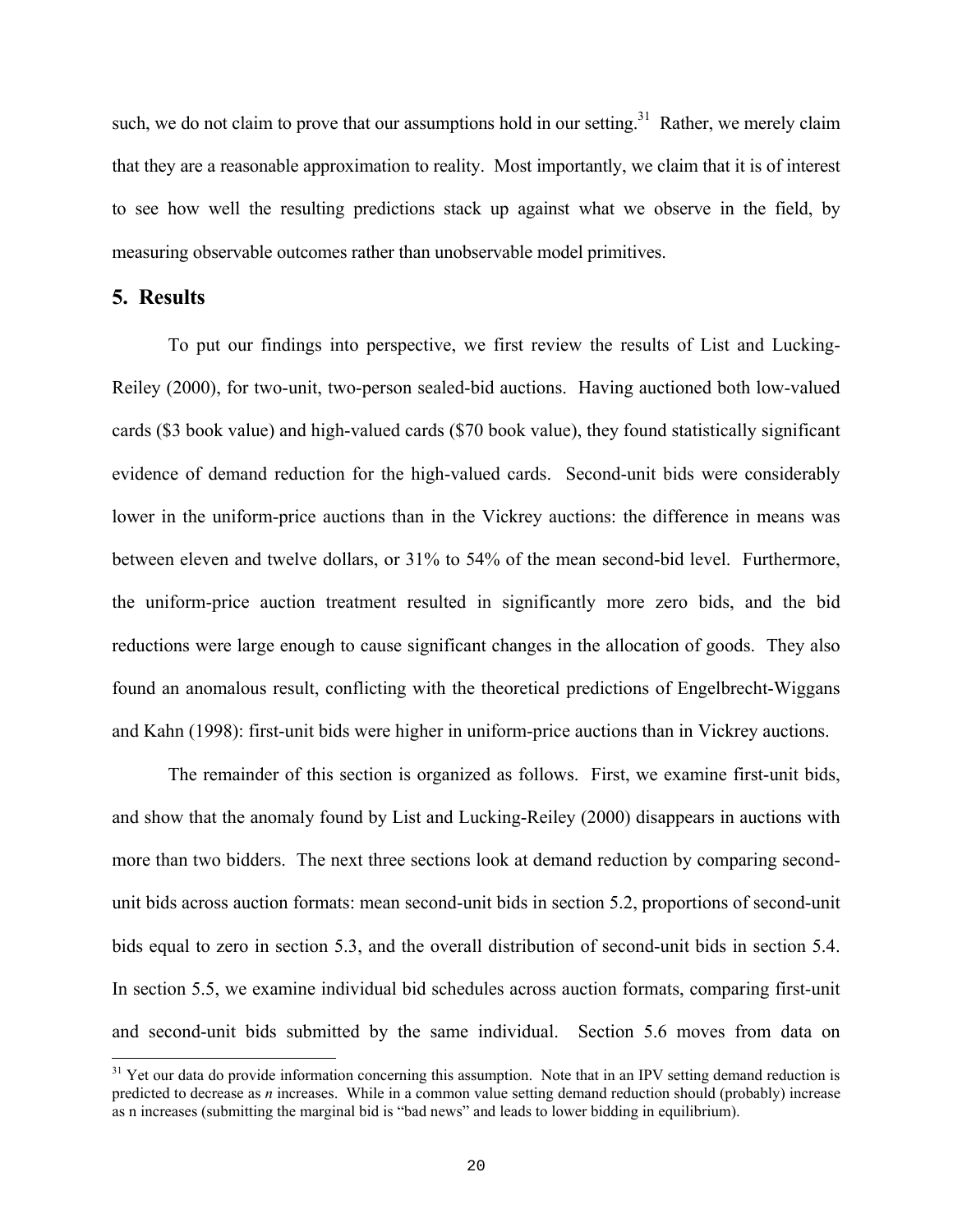individual bidder strategies to data on group outcomes: auction revenues, and allocations of goods. We summarize the experimental results in Section 5.7.

#### **5.1. Mean first-unit bids**

i

We begin by examining first-unit bids, displayed in the first two columns of Table 6. Our theory predicts the distribution of first-unit bids to be equivalent across auction formats, because it is always a dominant strategy to bid one's value on the first unit. The first two rows demonstrate the violation of this prediction discovered by List and Lucking-Reiley (2000) for two-bidder auctions. First-unit bids were significantly higher in the uniform-price than in the Vickrey auctions, by more than \$13 in the dealer treatment  $(t = 3.22)$  and \$10 in the nondealer treatment (t  $= 1.76$ ). In three other treatments for low-valued cards (not reproduced here), List and Lucking-Reiley found every point estimate indicating higher first-unit bids in the uniform-price auctions, though these differences were not statistically significant.

By contrast, our new data show no such effect. Consistent with theory, first-unit bids are very similar across auction formats in each treatment. The mean bid is higher in the Vickrey auction for two treatments (D3, ND5), but higher in the uniform-price auction for the other four treatments (ND3, D3Sheet, D5, D5Sheet). None of these Vickrey-uniform differences is statistically significant (t<sub>D3</sub> = -0.20; t<sub>ND3</sub> = 0.22; t<sub>D3sheet</sub> = 0.58; t<sub>D5</sub> = 0.34; t<sub>ND5</sub> = 0.07; t<sub>D3sheet</sub> = -0.22). The first-bid anomaly identified by List and Lucking-Reiley (2000) appears to be special to the case of two bidders; with three to five bidders, the first-unit bid data support the theory.<sup>32</sup>

 $32$  List and Lucking-Reiley's (2000) anomalous result has been found to be prominent in 2-bidder laboratory experiments as well (see, e.g., Engelmann and Grimm, 2002), thus it does not appear a consequence specific to their field environment. This leads to the natural question of why the first-bid differences disappear with more than two bidders. Levin (2003) proposes an equilibrium for the 2-bidder case in which the bidders typically bid more than their value, and notes that similar bidder behavior is not an equilibrium when there are more than two bidders. He suggests that this may be an appropriate model, explaining why the over bidding that List and Lucking-Reiley observed in the two bidder case does not recur in the data herein. However, Levin's equilibrium does not fit the data better than the equilibria that we consider in the current paper.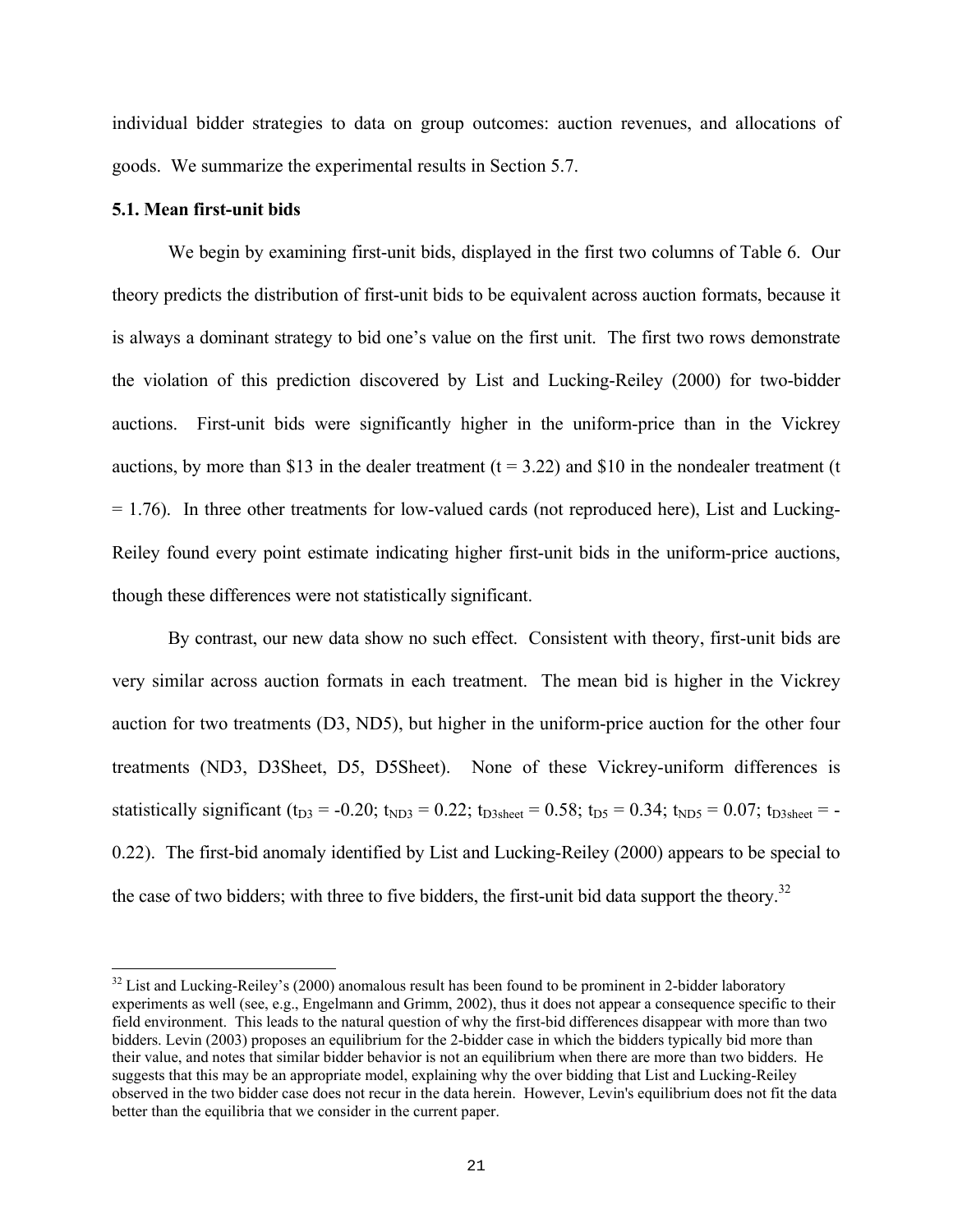Our theory also predicts that the distribution of first-unit bids should be constant with *n* in both the Vickrey auction and the uniform-price auction. Considering the *Donruss* and *Fleer* cards, we compare nondealers' bids in the  $n = 3$  versus  $n = 5$  treatments (ND3 versus ND5). In addition, a second clean comparison is dealers' bids in the sheet treatments (D3Sheet versus D5Sheet).<sup>33</sup> Data in Table 6 suggest that the distributions of first-unit bids in both the Vickrey and uniform-price auctions are independent of *n*. As *n* increases from 3 to 5, the mean first-unit bid moves from \$20.03 to \$20.77 (\$8.10 to \$7.18) in the Vickrey sportscard (trading sheet) auctions, and from \$20.68 to \$19.44 (\$8.82 to 8.22) in the uniform-price sportscard (trading sheet) auctions. Each of these differences is statistically insignificant at conventional levels.

Overall, first-unit bids for our new data appear to be independent of both the auction format and of the number of bidders. These results are consistent with bidders understanding the rules of the auction institutions and bidding according to their dominant strategies.

#### **5.2. Mean second-unit bids**

i

Columns 3 and 4 of Table 6 generally provide support for the theoretical prediction of second-unit bids being lower on average in uniform-price than in Vickrey auctions. This occurs in five of the six new treatments; the exception is the treatment with five nondealers per sportscard auction (ND5). In the remaining five treatments, mean Vickrey second-unit bids exceed the corresponding uniform-price bids by as much as 23%. Yet, individual t-tests indicate that each of these differences is statistically insignificant at conventional levels ( $t_{D3} = 1.15$ ;  $t_{ND3}$ )  $= 0.44$ ; t<sub>D3sheet</sub>  $= 0.73$ ; t<sub>D5</sub>  $= 0.53$ ; t<sub>ND5</sub>  $= -0.24$ ; t<sub>D5sheet</sub>  $= 0.05$ ). By contrast, the previous data on two-bidder auctions, shown in the first two rows of Table 6, show statistically significant differences ( $t_{D2}$  = 3.10;  $t_{ND2}$  = 2.82). These results indicate that demand reduction effects on

<sup>&</sup>lt;sup>33</sup> As noted above, none of the other comparisons across bidders is clean. ND2 versus ND3 involved auctions of completely different cards, as did ND2 versus ND5. D3 auctioned a more expensive card than did D5, while D2 and D3 auctioned the same card but in very different environments.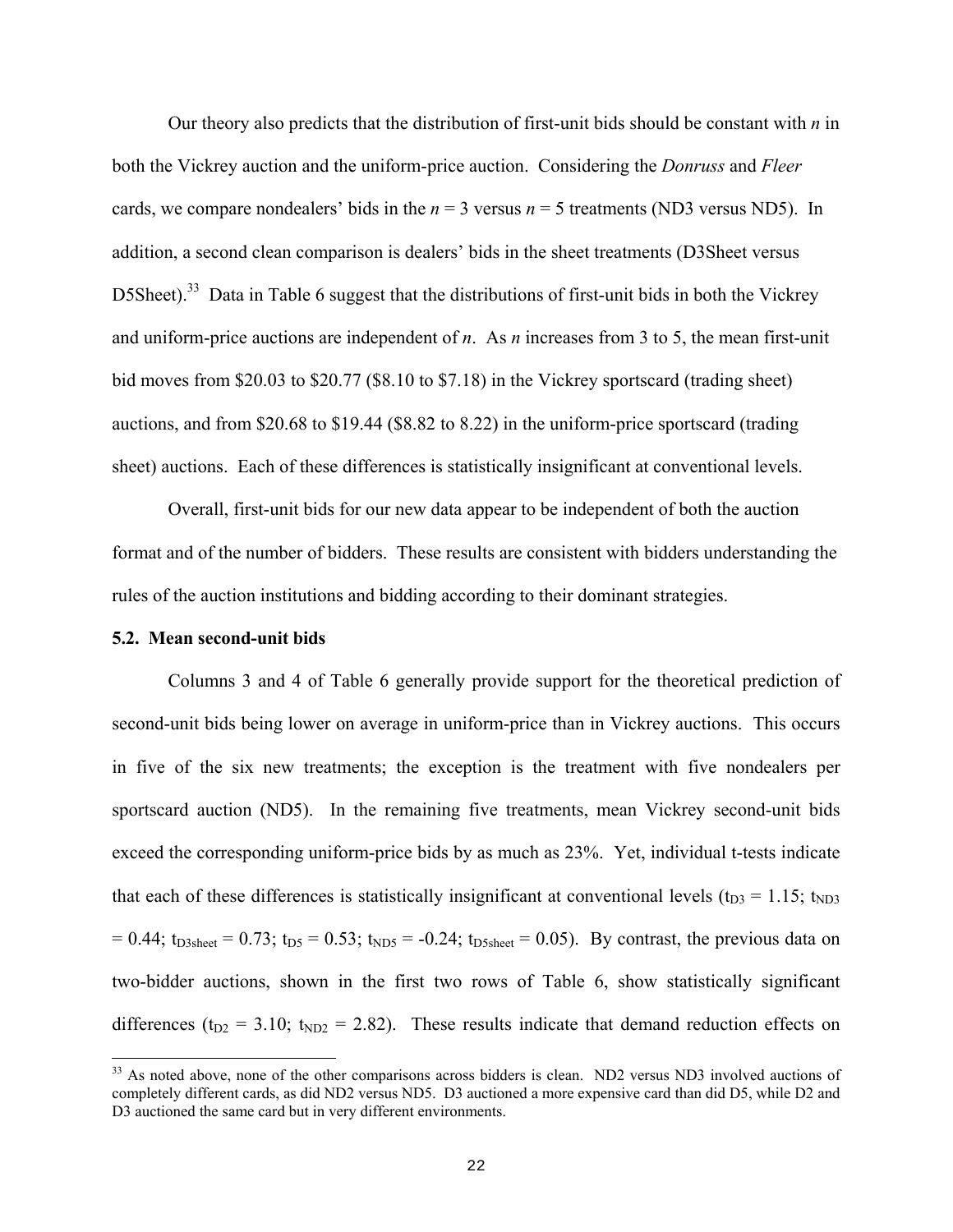mean second-unit bids become smaller and harder to detect as the number of bidders increases beyond two.<sup>34</sup>

A comparison of second-unit bids between the  $n = 3$  and  $n = 5$  treatments provides additional evidence on changes in demand reduction with increasing numbers of bidders. Recall that our theory predicts that as *n* increases, the distribution of second-unit bids remains constant in the Vickrey auction while growing weakly higher in the uniform-price auction. For comparing mean bids across numbers of bidders, we focus on comparisons between treatments: ND3 versus ND5 and D3Sheet versus D5Sheet. Results are consistent with our theoretical prediction: in the Vickrey auctions, as *n* changes from 3 to 5 in the card (sheet) auctions, the mean second-unit bid increases (decreases) from \$9.69 to \$9.77 (\$4.38 to \$4.22), a statistically insignificant difference, consistent with the theoretical prediction of no change.<sup>35</sup> In the uniform-price auctions, mean second-unit bids change considerably more, from \$8.63 to \$10.48 (\$3.77 to \$4.17) in the card (sheet) auctions. Though not statistically significant, these point estimates represent an increase of approximately 20% (10%), in the same direction as predicted by the theory.

#### **5.3. Zero second-unit bids**

i

Another measure of demand reduction is the proportion of zero second-unit bids (full demand reduction). Nash equilibrium theory predicts more zero bids on second units in the uniform-price auction than in the Vickrey auction. Columns 1 and 2 of Table 7 show that the

 $34$  Another possible explanation for the diminished demand reduction is the slightly lower stakes in the  $n > 2$ treatments relative to the  $n = 2$  treatments. The  $n = 2$  auctions reported here were for cards with book values of \$70, while five of the six  $n > 2$  auctions were for goods with book values of \$40 or less. Indeed, List and Lucking-Reiley (2000) reported that \$70 cards generated statistically significant demand reduction, while \$3 cards did not. While lower stakes may be part of the explanation for our results, we note that \$40 and \$20 stakes are still relatively large, and believe our evidence indicates that changes in the number of bidders do have an important effect.<br><sup>35</sup> By contrast, note that there *are* statistically significant differences between the bids of dealers and nondealers

<sup>5-</sup>bidder auctions, both dealers and non-dealers bid for the identical 1982 Cal Ripken *Fleer* card. The dealers' second-unit Vickrey mean bid is \$20.68 while the nondealers' is \$9.77, which is statistically significant ( $t = 3.24$ ). The differences are similar in magnitude for second-unit bids in the uniform-price auctions  $(t = 2.34)$ . Both differences are consistent with dealers having higher demands for the cards on average. Hence, while we fail to reject equality in mean bids across number of bidders (when the theory is consistent with the null hypothesis), the same t-test is powerful enough to reject equality across bidder types.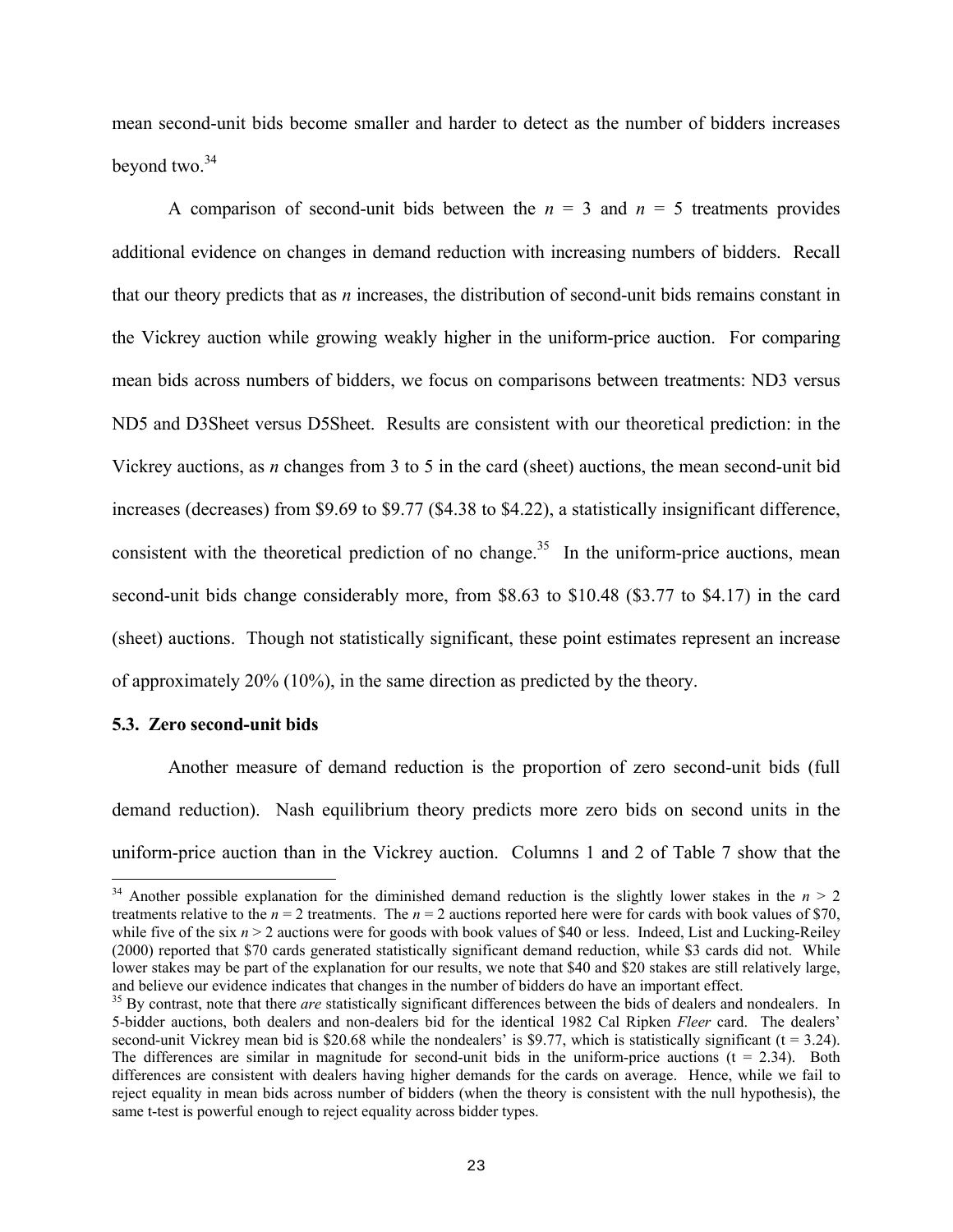proportion of zero bids increases in each treatment when we move from Vickrey to the uniform price auction treatment. While in each of the eight treatments the proportion of zero bids increases from the Vickrey to the uniform-price auction, none of the increases is individually statistically significant at conventional levels. Yet, combining the six new treatments yields an aggregate tstatistic of 2.64, which is statistically significant at the  $p \leq 0.01$  level.<sup>36</sup> Thus, there is some statistical evidence that demand reduction persists when *n* > 2.

Next, we examine how the zero-bid data vary for different values of *n*. Again, we test this hypothesis by comparing between treatments: ND3 versus ND5 and D3Sheet versus D5Sheet. Our theory makes two predictions: first, the proportion of zero bids in the Vickrey auction is independent of *n*, and second, the proportion of zero second unit bids in the uniform-price auction is weakly decreasing in *n*. Table 7 shows that the proportion of zero second-unit bids decreases (increases) in the Vickrey card (sheet) auctions: from 31% to 27% (13% to 17%). Neither difference is statistically significant. In the uniform-price auctions, the proportion of zero secondunit bids decreases from 42% to 40% and 33% to 23% in the card and sheet auctions; again, neither difference is statistically significant. For the uniform-price data, this is consistent with a value distribution for which *v\**(*n*) either remains constant, or changes very slowly, with *n*.

#### **5.4. Distribution of second-unit bids**

<sup>&</sup>lt;sup>36</sup> There are two different ways to consider pooling the data across treatments. The first is to compute the aggregate proportion of zero bids in the Vickrey and uniform-price auctions, and to compute the standard z-statistic to test for a difference in proportions. The aggregate proportions of zero bids across the six new treatments are 19.7% for the Vickrey auction, and 29.5% for the uniform-price auction, which produces a z-statistic of 2.18. However, we choose to use a more powerful aggregate test statistic (see Bushe and Kennedy 1984 and Christie 1990) that takes into account the fact that the underlying proportions of zero bids may vary across treatments, even though they might still be equal (under the null hypothesis) between the Vickrey and uniform-price formats. For example, the value distributions might be different across different cards, and nondealers tend to submit higher proportions of zero bids than dealers. This new test relies on the fact that the t-test statistic for each individual treatment has an approximately normal distribution with mean 0 and variance 1. Furthermore, the six tests are all independent. The sum of six independent, normally distributed random variables is itself a normally distributed random variable with mean equal to the sum of the means and variance equal to the sum of the variances. Thus, the aggregate t-statistic equals the sum of the six independent t-statistics divided by the square root of 6, which in our case equals 2.64.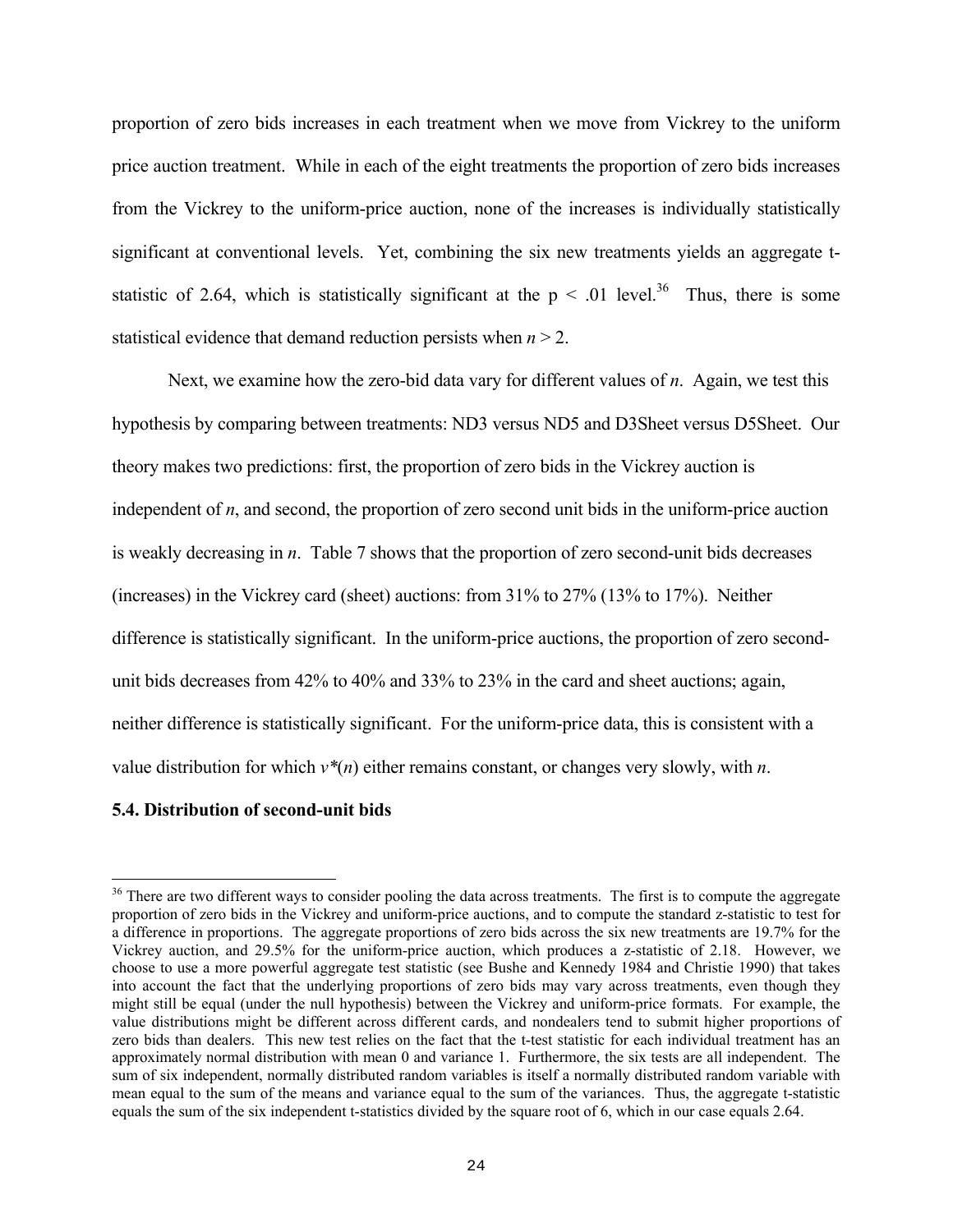Our theoretical results indicate that there are two qualitatively different types of demand reduction in Nash equilibrium. First, low-value bidders may reduce their second-unit bids from small, positive amounts in the Vickrey auction to zero bids in the uniform-price auction. Second, high-value bidders may lower their second-unit bids in the Vickrey auction to some lower, but still nonzero value in the uniform-price auction. Both types of demand reduction appear to be present in the data, at least in seven of the eight treatments. Table 8 displays the raw data for second-unit bids in all eight treatments.

In section 5.3, we presented evidence of the first type of demand reduction: bids reduced all the way to zero. In each of the eight treatments, the number of zero bids is higher in the uniformprice auction than in the corresponding Vickrey auction, which can clearly be seen in Table 8. We should also note that, consistent with our theory as illustrated in Figure 1, the uniform-price bid distributions tend to have a gap between zero and the first positive bid amount, relative to the Vickrey bid distributions. The sharpest example is the ND3 treatment, which has four Vickrey bids of \$1, while the lowest positive uniform-price bid is \$3. Comparing the distributions, we find that the \$1 Vickrey bids all match with \$0 bids in the uniform-price auction. Using our theory's notation, it looks as if  $c(v^*)$  equals \$3, so that no bids are observed in the uniform-price auction below this amount. The other treatments show a similar pattern concerning low positive bids. In particular, ND2 has Vickrey bids of \$2 and \$3, while the lowest positive bid in the uniform-price auction is \$5. D5 had three Vickrey bids of \$1 or \$2, but the lowest positive uniform-price bid in the uniform-price auction is \$4. And ND5 shows six Vickrey bids between \$1 and \$4, while the lowest positive uniform-price bid is \$5. The D2 and D3 treatments' lowest positive uniform-price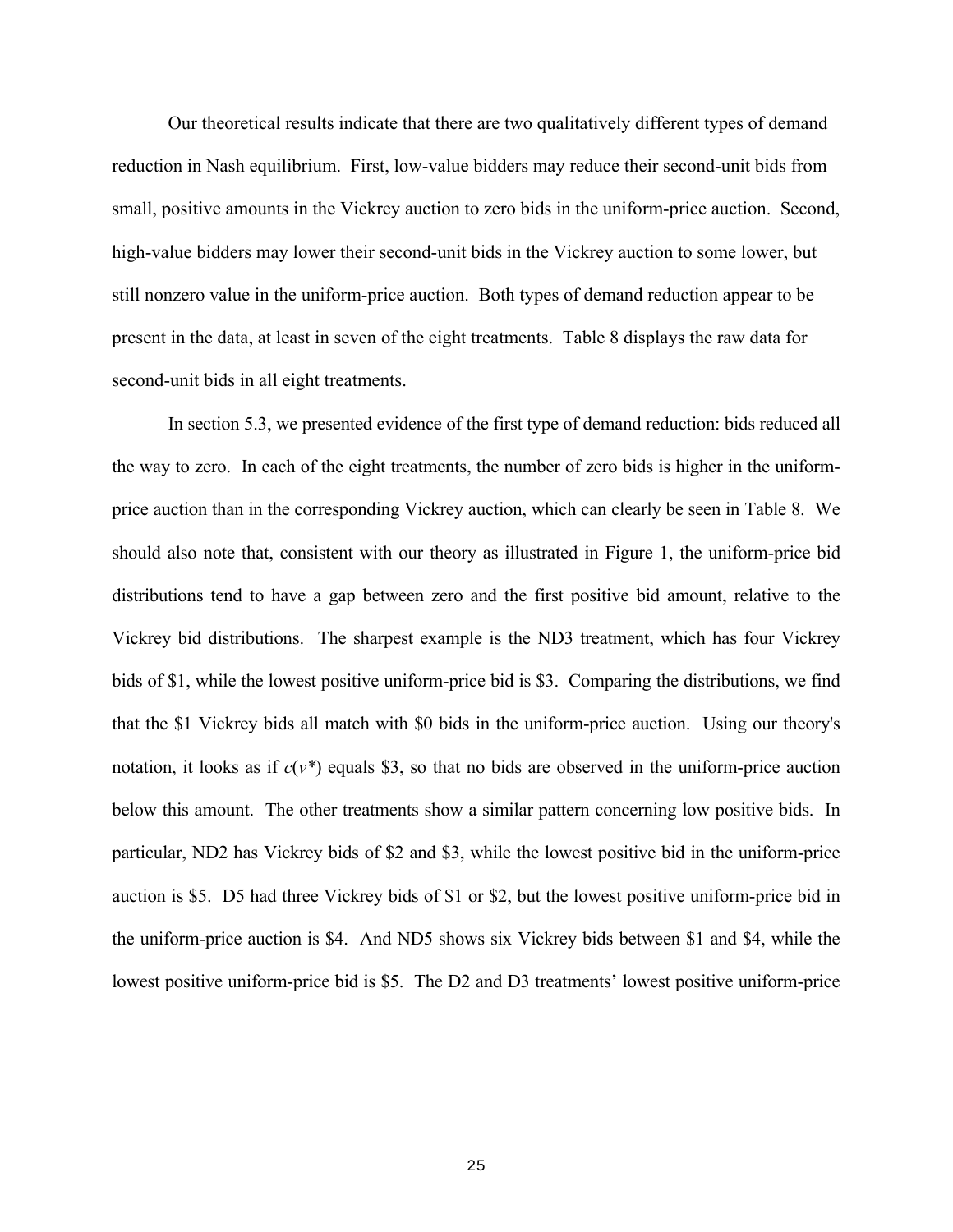bids precisely equal their lowest positive Vickrey bids (\$10 and \$3, respectively), which is consistent with the theoretical case of  $v^* = 0$ .<sup>37</sup>

Table 8 also shows evidence of the second type of demand reduction: high bids being reduced to somewhat lower, positive bids.<sup>38</sup> For the D2 treatment, 29 of the uniform-price bids are positive. Comparing these 29 bids to the corresponding 29 bids in the Vickrey bid distribution, we find that 27 of the bids are lower than their Vickrey counterparts (on the same row of the table), while none are higher. Thus, the empirical distribution of uniform-price bids is first-order stochastically dominated by the empirical distribution of Vickrey bids. The other cases are similar, though not quite as striking as in the D2 treatment. For example, of 22 positive uniform-price bids in D3, 14 are lower and only 3 are higher than the corresponding Vickrey bids. Of 21 positive uniform-price bids in ND3, 13 are lower and only 4 are higher than their counterparts in the Vickrey bid distribution. And, of 24 positive uniform-price bids in D5, 14 are lower and only 1 higher than their Vickrey counterparts. In sum, the rightmost part of the bid distribution does tend to shift from higher to lower positive bid amounts when moving to the uniform-price auction.

#### **5.5. Individual bid schedules**

i

Another type of evidence of demand reduction involves the slopes of the bid schedules submitted by the individual bidders. In the uniform-price auction, we expect bidders' bid schedules to be more steeply sloped than they are in the Vickrey auction. That is, the difference

 $37$  While this is true, it is important to point out that the number of zero bids is larger (but not significantly so) in the uniform cases, contradicting  $v^* = 0$ .<br><sup>38</sup> We do not know how to conduct an appropriate formal hypothesis test of this claim. A Kolmogorov-Smirnoff test

detects differences in distributions, but it would have low power in this situation, where gaps between the distributions are small but persistent (it measures only the maximum gap). A t-test might be able to demonstrate a significant difference between the means of the distributions once the distributions were truncated to eliminate zero bids in the uniform-price auction, but we are unaware of a statistical technique designed to compare two distributions both truncated at an endogenously determined location. With this nuance in mind, at the request of a reviewer we carried out a series of Mann-Whitney tests on all positive bids. This particular procedure may well be considered quite careful since all positive bids in the Vickrey treatment are included, even those that appear to correspond to zero bids in the uniform treatment. We find that in the two bidder auctions we can reject the homogeneity null for both the dealer and nondealer data at the  $p < .05$  level. Yet we can never reject the null at conventional levels in the three or five bidder treatments.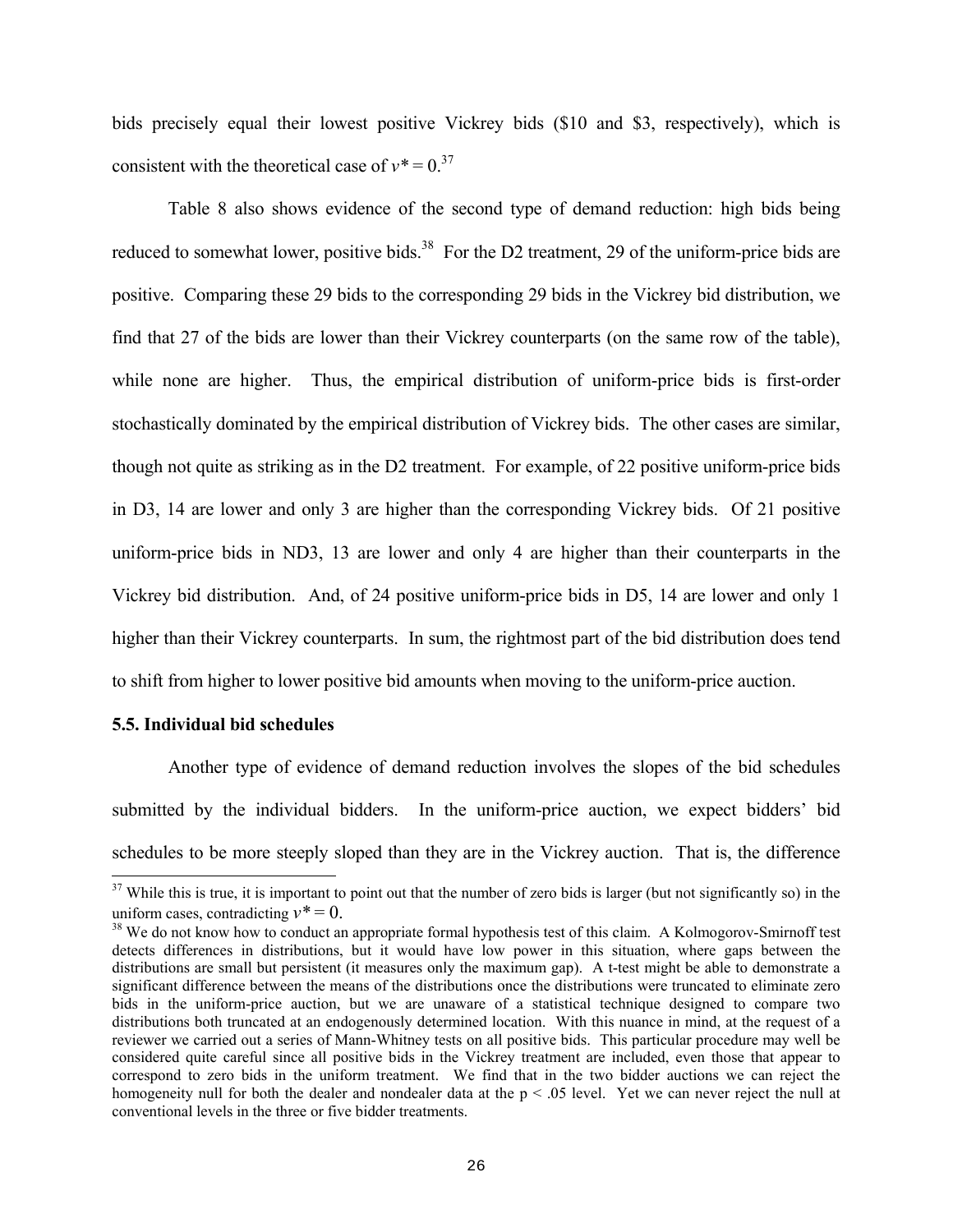between a bidder's first bid and his second bid should be greater under the uniform-price than under the Vickrey auction format. The mean differences between a bidder's first and second unit bids show this pattern in all treatments but ND5, as can be inferred from the bid statistics in Table 6. For example, in the D2 treatment from the previous paper, the uniform-price bid difference of \$32.07 far exceeds the Vickrey bid difference of \$7.83. The corresponding comparisons are \$15.73 versus \$10.48 (D3), \$12.05 versus \$10.34 (ND3), \$5.05 versus \$3.72 (D3Sheet), \$12.82 versus \$10.44 (D5), and \$4.05 versus \$3.66 (D5Sheet). The effects are in the predicted direction (except for the case of ND5), though the effects become smaller as the number of bidders increases. In the six new treatments, none of the differences is statistically significant.

The middle columns of Table 7 report data on the proportion of individuals who submitted flat bid schedules, with first bid equal to second bid. For example, in the ND3 treatment the Vickrey auction exhibits 19.4% flat bid schedules, while the uniform-price auction exhibits only 11.1%. While there are some observed differences, they tend to be quite sporadic: we observe more flat bid schedules in the Vickrey auction for treatments D2, ND2, D3, and ND3, but less flat bid schedules in the Vickrey auction for D3Sheet, ND5, and D5Sheet. The effects are statistically significant in the  $n = 2$  treatments, but not in the new  $n = 3$  and  $n = 5$  treatments. Yet, in general the differences tend to be smaller when the number of bidders increases.

Our data on bid schedules also illustrate an important difference between dealers and nondealers. In the five-bidder sportscard treatments, the identical *Fleer* card was auctioned to both dealers and nondealers. Dealers submitted flat bid schedules in both auction formats (approximately 30% of the time) more often than nondealers (approximately 20%). Though this difference is not quite statistically significant in isolation, a similar pattern exists for the other sportscard treatments, even though the auctioned cards in those treatments were not the same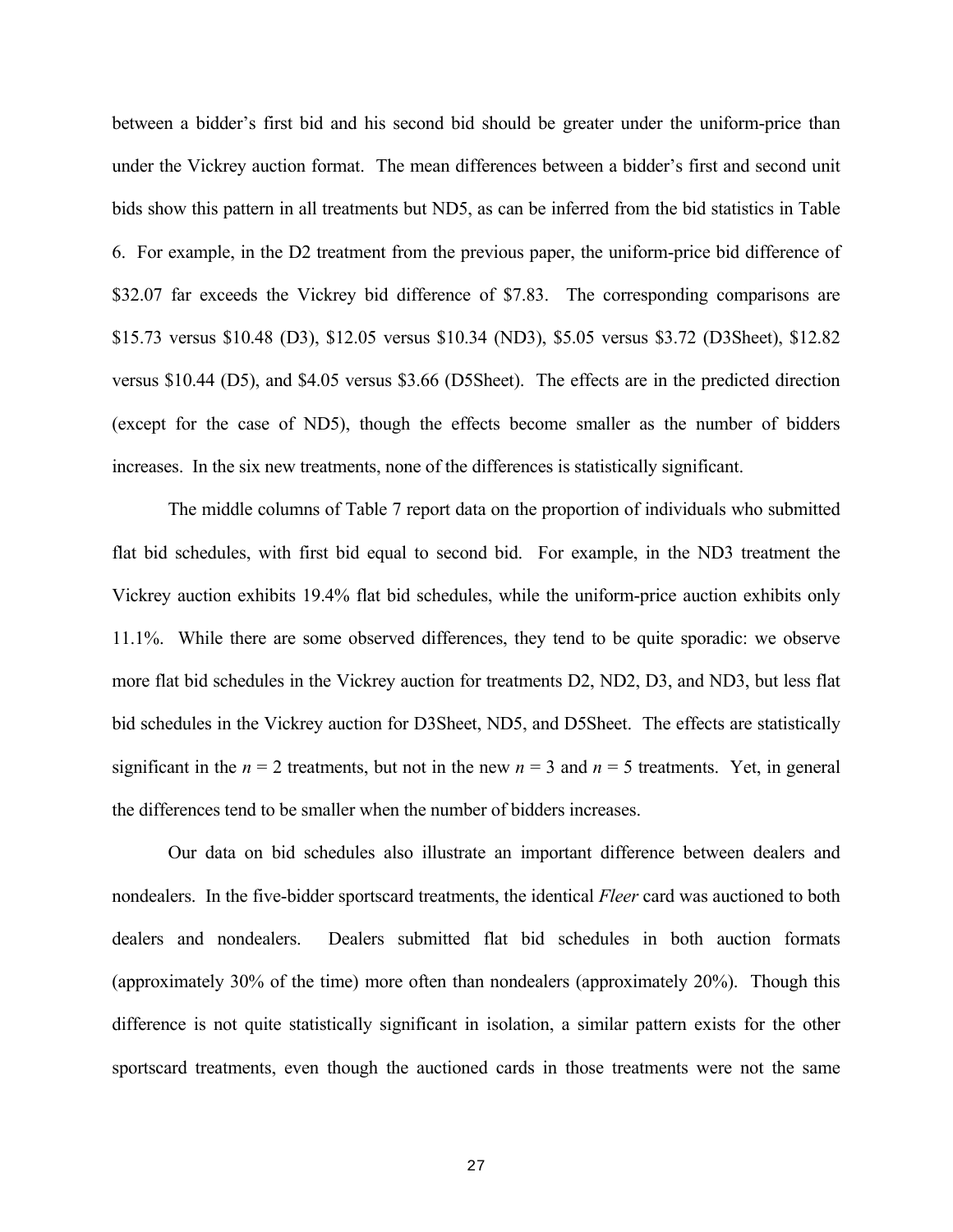between dealers and nondealers. This confirms the intuition that we had when we originally designed the experiment: dealers' demands for cards tend to be flatter than nondealers' demands. Our reasoning was that while dealers have resale opportunities for multiple identical cards, nondealers' resale opportunities are limited, and they may be more interested in just a single copy for their collections. The data in Table 6 also indicate another difference between bidder types: dealers bid larger amounts than nondealers on average. For the five-bidder treatments, where the comparison is clean, dealers bid approximately \$30 and \$20 on average for first and second units, while nondealers bid only \$20 and \$10.

#### **5.6. Revenues and allocations**

Having considered evidence on individual bidding decisions, we now turn to group outcomes: revenues and allocations of goods. Since bidders submitted their bids independently, we compute averages of these group outcomes over all possible combinations of players, using the recombinant technique discussed in Mullin and Reiley (2005). The rightmost columns of Table 6 present descriptive statistics on revenues in our new auction treatments. As in the  $n = 2$ experimental treatments reported in an earlier paper, we find no consistent revenue ranking between the auction formats. Mean uniform-price revenues were higher than mean Vickrey revenues in five of the six new treatments, with D3 the exception. However, these revenue differences are not statistically significant for any of the individual treatments, either individually or as a group (see footnote 39).

The presence of demand reduction can lead, in theory, to inefficient allocations of goods. In particular, when one bidder has the two highest values for each of two units, but submits a strategically low bid on the second unit, the second unit may be allocated inefficiently to another bidder. The previous experimental treatments for  $n = 2$  showed that demand reduction was large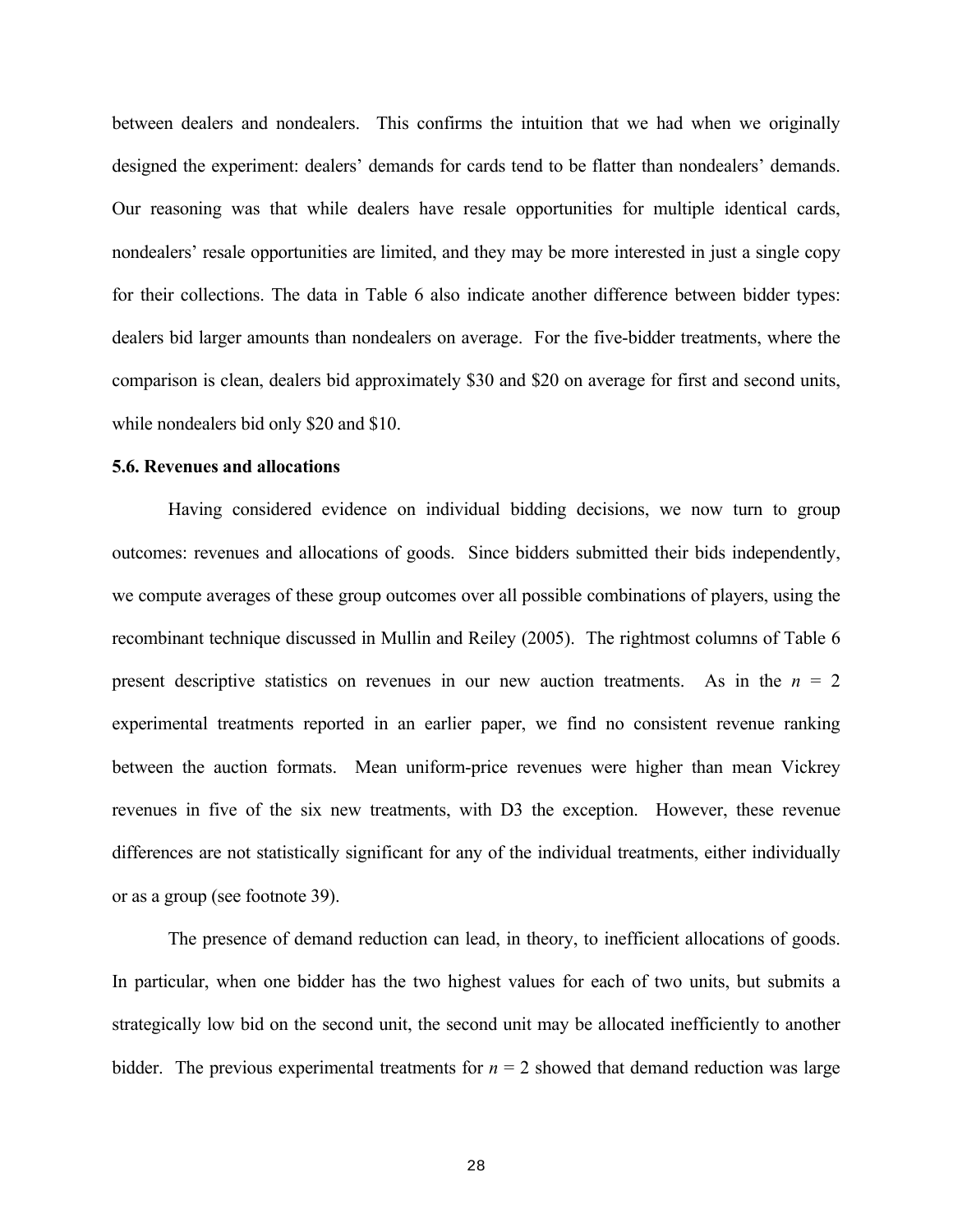enough to cause measurable changes in allocations: significantly more auctions resulted in the two units being split between two bidders in the uniform-price auctions than in the Vickrey auctions. The rightmost columns of Table 7 compare those allocation results to the new results for the  $n = 3$ and  $n = 5$  treatments. In the new treatments, the proportion of split allocations differs in the predicted direction for all but the ND5 treatment. Though none of the results of the new treatments are individually significant, the results are collectively significant for the treatments where  $n = 3$ .<sup>39</sup> Thus, as the number of bidders increases from 2 to 3 to 5, it becomes increasingly difficult to detect a difference in split allocations between the Vickrey and uniform-price formats.

### **5.7. Summary of experimental results**

i

The preceding sections have provided a variety of experimental results. Here, we summarize them for convenient reference:

- 1. The unexpected first-unit-bid differences discovered in the two-bidder case disappear when the number of bidders increases to three or more.
- 2. Demand reduction in mean second-unit bids also diminishes when the number of bidders increases, but not as quickly as the first-unit effect disappears.
- 3. The proportion of zero bids remains significantly higher in the uniform-price auction than in the Vickrey auction for  $n > 2$ .
- 4. There is evidence of both types of theoretically predicted demand reduction: small positive bids become zero, and large positive bids become smaller positive bids, when moving from the Vickrey to the uniform-price auction.

 $39$  The test statistics on differences between proportions of split allocations for treatments D3, ND3, and D3Sheet are  $z = 1.76$ , 1.35, and .781 respectively. Since these test statistics are themselves independent standard-normal random variables, their sum is a normal random variable with mean zero and variance 3. Therefore, to test the joint null hypothesis that the proportions of split allocations are equal across auction formats, an appropriate standard-normal test statistic is the sum of the three z-statistics divided by the square root of 3. In this case, the aggregate test statistic is  $z = 2.25$ , indicating that collectively speaking, the proportions of split allocations are significantly different for the treatments with 3-bidder groups. This same technique does not yield a significant aggregate test statistic for the 5-bidder treatments.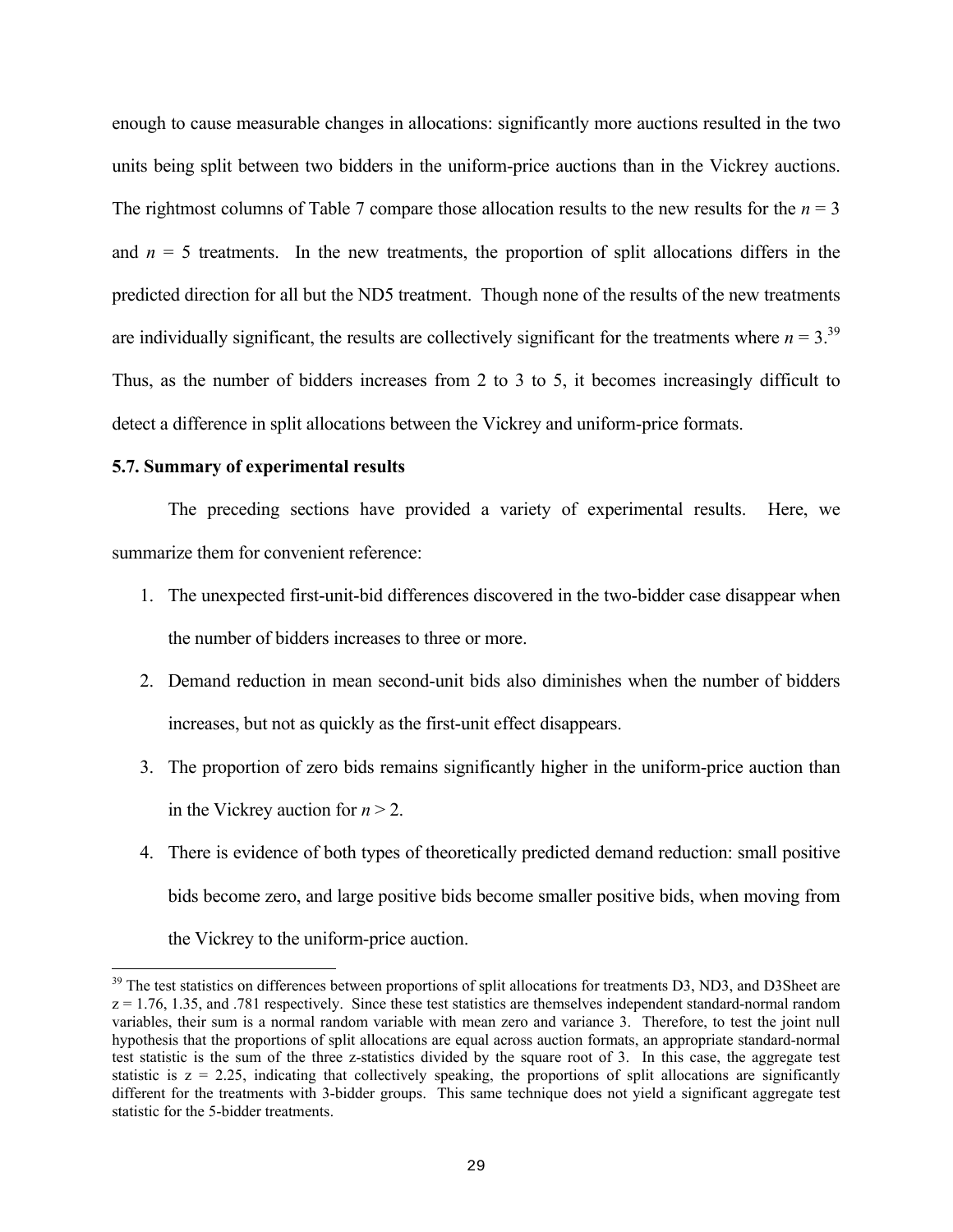- 5. Our data are generally consistent with the comparative-static predictions of our theory. As *n* increases from 3 to 5, first-unit mean bids remain approximately constant. Second-unit mean bids also remain approximately constant, consistent with a theory that predicts bids to be either constant or increasing in *n*. We should stress that these failures to reject null hypotheses might, of course, result from type-II error. Yet, we note that for the same bid data, our measurements are precise enough to find statistically significant differences between the mean bids of dealers and nondealers for the same card.
- 6. Allocations continue to differ in the predicted direction between the Vickrey and uniformprice auctions, although we should stress that the effect is only collectively statistically significant for  $n = 3$  and not at all significant for  $n = 5$ .
- 7. The revenues generated are approximately equal between auction formats. This equivalence holds for all *n* from 2 to 5.
- 8. The treatment with five nondealer bidders produced results that contrasted with theoretical predictions and with the results of all the other experimental treatments. In the ND5 treatment, the distribution of positive second-unit bids was higher, rather than lower, in the uniform-price relative to the Vickrey auction. However, the difference in mean bids was not statistically significant, and the proportion of zero bids did change in the expected direction.

# **6. Concluding Remarks**

In this paper, we have presented new theory and new experimental evidence on bidding behavior in multi-unit auctions. We have provided theoretical arguments that for a fixed number of units to be auctioned, an increase in the number of bidders causes weakly diminished incentives for demand reduction in second-unit bids. Though diminished with increasing *n*, some demand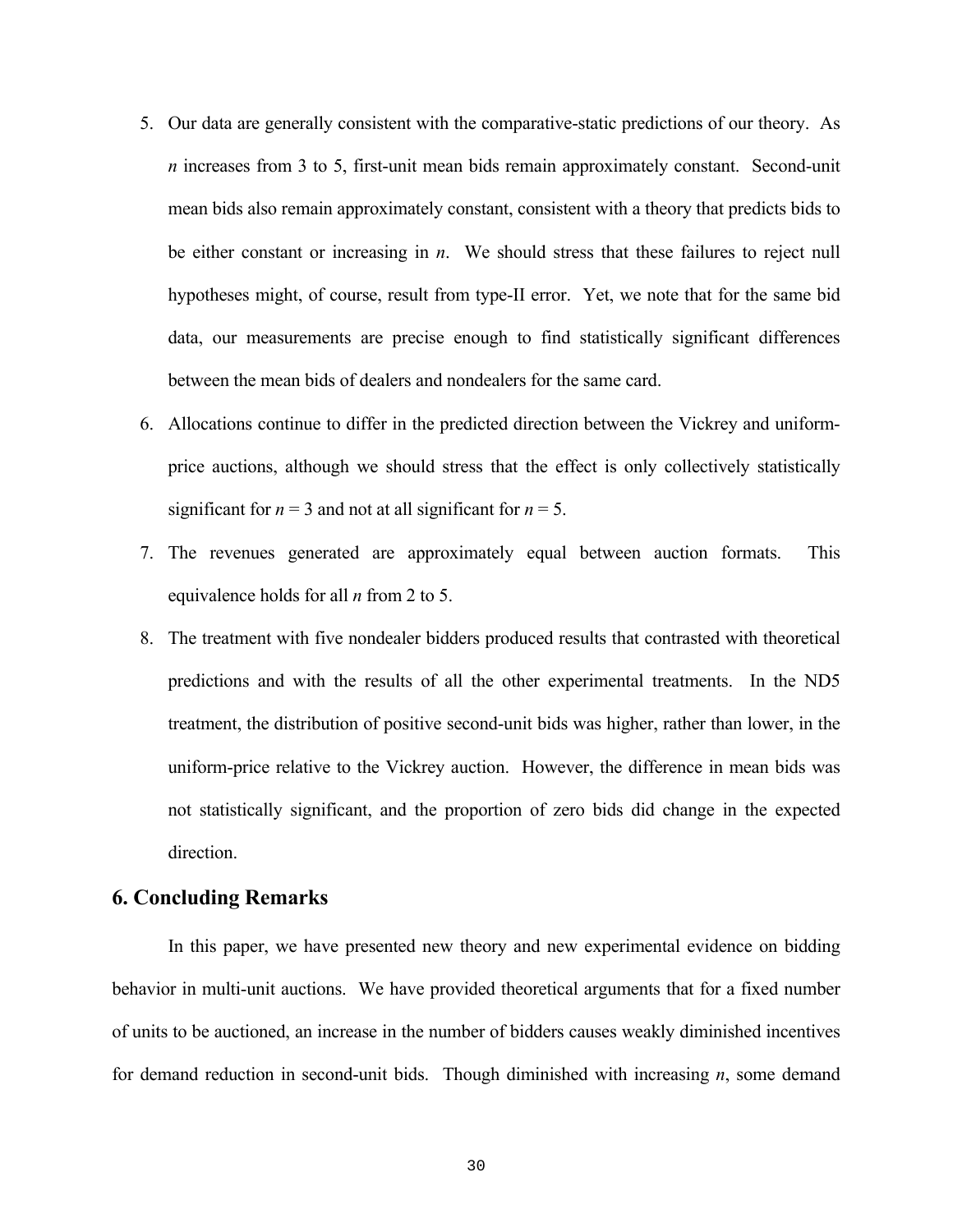reduction does persist in the asymptotic limit. In our field experiment, while the data do not adhere to every conjecture, in general we find evidence consonant with many of the theoretical predictions. We note that demand reduction remains present with three to five bidders per auction, but it becomes smaller and less statistically significant than in previous results with only two bidders per auction.

Demand reduction is a topic of considerable practical relevance, with multi-unit auctions increasingly being utilized in the economy. Examples include recent government auctions for spectrum rights and pollution permits, auctions in recently deregulated electricity markets, and the emergence of multi-unit auctions on the Internet for objects from laser printers to Beanie Babies. The investment-banking firm OpenIPO has even begun to conduct initial public offerings of stock shares via uniform-price sealed-bid auctions on the Internet. Previous economic research has shown that strategic demand reduction is a serious concern that may cause large inefficiencies, both in theory and in practice. These previous findings suggested using Vickrey auctions in place of uniform-price auctions, despite the increased complexity and the potential for perceived "unfairness" of the mechanism.

Yet the evidence is not quite as clear in the realistic case of more than two bidders. True, we find that demand reduction persists, but the amount of demand reduction seems to decrease dramatically. Indeed, we found it relatively difficult to find statistically significant evidence of demand reduction for more than two bidders. Furthermore, for any fixed amount of demand reduction in individuals' bids, the probability that a second-unit bid (rather than a first-unit bid) determines the price will decrease as the number of bidders increases. Thus, we might expect demand reduction to have a very limited effect when there are more than a few bidders.<sup>40</sup>

<sup>&</sup>lt;sup>40</sup> Indeed, as Swinkels (1996) demonstrates, the uniform-price auction is efficient in the limit as the number of bidders goes to infinity.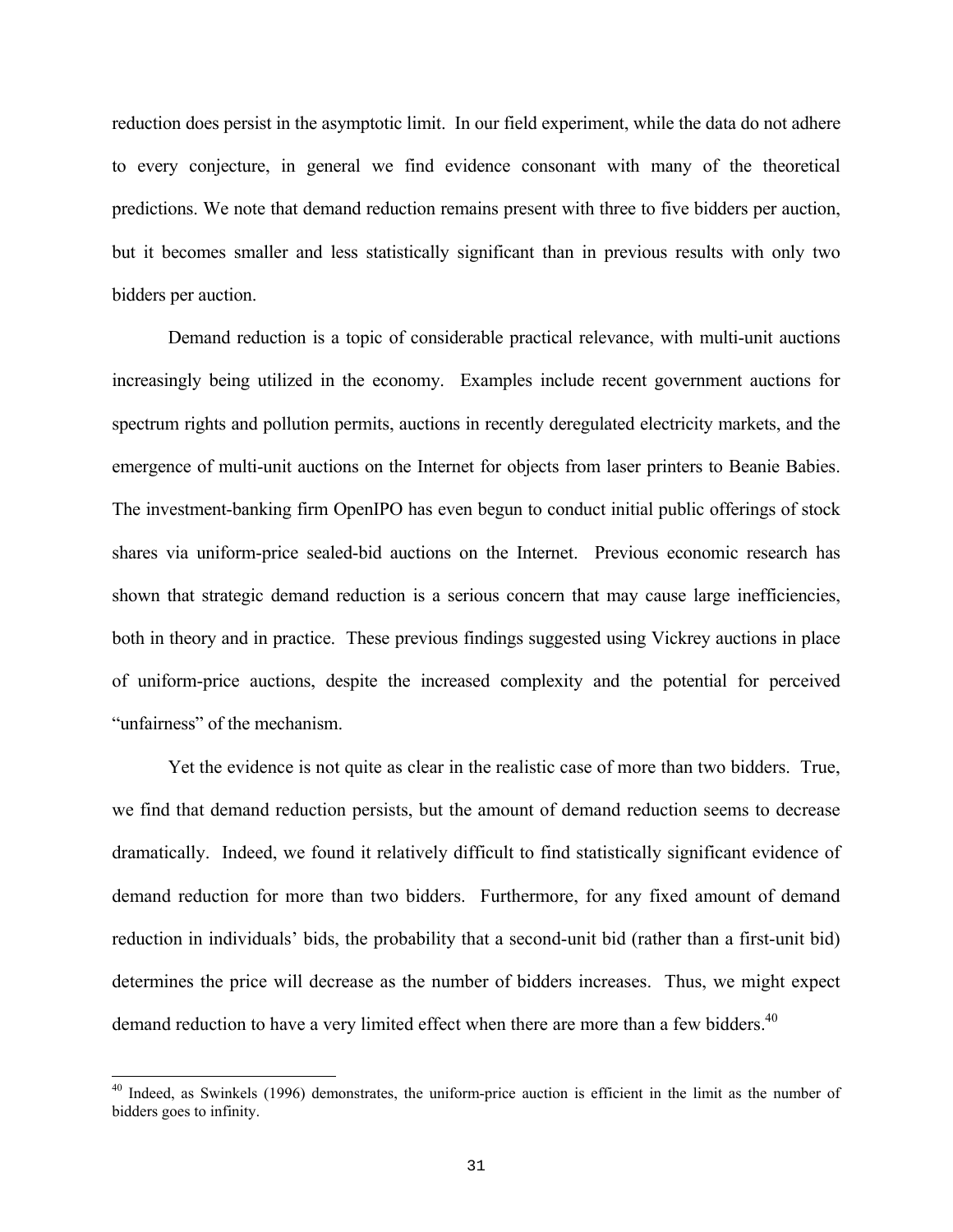While interesting, we have thus far considered only the case of two units being auctioned.<sup>41</sup> In many real-world applications, such as auctions for Treasury debt or for electric power, the number of units is likely to be considerably greater than two. We might expect demand-reduction incentives to increase with the number of units, because a lower bid on the price-determining marginal unit may then provide the bidder with the benefit of a lower price on *multiple* inframarginal units. Indeed, in practical applications such as Treasury debt and electric power, the number of units may well be larger than the number of bidders. Further research remains to be done on the problem of demand reduction with varying number of units.

<sup>&</sup>lt;sup>41</sup> This was done for reasons of theoretical tractability. In this model, the dominant strategy of truthtelling reduces the problem to a one-dimensional strategy: that of the second-unit bid amount. This allows us to provide a general characterization of equilibria with any distribution of independent private values. With three or more units up for auction, the problem becomes much more complicated, as second-unit and third-unit bid strategies depend on each other. For this reason, we have not yet found a way to characterize equilibria in auctions for more than two units.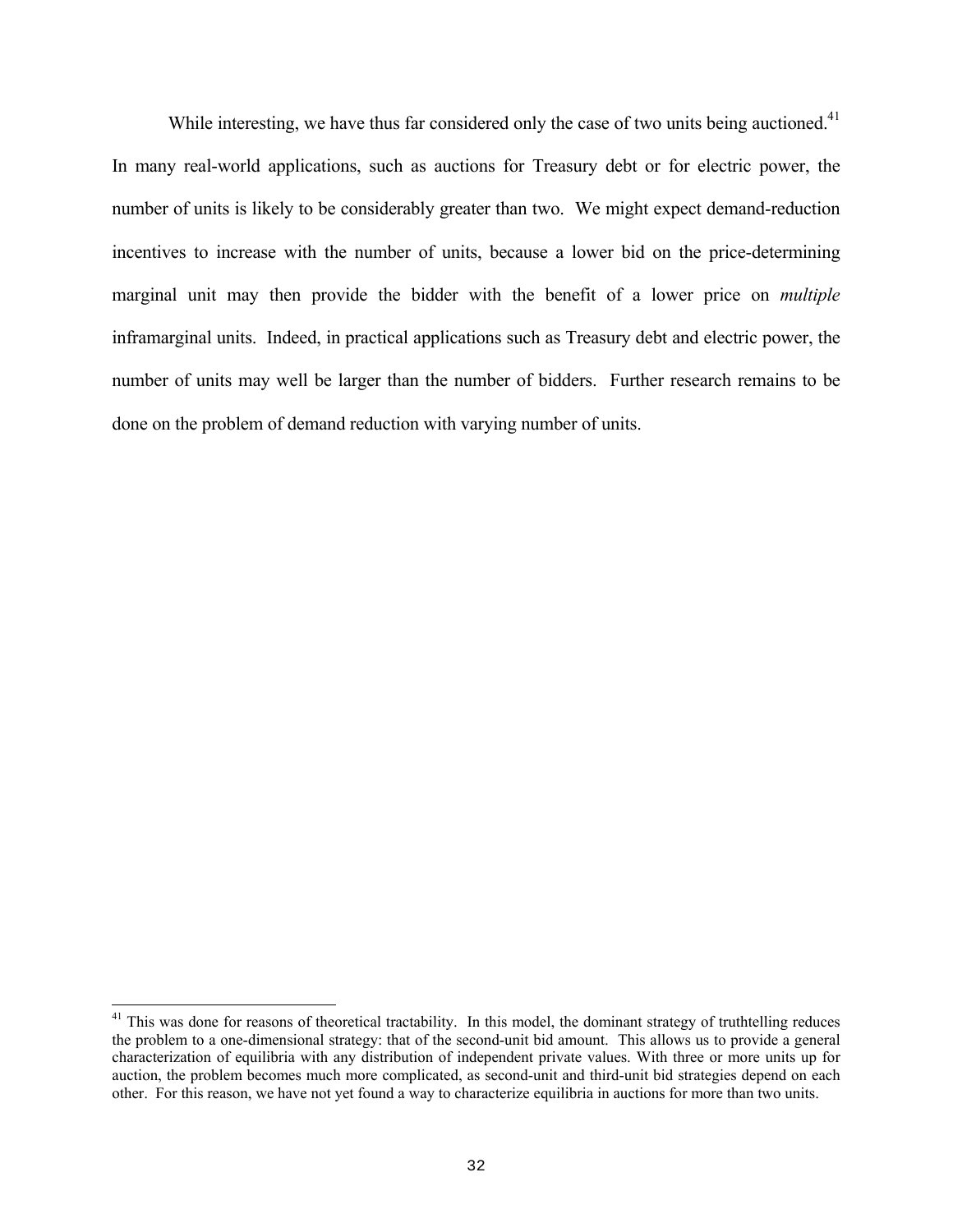## **Appendix: Calculation of uniform-price equilibria.**

In this appendix we provide theoretical insights into how equilibria might vary with the number *n* of bidders. To do so, we turn to the work of Engelbrecht-Wiggans and Kahn (1998) on uniform-price auctions with privately known values. For the case of two units, Engelbrecht-Wiggans and Kahn provide conditions characterizing equilibria in undominated strategies. Examining these conditions suggests that equilibria might change with  $n$  in a very specific manner.

We start by recalling the key definitions and results from Engelbrecht-Wiggans and Kahn. In particular, Lemma 2.2 assures that any symmetric Nash equilibrium in undominated strategies has the first bid equal to the first value and the second bid  $b(v_i)$  satisfying  $0 \le b(v_i) \le v_i$  for all *vi*2. Therefore we focus our attention on the second bid.

In the multi-unit setting, the usual first order condition for an equilibrium is intractable. Instead, Engelbrecht-Wiggans and Kahn discovered a more tractable expression that serves the purpose of characterizing the second bid at equilibrium; unfortunately they provide no intuitive explanation for this expression. In particular, they define

$$
\Gamma(c, v; n) = \int_0^c (n-1)G_1(x)^{n-2} [G_1(x) - G_2(v) + g_1(x)(v-x)]dx
$$

and

$$
C(v;n) = \underset{c \in [0,v]}{\operatorname{argmax}} \Gamma(c,v;n)
$$

where we have amended their original notation to show that Γ and *C* both also depend on *n* . They also define  $C(v;n)$  to be an "increasing correspondence" (for any fixed *n*) if

$$
x < y, a \in C(x;n)
$$
, and  $b \in C(y;n)$ 

together imply that

 $a < b$ .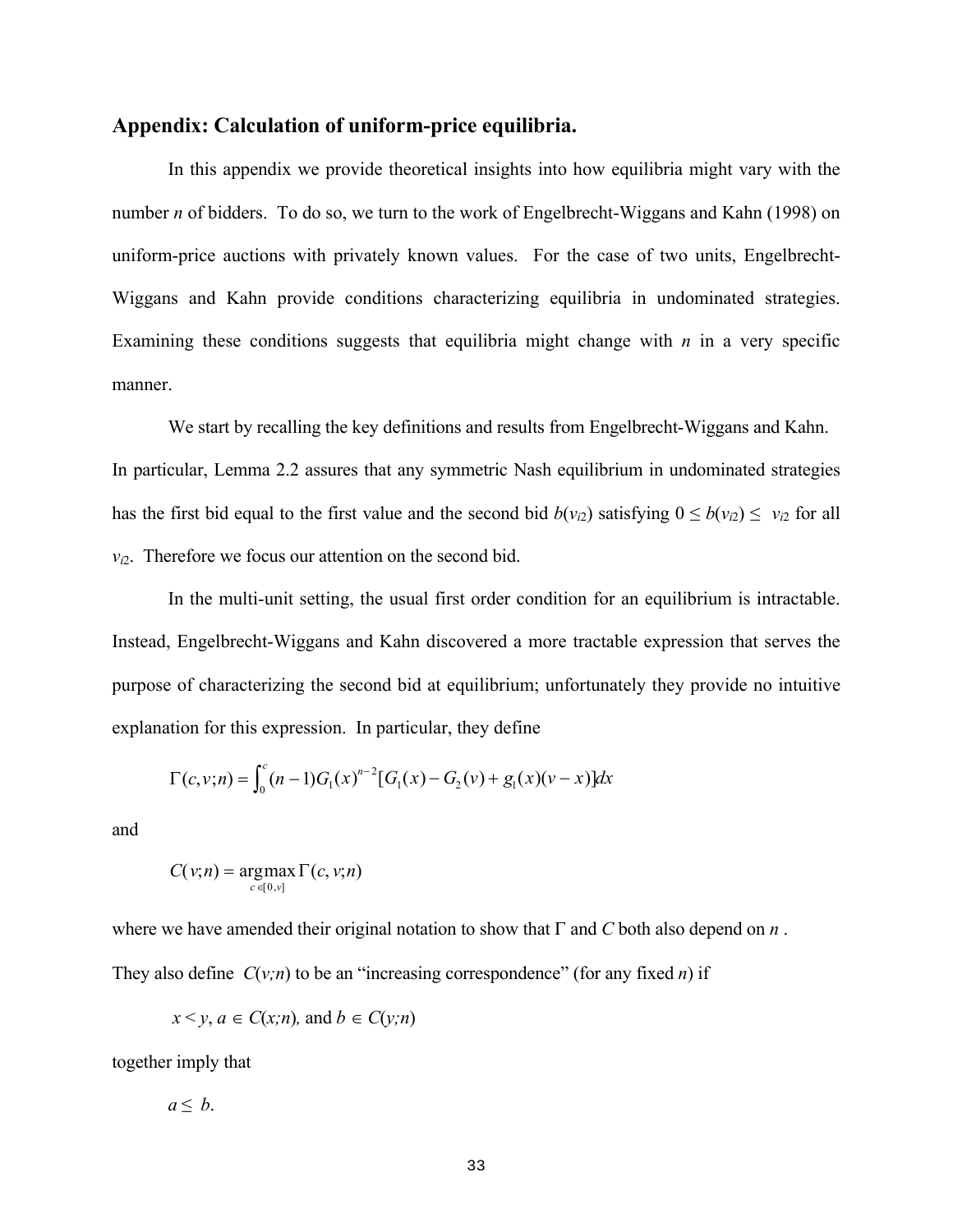Their Corollary 5.4 implies that, if  $C(v;n)$  is an increasing correspondence and  $c(v;n)$  is a selection from *C*(*v;n*), then a Nash equilibrium in undominated strategies results from each bidder *i* bidding  $(v_{i1}, c(v_{i2}))$ . Furthermore, if the distribution of  $v_{i2}$  conditional on  $v_{i1}$  has support [0,  $v_{i1}$ ], then their Theorem 3.2 assures that for any Nash equilibrium in undominated strategies, the second bid  $b(v_{i2};n)$  is strictly less than the second value  $v_{i2}$  for all  $v_{i2} \in (0, V)$ .

Now let us see what can be inferred from these definitions and results. First, note that Corollary 5.4 and Theorem 3.2 together imply that, if *C*(*v;n*) is an increasing correspondence and *c*(*v;n*) is a selection from *C*(*v;n*), then 0 ≤ *c*(*v;n*) < *v* for all *v* ∈ (0, *V*). Next note that *c*(*v;n*) ∈  $C(v; n)$  and  $0 \leq c(v; n) \leq v$  together imply that  $c(v; n)$  satisfies the following first-order condition:

$$
G_1(c(v)) - G_2(v) + g_1(c(v)) (v - c(v)) = 0
$$

Let  $C'(v)$  denote the set of solutions to the first order condition; note that  $C'(v)$  is independent of *n*. Then combining the two previous observations gives the following Lemma, which combined with the previously mentioned results of Engelbrecht-Wiggans and Kahn provides:

**Lemma:** If  $C(v;n)$  is an increasing correspondence and  $c(v;n)$  is a selection from  $C(v;n)$ , then for each  $v \in (0, V)$ , either  $c(v;n) = 0$  or  $c(v;n) \in C'(v)$ .

**Theorem:** If  $C'(v)$  is an increasing correspondence,  $c'(v)$  is a selection from  $C'(v)$ , and there exists a cutoff  $v^*(n)$  such that

 $v \in (0, v^*(n))$  implies that  $\Gamma(0, v; n) > \Gamma(c'(v), v; n)$  (1) and

 $v \in (v^*(n), V)$  implies that  $\Gamma(0, v; n) \leq \Gamma(c'(v), v; n)$  (2) then a Nash equilibrium in undominated strategies results, for the auction with *n* bidders, from each bidder *i* bidding  $(v_i, b(v_i))$ , where  $b(v_i) = c'(v_i)$  for  $v \in (v^*(n), V)$  and  $b(v_i) = 0$  otherwise.

This theorem suggests a procedure for computing equilibria. Specifically, first solve for *C'(v)*. Then, pick a  $c'(v)$  from  $C'(v)$ ; if the first order condition has a unique solution, then it determines  $c'(v)$ . Next fix *n*. Finally, compare  $\Gamma(0, v; n)$  with  $\Gamma(c'(v), v; n)$  for each  $v \in (0, V)$  and determine whether there exists a cutoff  $v^*(n)$  satisfying the conditions (1) and (2) of the Theorem.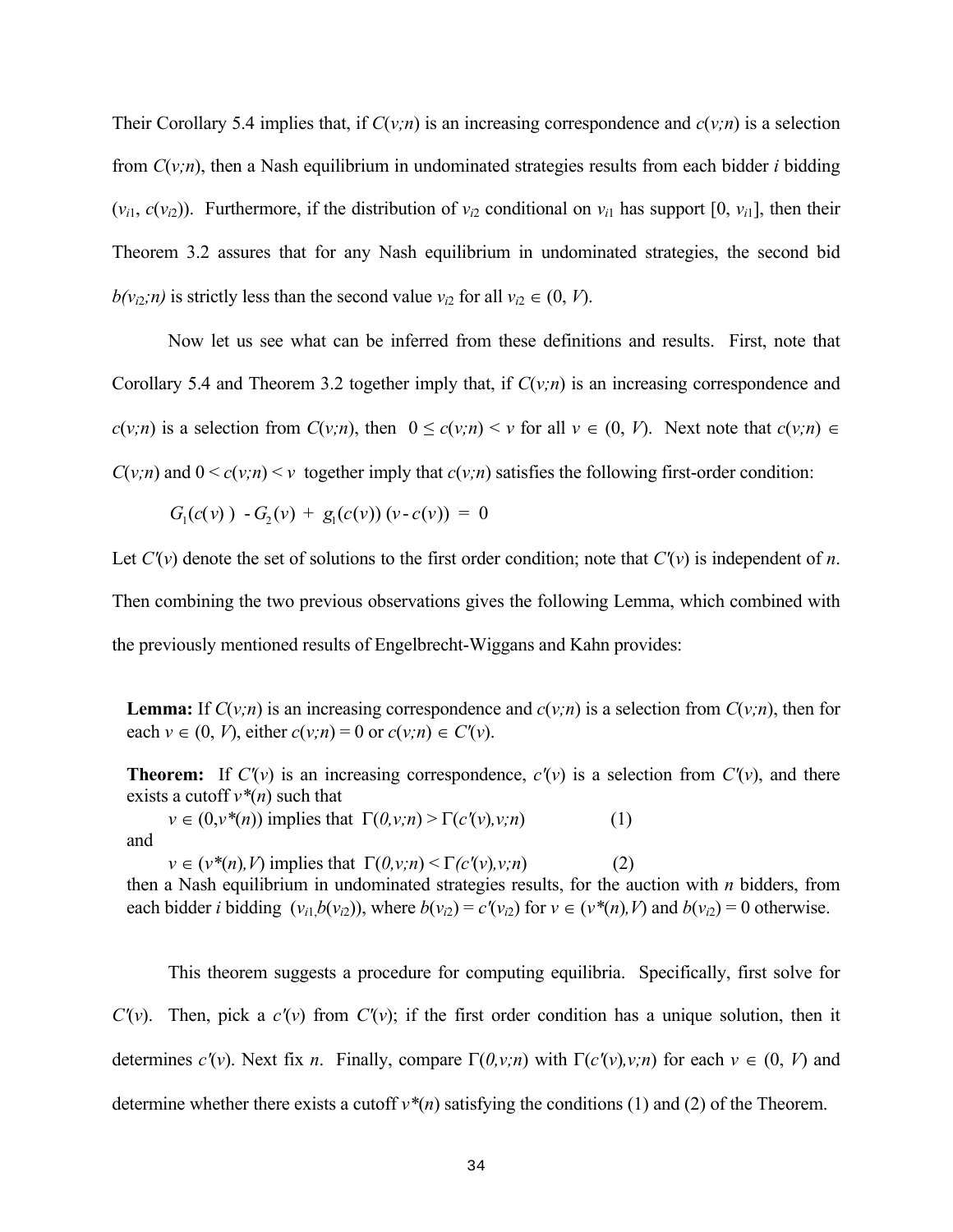Ideally, we would now provide general characterizations of how the cutoff  $v^*(n)$  varies with *n*. The following two Corollaries of the Theorem establish conditions under which the cutoff−and, therefore, the second-unit bid−is independent of *n*:

**Corollary 1:** If  $g_1(0)$  is infinite, then the second-unit bid will be positive with probability one. Proof: If  $g_1(0)$  is infinite, then the integrand in the expression for  $\Gamma(c, v; n)$  will be positive for small enough  $c$ , and therefore the maximizing  $c$  must be positive.

**Corollary 2:** (Corollary 4.4 of Engelbrecht-Wiggans and Kahn 1998) If  $g_1(x)$  is an nondecreasing function of *x*, then a Nash equilibrium results when each bidder *i* bids  $(b_{i1}, b_{i2}) = (v_{i1}, b_{i2})$ 0).

Unfortunately, we have been unable to provide general conditions under which  $C'(v)$  is an increasing correspondence and there exists an appropriate cutoff  $v^*(n)$ , and then characterize how the cutoff  $v^*(n)$  varies with *n*. Instead we turn to the examples discussed in Section 2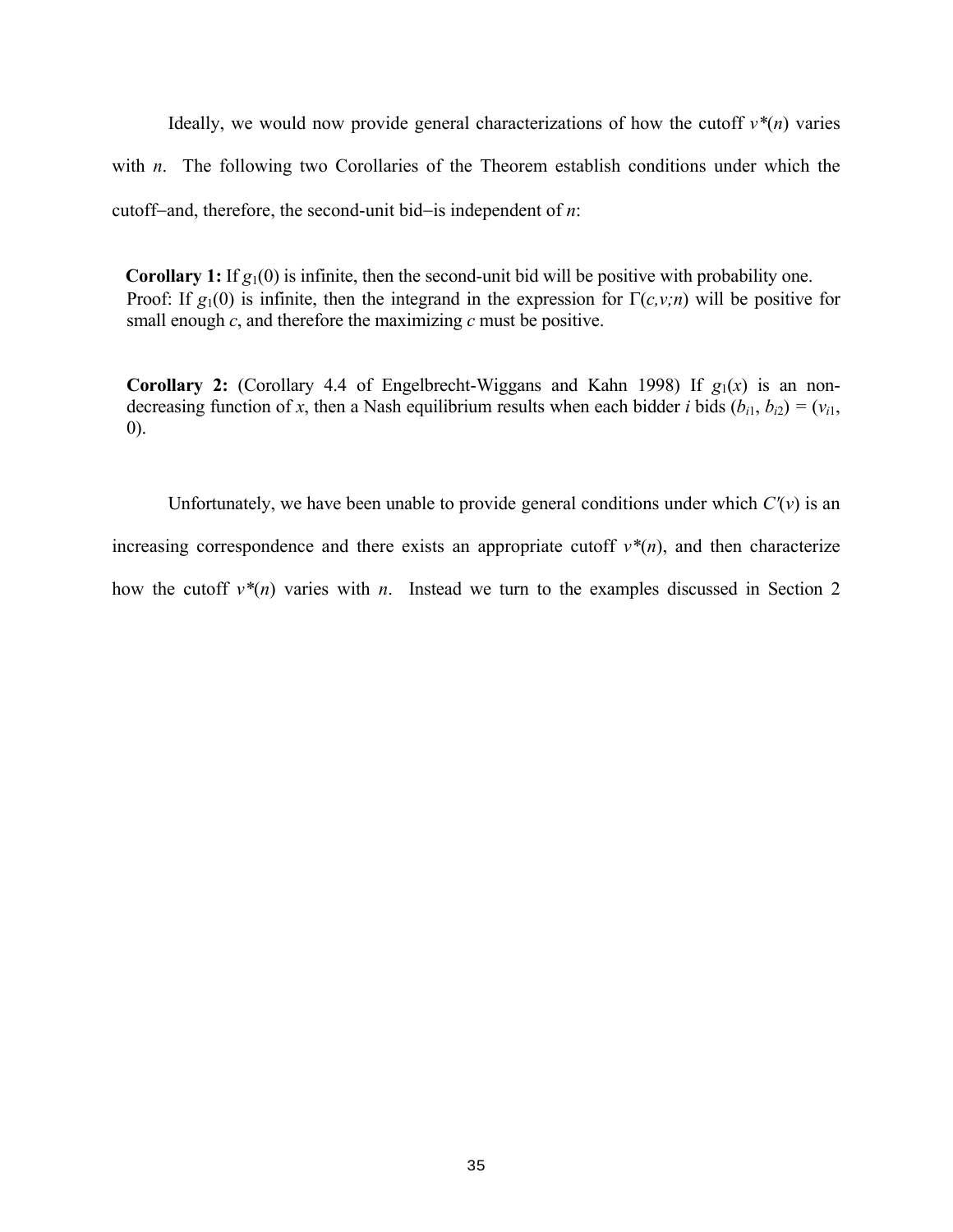## **References**

- Ausubel, Lawrence M., "An Efficient Ascending-Bid Auction for Multiple Objects," forthcoming, *American Economic Review*, 2002.
- Ausubel, Lawrence M. and Peter C. Cramton, "Demand Reduction and Inefficiency in Multi-Unit Auctions," working paper, University of Maryland, 2002.
- Busche, Kelly, and Peter Kennedy, "On Economists' Belief in the Law of Small Numbers," *Economic Inquiry* 22 (1984), 602-603.
- Chakraborty, Indranil, "Multi-unit Auctions with Synergy," *Economics Bulletin* 4[8] (2004), 1-14.
- Chakraborty, Indranil and Richard Engelbrecht-Wiggans, "Truthful Bidding in Multi-Unit Uniform Price Auctions," working paper, University of Illinois, 2003.
- Christie, Andrew A., "Aggregation of Test Statistics: An Evaluation of the Evidence on Contracting and Size Hypothesis," *Journal of Accounting and Economics* 12 (1990), 15-36.
- Clarke, Edward H, "Multipart Pricing of Public Goods," *Public Choice* 11 (1971), 19-33.
- Engelbrecht-Wiggans, Richard, "An Example of Multi-Unit Auctions with Atypically Many Equilibria," *Economics Letters* 65[1] (1999), 67-69.
- Engelbrecht-Wiggans, Richard and Charles M. Kahn, "Multi-Unit Auctions with Uniform Prices," *Economic Theory* 12 (1998), 227-258.
- Engelmann, Dirk and Veronika Grimm, "Bidding Behavior in Mult-Unit Auctions—An Experimental Investigation and some Theoretical Insights," working paper, CERGE-EI, 2003.
- Groves, Theodore, "Incentives in Teams," *Econometrica* 41[4] (1973), 617-31.
- Kagel, John H. and Dan Levin, "Behavior in Multi-Unit Demand Auctions: Experiments with Uniform Price and Dynamic Vickrey Auctions," *Econometrica* 69 (March 2001), 413-54.
- Katzman, Brett, "Asymptotic Properties of Equilibria in the Discriminatory and Uniform Price Auction," working paper, Kennesaw State University, 2004.
- List, John A. and David Lucking-Reiley, "Demand Reduction in Multi-Unit Auctions: Evidence from a Sportscard Field Experiment," *American Economic Review* 90[4] (September 2000), 961-972.
- Mullin, Charles H. and David H. Reiley, "Recombinant Estimation for Normal-Form Games, with Applications to Auctions and Bargaining," forthcoming, *Games and Economic Behavior*, 2005.
- Pinske, Joris, and Guofu Tan, "Fewer Bidders Can Increase Price in First-Price Auctions with Affiliated Private Values," working paper, University of British Columbia, 2000.
- Porter, D. and R. Vragov, "An Experimental Examination of Demand Reduction in Multi-Unit Versions of Sealed Bid and English Auctions," forthcoming *Managerial and Decision Economics*, 2004.
- Swinkels, Jeroen, "Efficiency of Large Private Value Auctions," *Econometrica* 69 (2001), 37-68.
- Vickrey, William, "Counterspeculation, Auctions, and Competitive Sealed Tenders," *Journal of Finance* 16[1] (1961), 8-37.
- Vickrey, William, "Auction and Bidding Games," in Morgenstern and A. Tucker, eds., *Recent Advances in Game Theory* (Princeton: Princeton University Press, 1962), 15-27.
- Wolfram, Catherine D., "Strategic Bidding in a Multi-Unit Auction: An Empirical Analysis of Bids to Supply Electricity in England and Wales," *RAND Journal of Economics* 29[4] (1998), 703-725.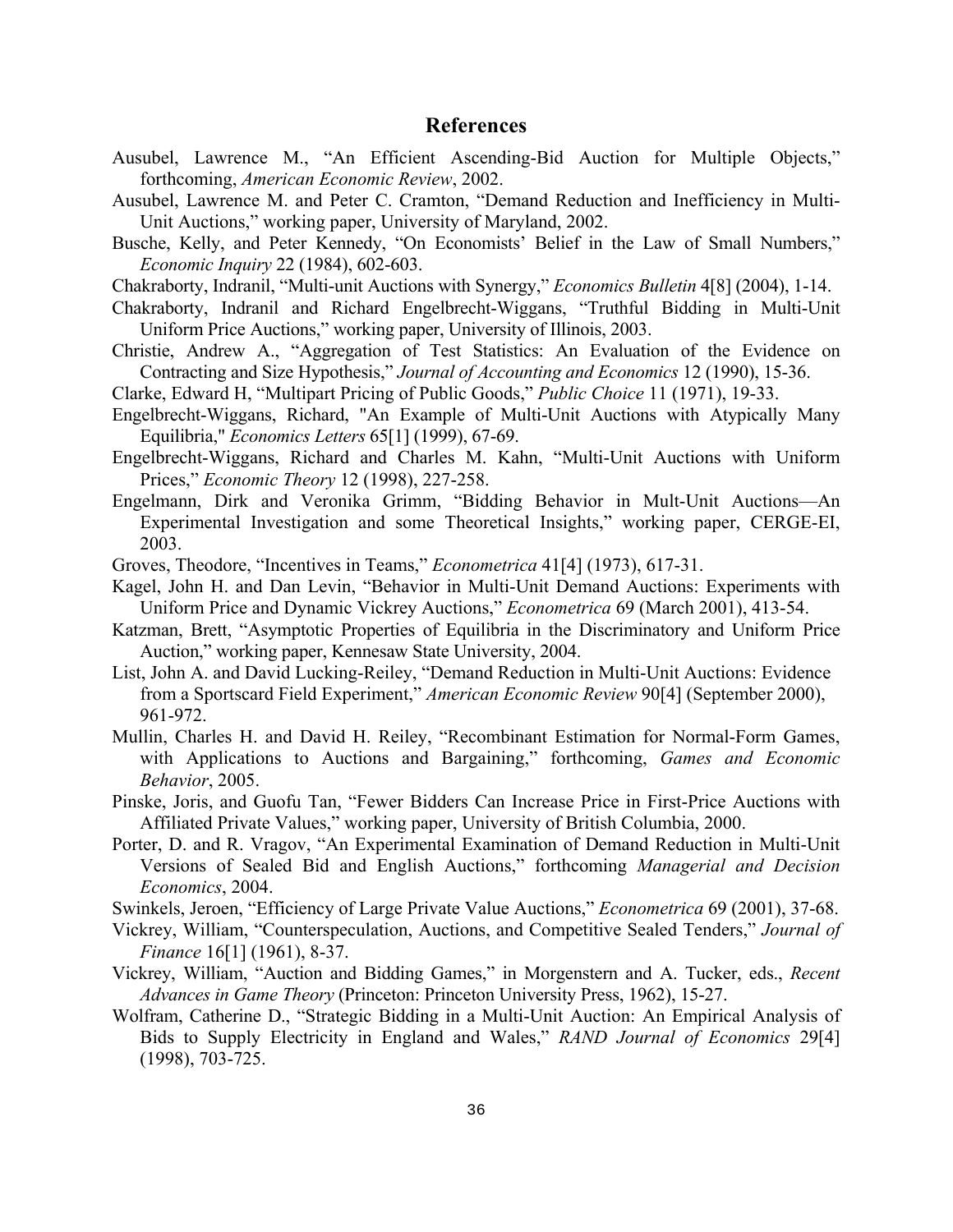

**Figure 1. Graph of the equilibrium bid function b(v) for second-unit bids versus second-unit values, where values come from the k=3 probability distribution (see Table 1).**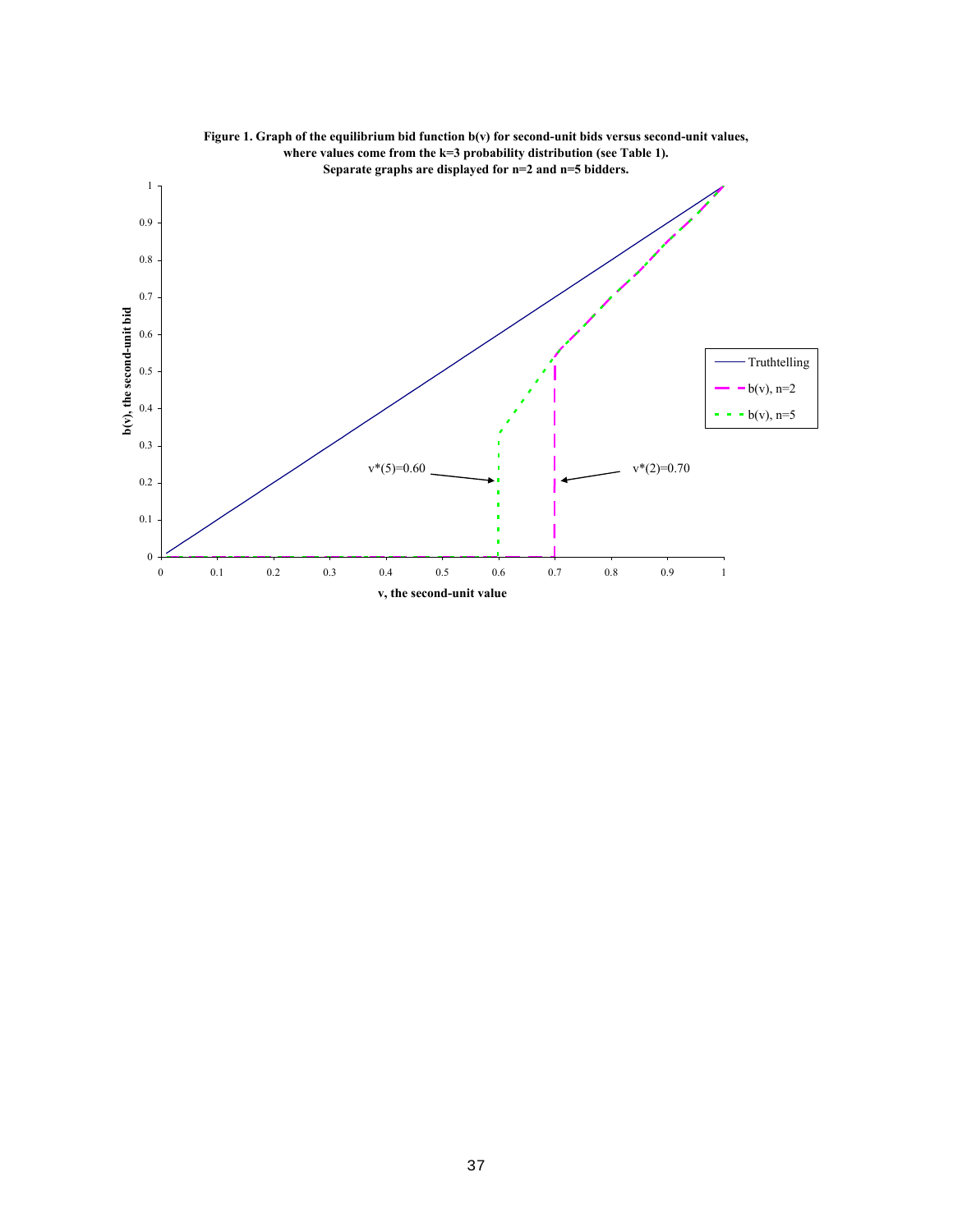|              | $n =$    |      |      |      |      |      |      |      |      | 10   |
|--------------|----------|------|------|------|------|------|------|------|------|------|
| $\alpha_2 =$ | $\leq 1$ | 1.00 | 1.00 | 1.00 | 1.00 | 1.00 | 1.00 | 1.00 | 1.00 | 1.00 |
|              |          | 0.93 | 0.81 | 0.79 | 0.79 | 0.77 | 0.77 | 0.77 | 0.77 | 0.77 |
|              |          | 0.67 | 0.60 | 0.60 | 0.58 | 0.58 | 0.58 | 0.58 | 0.58 | 0.58 |
|              | 5        | 0.44 | 0.39 | 0.39 | 0.38 | 0.38 | 0.38 | 0.38 | 0.38 | 0.38 |
|              |          | 0.34 | 0.29 | 0.29 | 0.29 | 0.29 | 0.29 | 0.29 | 0.29 | 0.28 |
|              | 10       | 0.24 | 0.21 | 0.20 | 0.20 | 0.20 | 0.20 | 0.20 | 0.20 | 0.20 |

**Table 1a. Cutoffs (***c\****) when**  $H(x) = \text{Beta}(a_1=1, a_2)$  **as a function of** *n* **and**  $a_2$ **.** 

**Table 1b.** Pr( $b_2 = 0$ ) when  $H(x) = \text{Beta}(a_1=1, a_2)$  as a function of *n* and  $a_2$ .

|              | $n =$    |       |       | 4     |       |       |       |       |       | 10    |
|--------------|----------|-------|-------|-------|-------|-------|-------|-------|-------|-------|
| $\alpha_2 =$ | $\leq$ 1 | 000.1 | 1.000 | 1.000 | 1.000 | 1.000 | .000  | 1.000 | 0.001 | 1.000 |
|              |          | 1.000 | 0.999 | 0.998 | 0.998 | 0.998 | 0.998 | 0.998 | 0.998 | 0.998 |
|              |          | 0.999 | 0.996 | 0.996 | 0.995 | 0.995 | 0.995 | 0.995 | 0.995 | 0.995 |
|              |          | 0.998 | 0.994 | 0.994 | 0.992 | 0.992 | 0.992 | 0.992 | 0.992 | 0.992 |
|              |          | 0.998 | 0.992 | 0.992 | 0.992 | 0.992 | 0.992 | 0.992 | 0.992 | 0.990 |
|              | 10       | 0.996 | 0.992 | 0.990 | 0.990 | 0.990 | 0.990 | 0.990 | 0.990 | 0.990 |

**Table 2a.** Lower bound on cutoff  $(c^*)$  when  $H(x) = \text{Beta}(a_1, a_2)$  for various  $a_1$  and  $a_2$ .

|              | $\alpha_1 =$ | $<\frac{1}{2}$ |      |      |      |      |      | 10   |
|--------------|--------------|----------------|------|------|------|------|------|------|
| $\alpha_2 =$ | $\leq 1$     | 0.00           | 1.00 | 1.00 | 1.00 | 1.00 | 1.00 | 1.00 |
|              | 2            | 0.00           | 0.77 | 0.89 | 0.93 | 0.95 | 0.97 | 0.98 |
|              |              | 0.00           | 0.58 | 0.75 | 0.82 | 0.88 | 0.91 | 0.94 |
|              |              | 0.00           | 0.38 | 0.55 | 0.65 | 0.75 | 0.80 | 0.85 |
|              |              | 0.00           | 0.28 | 0.44 | 0.53 | 0.64 | 0.71 | 0.77 |
|              | 10           | 0.00           | 0.20 | 0.33 | 0.41 | 0.52 | 0.60 | 0.67 |

**Table 2b.** Lower bound on  $Pr(b_2 = 0)$  when  $H(x) = Beta(a_1, a_2)$  for various  $a_1$  and  $a_2$ .

|              | $\alpha_1 =$ | $< \frac{1}{2}$ |       |       |       |       |       | 10    |
|--------------|--------------|-----------------|-------|-------|-------|-------|-------|-------|
| $\alpha_2 =$ | $\leq$ 1     | 0.000           | 1.000 | 000.1 | .000  | 1.000 | 1.000 | 1.000 |
|              | 2            | 0.000           | 0.998 | 0.999 | 0.999 | 1.000 | 0.999 | 1.000 |
|              |              | 0.000           | 0.995 | 0.997 | 0.998 | 0.998 | 0.998 | 0.999 |
|              | 5            | 0.000           | 0.992 | 0.995 | 0.997 | 0.998 | 0.998 | 0.998 |
|              | 7            | 0.000           | 0.990 | 0.995 | 0.996 | 0.997 | 0.997 | 0.997 |
|              | 10           | 0.000           | 0.990 | 0.994 | 0.995 | 0.995 | 0.995 | 0.996 |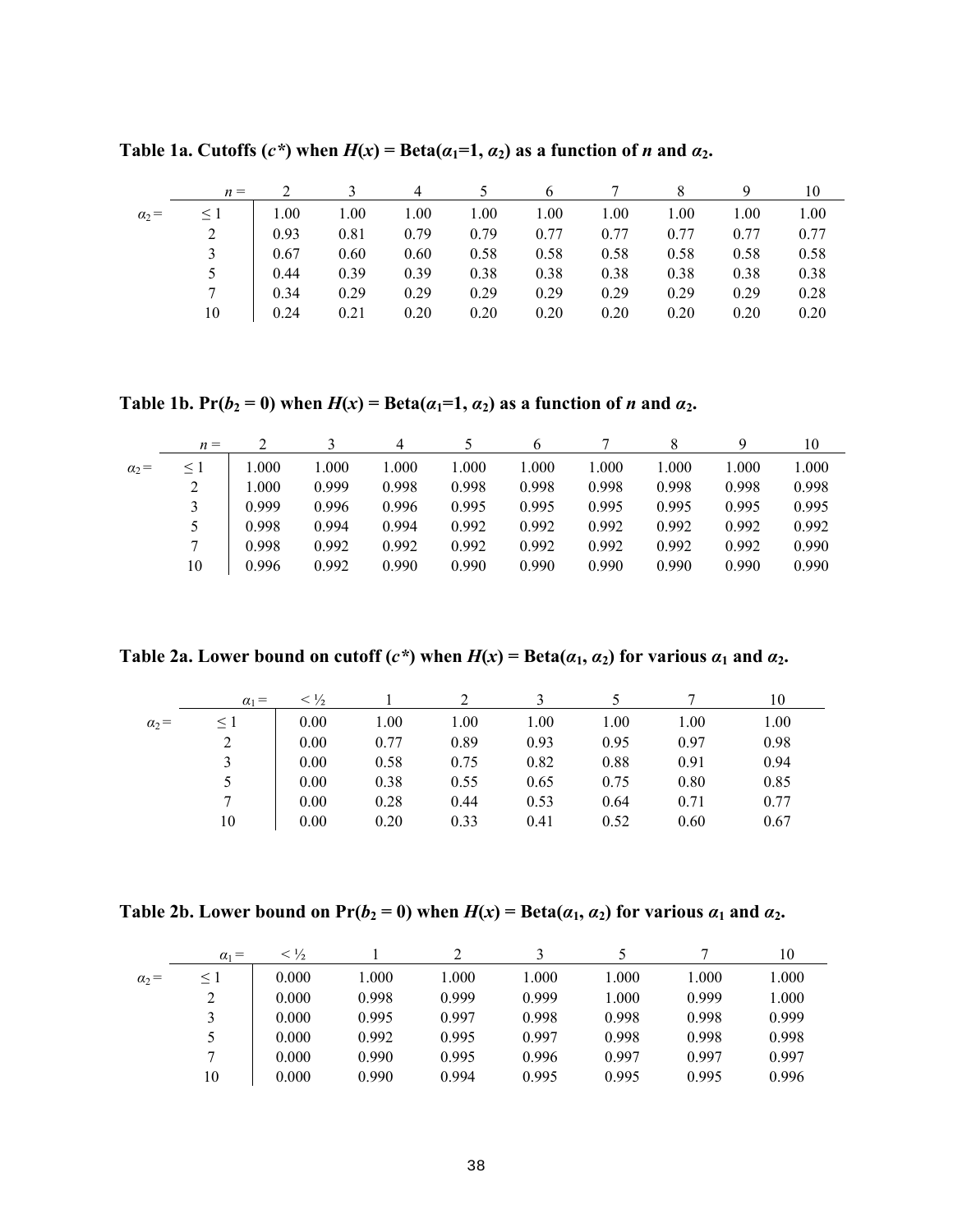Table 3.  $E[b_2(v_2)/v_2]$  when  $H(x) = \text{Beta}(\alpha_1 = \frac{1}{3}, \alpha_2)$  for various  $\alpha_2$  (independent of *n*).

| $\alpha_{2}$ -      |       |       |       |       |       |       |       |
|---------------------|-------|-------|-------|-------|-------|-------|-------|
| $E[b_2(v_2)/v_2] =$ | 0.001 | 0.014 | 0.019 | 0.022 | 0.022 | 0.022 | 0.022 |

**Table 4a.** Lower bounds on cutoff  $(c^*)$  and  $Pr(b_2 = 0)$  when  $H(x) = \text{Gamma}(a, \beta = 1)$  for various  $a$ .

|                                                                                          | $\alpha = \begin{pmatrix} 0.5 & 0.5 & 0.6 & 0.7 & 0.8 & 0.9 & 1 & 2 & 3 & 4 & 5 & 7 & 10 \end{pmatrix}$ |  |  |  |  |  |  |
|------------------------------------------------------------------------------------------|---------------------------------------------------------------------------------------------------------|--|--|--|--|--|--|
|                                                                                          | $c^*$ > 0 0.736 1.14 1.43 1.74 1.99 2.25 3.95 5.73 7.35 9.32 12.48 18                                   |  |  |  |  |  |  |
| $Pr(b_2=0) > 0$ 0.952 0.974 0.980 0.986 0.988 0.990 0.992 0.995 0.996 0.998 0.999 0.9999 |                                                                                                         |  |  |  |  |  |  |

**Table 4b.**  $E[b_2(v_2)/v_2]$  when  $H(x) = \text{Gamma}(\alpha, \beta=1)$  for various  $\alpha$  (independent of *n*).

| $\gamma =$                      |  |       |       |       |       |
|---------------------------------|--|-------|-------|-------|-------|
| $E[b_2(v_2)/v_2] =$ 0.028 0.033 |  | 0.026 | 0.018 | 0.018 | 0.012 |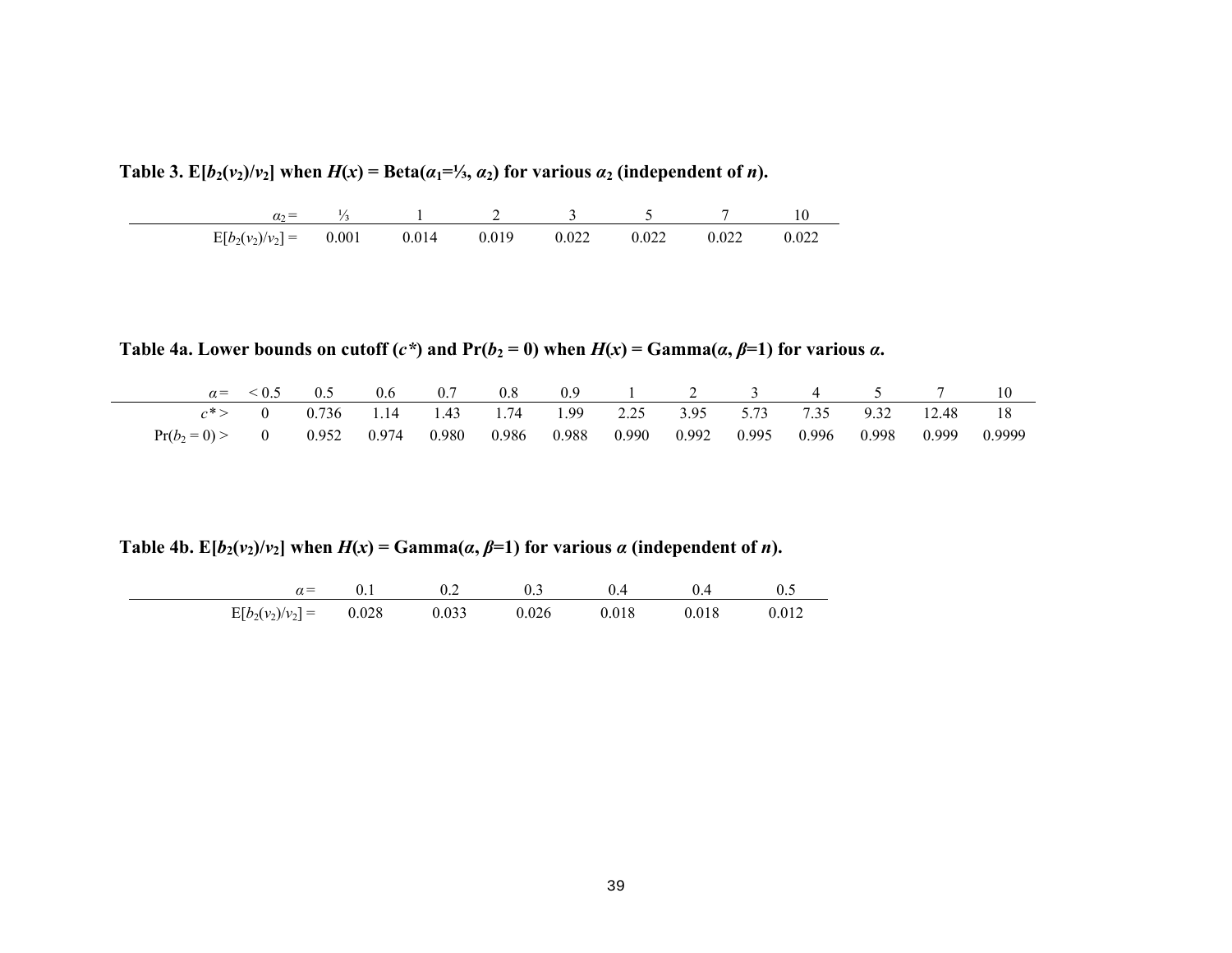| Treatment       | Good auctioned | Book value | Bidders per | Bidder type       | Vickrey  | Uniform-price | Total subjects |
|-----------------|----------------|------------|-------------|-------------------|----------|---------------|----------------|
|                 |                |            | auction     |                   | auctions | auctions      |                |
| D2              | Ripken Topps   | \$70       |             | Dealers           | 15       | 15            | 60             |
| ND <sub>2</sub> | Sanders Score  | \$70       |             | Nondealers        | 17       |               | 68             |
| D <sub>3</sub>  | Ripken Topps   | \$70       |             | <b>Dealers</b>    | 9        | 9             | 54             |
| ND3             | Ripken Donruss | \$40       |             | <b>Nondealers</b> | 12       | 12            | 72             |
| D3Sheet         | UWYO sheet     | \$20       |             | <b>Dealers</b>    | 10       | 10            | 60             |
| D <sub>5</sub>  | Ripken Fleer   | \$40       |             | <b>Dealers</b>    | 6        | 6             | 60             |
| ND <sub>5</sub> | Ripken Fleer   | \$40       |             | Nondealers        | b        | b             | 60             |
| D5Sheet         | UWYO sheet     | \$20       |             | Dealers           |          |               | 60             |

# **Table 5. Experimental Treatments.**

Notes:

- 1. Treatments D2 and ND2 took place in May 1998, and were previously reported in List and Lucking-Reiley (2000). The other four sportscard treatments, designed specifically for the present paper, took place in November 1998. The final two UWYO sheet treatments, again designed for this study, took place in March 2001.
- 2. The total number of subjects includes all number of bidders who participated in either auction format. For example, in treatment ND3, there were 36 bidders in the 12 Vickrey auctions and 36 more bidders in the 12 uniform-price auctions, for a grand total of 72 subjects.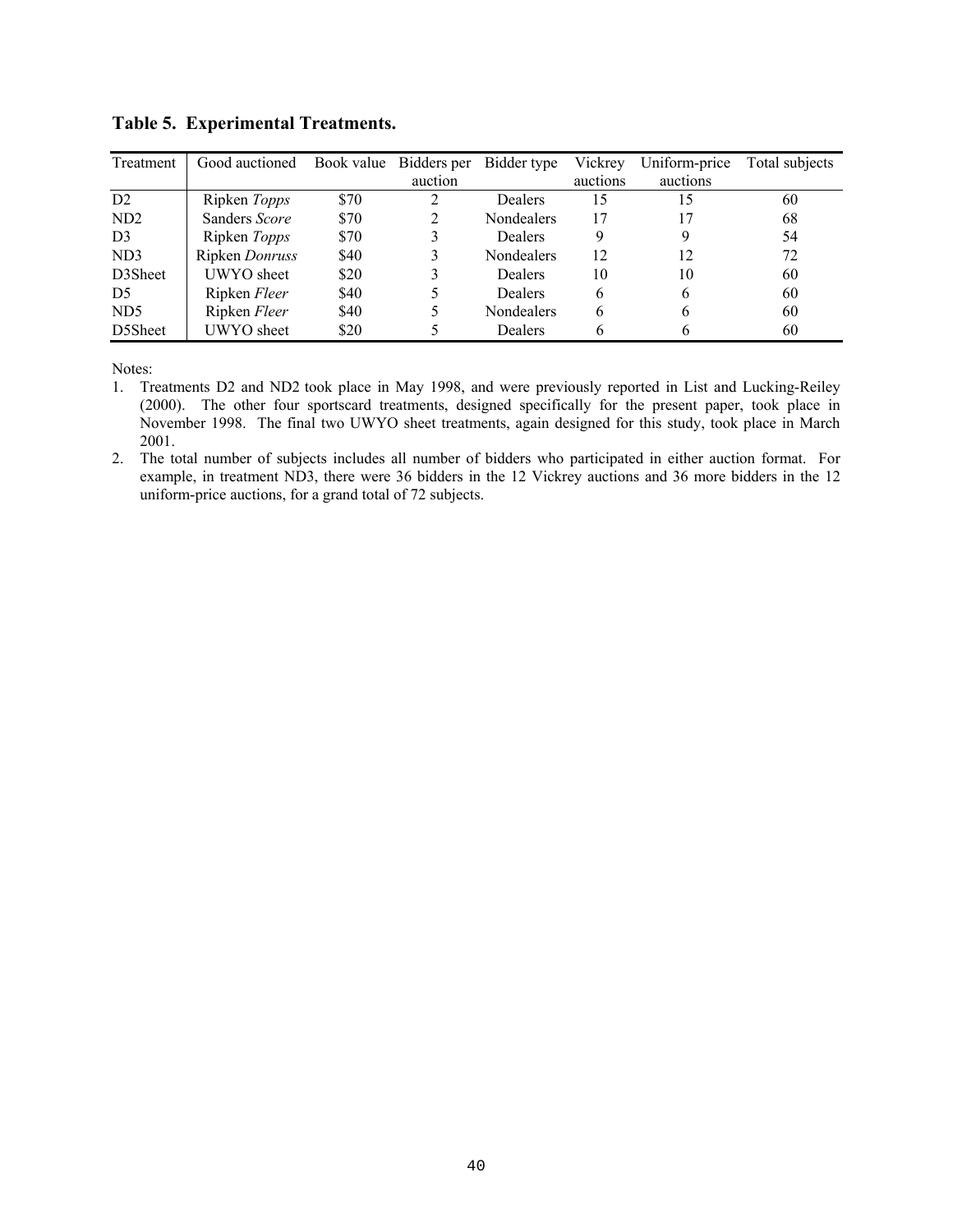|                 | Bid on Unit #1 |         | Bid on Unit #2 |         | <b>Total Revenue</b> |         |
|-----------------|----------------|---------|----------------|---------|----------------------|---------|
| Treatment       | Vickrey        | Uniform | Vickrey        | Uniform | Vickrey              | Uniform |
|                 |                |         |                |         |                      |         |
| D <sub>2</sub>  | 49.60          | 62.67   | 41.77          | 30.60   | 73.52                | 74.30   |
|                 | (15.19)        | (15.28) | (14.46)        | (13.43) | (25.42)              | (21.00) |
| ND <sub>2</sub> | 51.82          | 62.21   | 28.82          | 16.62   | 49.17                | 45.25   |
|                 | (23.44)        | (25.32) | (19.98)        | (15.40) | (20.88)              | (27.59) |
| D <sub>3</sub>  | 39.74          | 38.17   | 29.26          | 22.44   | 64.54                | 61.93   |
|                 | (26.87)        | (26.44) | (25.05)        | (17.81) | (32.37)              | (27.63) |
| ND3             | 20.03          | 20.68   | 9.69           | 8.63    | 27.76                | 30.82   |
|                 | (13.60)        | (13.46) | (10.46)        | (9.94)  | (14.70)              | (14.13) |
| D3Sheet         | 8.10           | 8.82    | 4.38           | 3.77    | 11.96                | 13.36   |
|                 | (4.42)         | (4.87)  | (2.94)         | (3.48)  | (3.57)               | (5.07)  |
| D <sub>5</sub>  | 31.12          | 31.45   | 20.68          | 18.63   | 67.90                | 72.30   |
|                 | (22.81)        | (15.91) | (14.82)        | (15.00) | (19.23)              | (16.53) |
| ND <sub>5</sub> | 20.77          | 19.44   | 9.77           | 10.48   | 44.33                | 46.89   |
|                 | (14.20)        | (15.93) | (11.03)        | (11.74) | (14.50)              | (19.96) |
| D5Sheet         | 7.88           | 8.22    | 4.22           | 4.17    | 15.57                | 18.31   |
|                 | (5.36)         | (6.39)  | (3.86)         | (4.37)  | (5.28)               | (6.44)  |

# **Table 6. Summary Statistics.**

Notes:

1. Treatment names (D2, ND3, etc.) are as defined in Table 5.

2. The table presents sample means, with sample standard deviations in parentheses.

3. Bid #1 and Bid #2 are the first and second bid submitted by a bidder.

4. "Total Revenue" is the total payment received for both goods in the auction.

5. Total Revenue data represent recombinant means and standard deviations.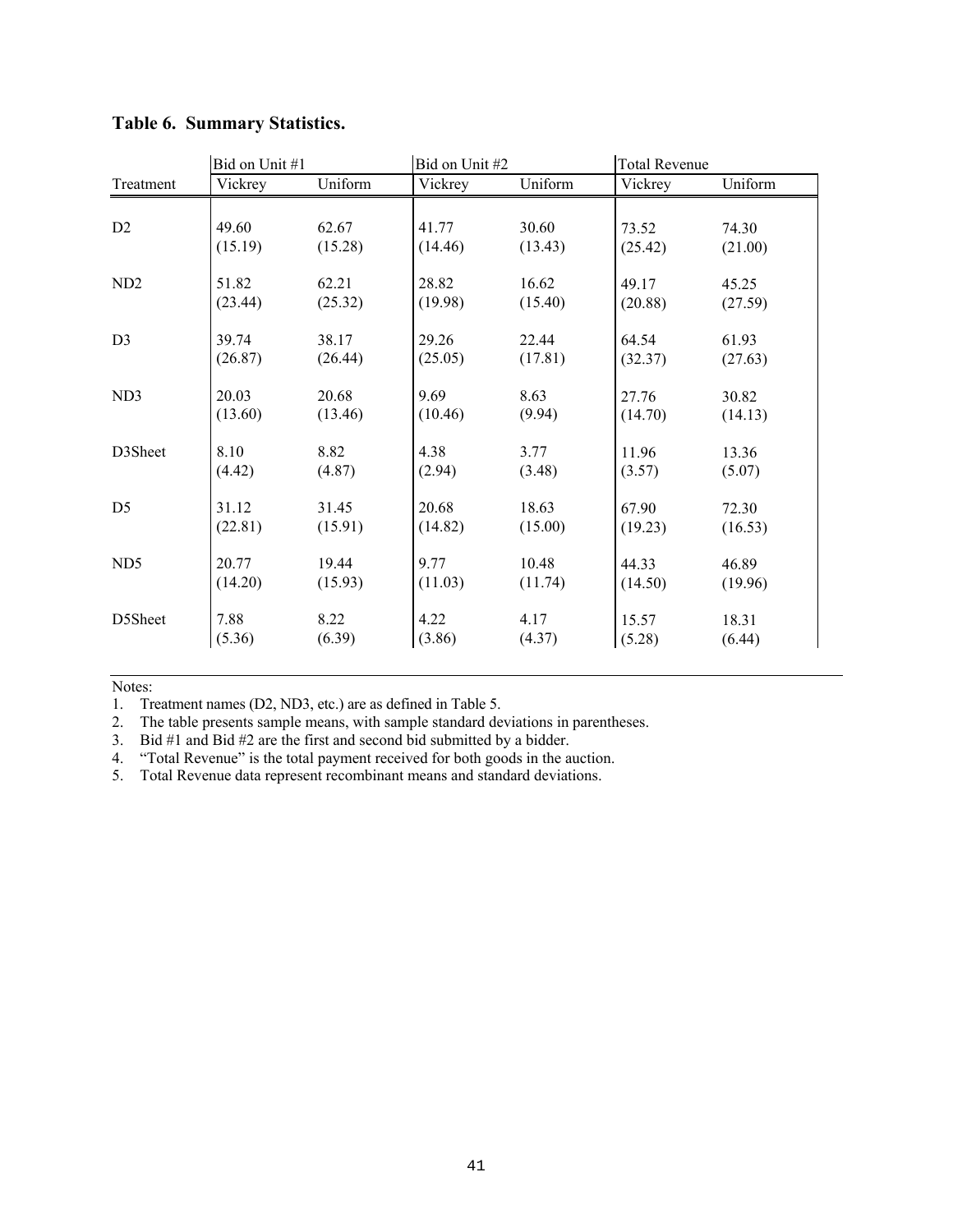|                 |          | Zero second-unit bids |          | Flat bid schedules |           | Split allocations |  |  |
|-----------------|----------|-----------------------|----------|--------------------|-----------|-------------------|--|--|
| Treatment       | Vickrey  | Uniform               | Vickrey  | Uniform            | Vickrey   | Uniform           |  |  |
| D2              | $0.0\%$  | $3.3\%$               | $36.7\%$ | $6.7\%$            | 30.34%    | 88.28%            |  |  |
| ND <sub>2</sub> | $5.9\%$  | $20.6\%$              | 14.7%    | $0.0\%$            | 52.50%    | 86.99%            |  |  |
| D <sub>3</sub>  | $11.1\%$ | 14.8%                 | 25.9%    | 18.5%              | 30.14%    | 47.08%            |  |  |
| ND3             | $30.6\%$ | $41.7\%$              | $19.4\%$ | $11.1\%$           | 54.73%    | 68.10%            |  |  |
| D3Sheet         | $13.3\%$ | 33.3%                 | $3.3\%$  | $6.6\%$            | 67.55%    | 75.04%            |  |  |
| D <sub>5</sub>  | $6.7\%$  | $20.0\%$              | $30.0\%$ | $30.0\%$           | $65.25\%$ | 68.38%            |  |  |
| ND <sub>5</sub> | 26.7%    | $40.0\%$              | $20.0\%$ | 23.3%              | 72.30%    | 62.83%            |  |  |
| D5Sheet         | $16.7\%$ | 23.3%                 | $6.6\%$  | $9.9\%$            | 61.60%    | 64.62%            |  |  |
|                 |          |                       |          |                    |           |                   |  |  |

## **Table 7. Proportions of zero bids, flat bid schedules, and split allocations.**

Notes:

1. Treatment names (D2, ND3, etc.) are as defined in Table 5.

2. "Zero second-unit bids" indicates the proportion of second-unit bids equal to zero.

3. We omit data on first-unit bids equal to zero, because only one bidder bid zero on the first unit in any of these treatments. (This was a bid in the uniform-price auction in the ND5 treatment.)

4. "Flat bid schedules" denotes the proportion of bidders whose bid schedules are flat (first-unit bid equals secondunit bid).

5. "Split allocations" indicates the proportion of auctions for which the two goods were split between two bidders.

6. We used the recombinant technique to find the proportion of split allocations.